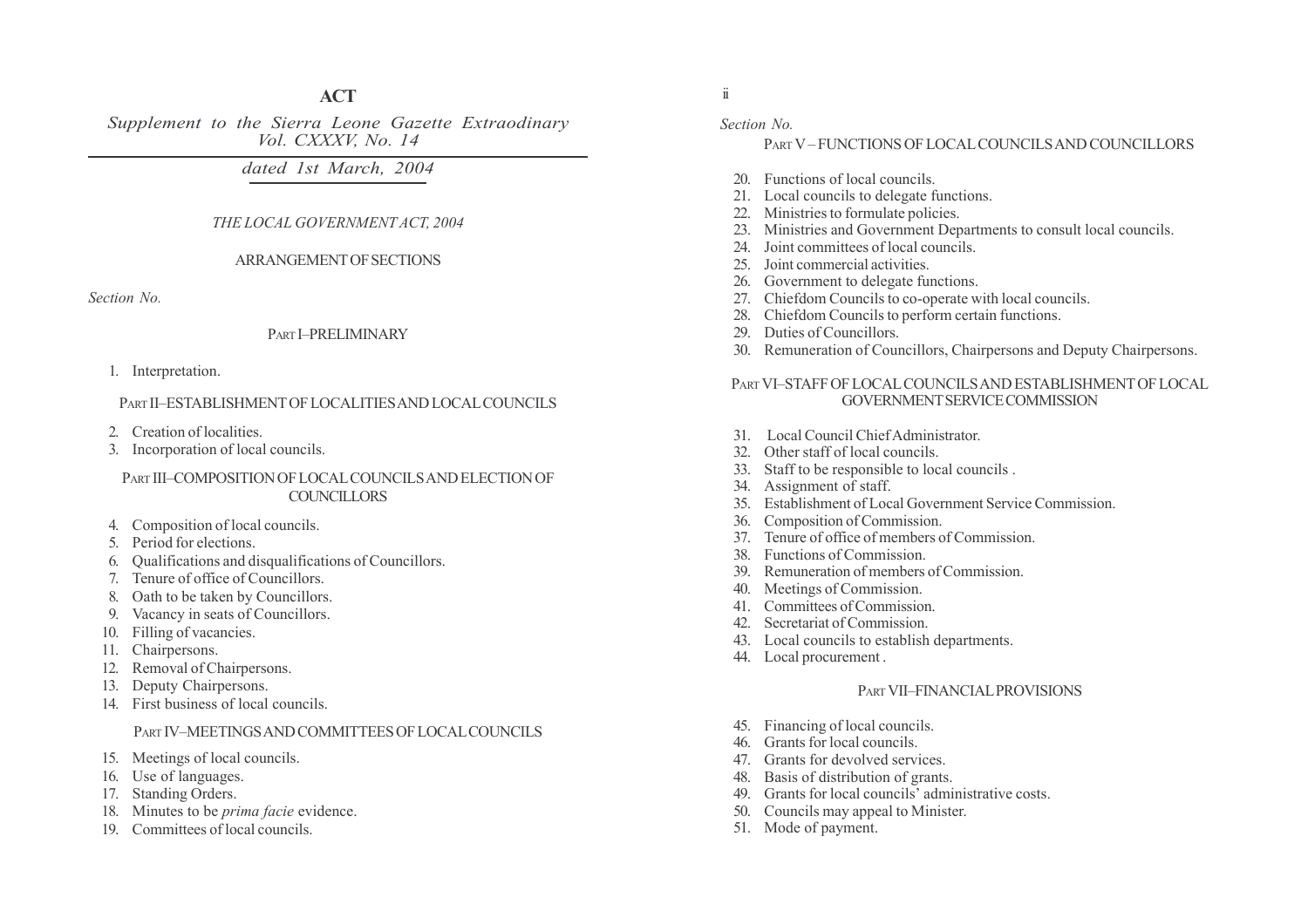Section No. Section No.

- 52. Establishment of Local Government Finance Committee.
- 53. Tenure of office of members of Local Government Finance Committee.
- 54. Remuneration of members of Local Government Finance Committee.
- 55. Local Government Finance Committee to recommend grant allocations.
- 56. Licences for trades, etc.
- 57. Fees.
- 58. Local councils and Chiefdoms to share revenues.
- 59. Local councils to determine local taxes.
- 60. Sharing of mining revenues.
- 61. Provisions as to licences generally.
- 62. Expenditure.
- 63. Local councils to have bank accounts.
- 64. Investment of funds.
- 65. Power to borrow monies.
- 66. Writing-off irrecoverable debts.
- 67. Local councils to prepare budgets.
- 68. Use of assets.

# PART VIII-PROPERTY RATES

- 69. Property rates.
- 70. Assessment of buildings.
- 71. Appointment of valuers and Assessment Committee.
- 72. Valuation Lists or Rolls.
- 73. Objections to Valuation Lists or Rolls.
- 74. Rate books.
- 75. Occupied and unoccupied buildings.
- 76. Minister to issue guidelines.
- 77. Rates to be a charge on buildings.
- 78. Levy on owners' goods for non-payment of rates.
- 79. Levy on occupiers' goods.
- 80. Proceedings in case of non-payment of rates.

# PART IX-ACCOUNTS AND AUDIT

- 81. Accounts and audit.
- 82. Auditor-General may disallow or surcharge.
- 83. Recovery of sums certified due.

# PART X-INTERNAL AUDIT

84. Internal audit.

# PART XI-DEVELOPMENT PLANNING

- 85. Local councils to approve development plans.
- 86. Local Technical Planning Committee.
- 87. Review of development plans.
- 88. Availability of development plans.
- 89. Development plans not to be incompatible.

# PART XII-BYE-LAWS

- 90. Local councils to make bye-laws.
- 91. Uniform bye-laws.
- 92. Validity of bye-laws.
- 93. Copy of bye-laws to be deposited at local councils' offices.
- 94. Local councils to make bye-laws altering local customs.

# PART XIII–WARD COMMITTEES

- 95. Establishment of Ward Committees.
- 96. Functions of Ward Committees.

# PART XIV-RESPONSIBILITIES OF THE MINISTRY

- 97. Ministry to inspect and monitor activities of local councils.
- Ministry to mediate.
- 99. Ministry to approve agreements.
- 100. President to take over administration of local councils.
- 101. Establishment of Provincial Coordinating Committees.
- 102. Functions and meetings of Provincial Coordinating Committees.

# PART XV-TRANSPARENCY, ACCOUNTABILITY AND PARTICIPATION

- 103. Application of Anti-Corruption Act.
- 104. Declaration of assets.
- 105. Local councils to take inventories.
- 106. Security printing of revenue receipts.
- 107. Reports to be posted on notice boards.
- 108. Ministry to promote participatory processes in governance.

# PART XVI-INTER-MINISTERIAL COMMITTEE ON DECENTRALIZATION

- 109. Establishment of Inter-Ministerial Committee on Decentralization.
- 110. Functions of Inter-Ministerial Committee.
- 111. Secretariat of Inter-Ministerial Committee.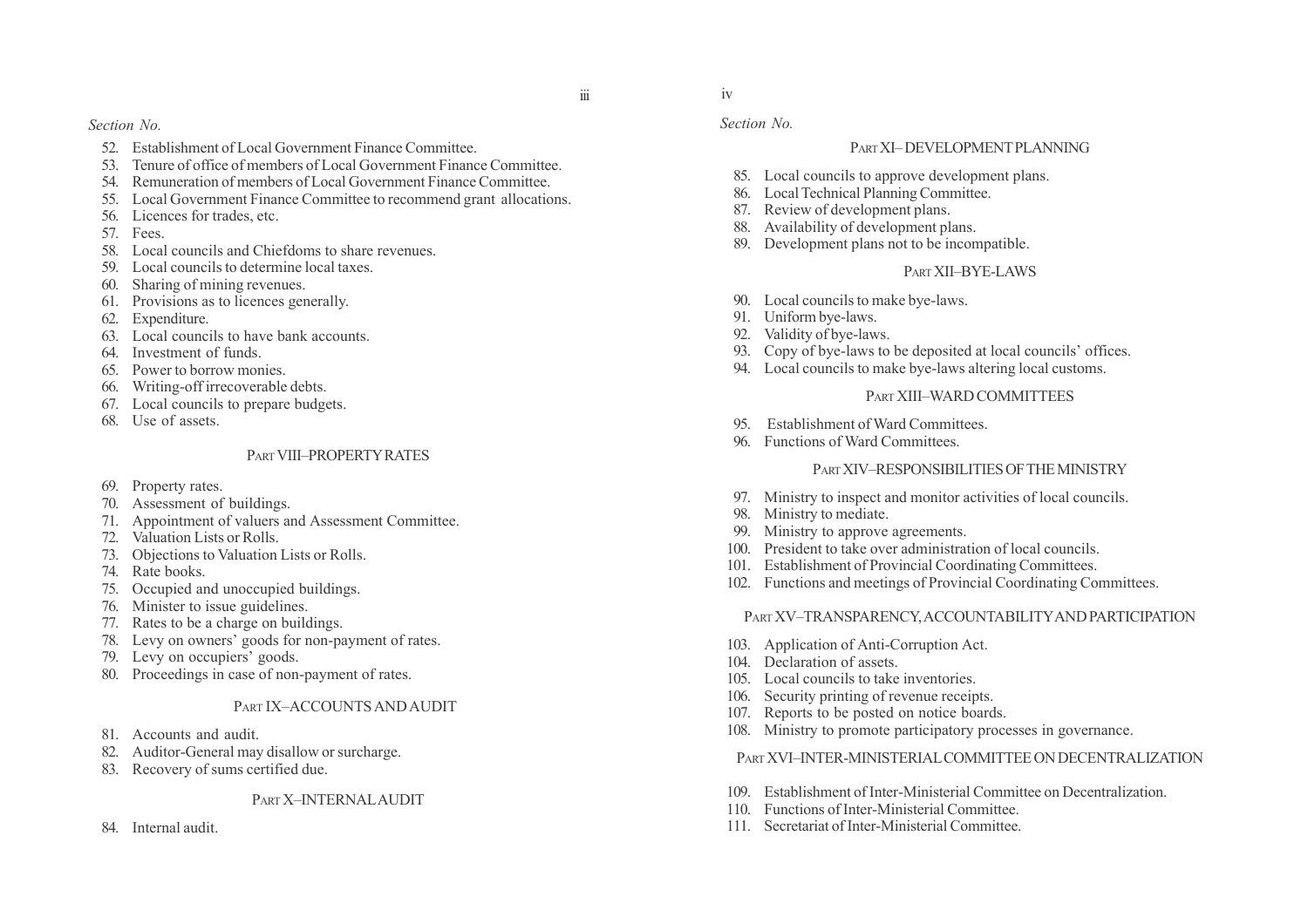Section No.

#### PART XVII-MISCELLANEOUS

- 112. Appearance of local councils in legal proceedings.
- 113. Form of title deeds.
- 114. Documents to be *prima facie* evidence.
- 115. Description of properties of local councils.
- 116. Publication of notices.
- 117. Service of notices.
- 118. Hindering publication of notices, etc.
- 119. Inspection of documents.
- 120. Obstruction of inspection.
- 121. Obstruction of execution of Act.
- 122. Entry on premises for purposes of this Act.
- 123. Protection of Councillors and officers from personal liability.
- 124. General penalty.

#### PART XVIII-TRANSITIONAL PROVISIONS

- 125. First election of Chairpersons.
- 126. Devolution of functions.
- 127. Assignment of staff.

PART XIX-REGULATIONS

128. Regulations

PART XX-REPEALS

129. Repeals

FIRST SCHEDULE

SECOND SCHEDULE

**THIRD SCHEDULE** 

FOURTH SCHEDULE

FIFTH SCHEDULE

SIGNED this 24th day of February, 2004

ALHAJI AHMAD TEJAN KABBAH, President.





# The Local Government Act, 2004

Short title.

Being an Act to consolidate with amendments, the law on local government, and to provide for the decentralisation and devolution of functions, powers and services to local councils and for other matters connected therewith.

[1st March, 2004]

Date of commencement.

ENACTED by the President and Members of Parliament in this present Parliament assembled.

v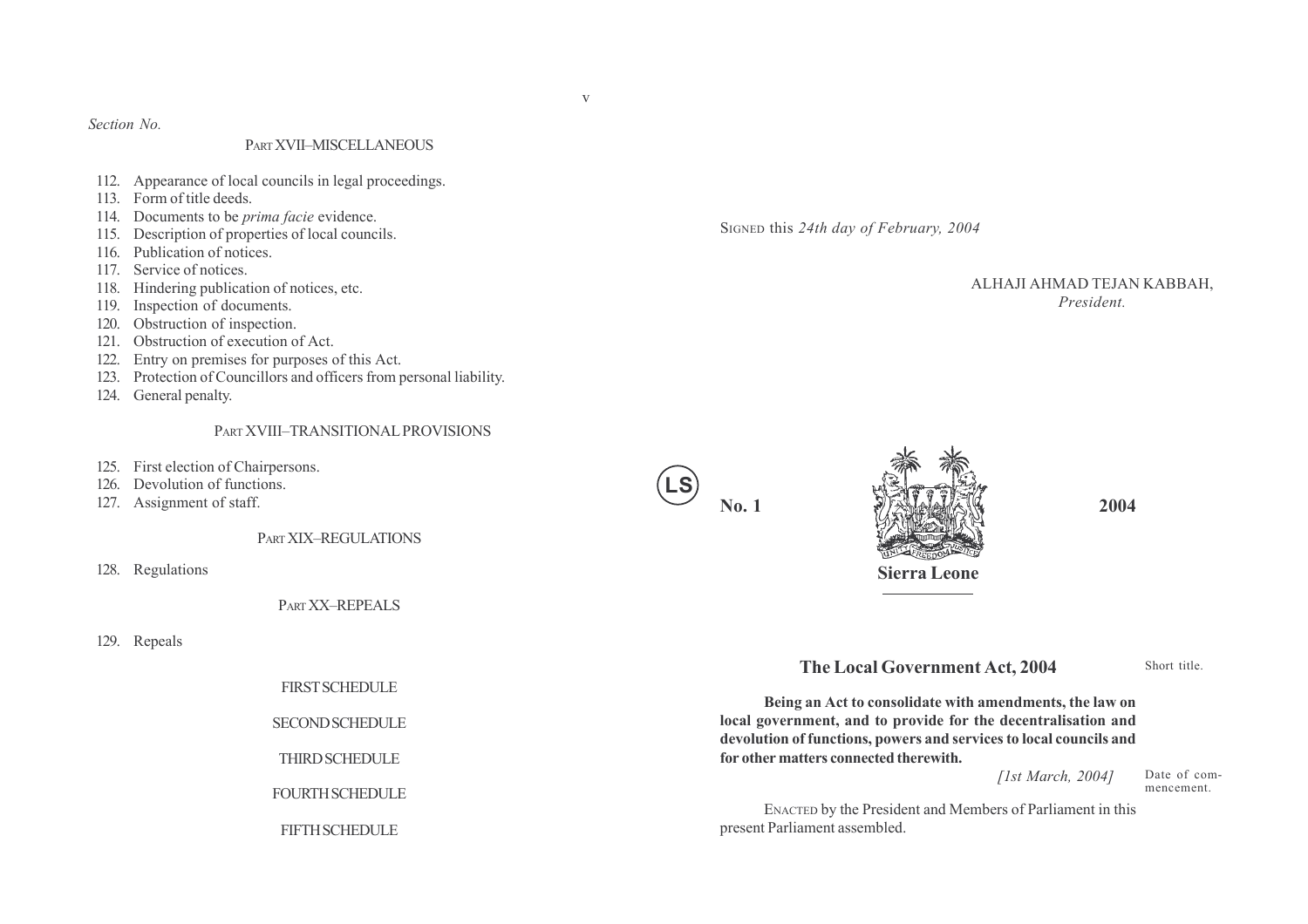| $\mathbf{2}$    | No.1                      | <b>Local Government Act</b>                                                                                                                                                       | 2004 | No.1   | Local Government Act                                                                                                                                                                 | 2004 |
|-----------------|---------------------------|-----------------------------------------------------------------------------------------------------------------------------------------------------------------------------------|------|--------|--------------------------------------------------------------------------------------------------------------------------------------------------------------------------------------|------|
| Interpretation. | 1.                        | PART I-PRELIMINARY<br>In this Act, unless the context otherwise requires -                                                                                                        |      |        | "Inter-Ministerial Committee" means the Inter-<br>Ministerial Committee on Local Government and<br>Decentralisation established under section 109;                                   |      |
|                 | Act No.<br>$1$ of<br>2000 | "Anti-Corruption Commission" means the Anti-<br>Corruption Commission established by the Anti-<br>Corruption Act, 2000;                                                           |      |        | "locality" means the administrative area of a local<br>council and includes a district, town, city or<br>metropolis;                                                                 |      |
|                 |                           | "assets" includes moveable and immoveable<br>properties;                                                                                                                          |      |        | "local council" means a local council established under<br>paragraph (c) of subsection (2) of section 2;                                                                             |      |
|                 |                           | "Chairperson" means a person elected in accordance<br>with section 11 or 125 and includes a mayor in the                                                                          |      | Cap 63 | "local tax" means the local tax established under the<br>Local Tax Act;                                                                                                              |      |
|                 |                           | case of the Freetown City Council;<br>"Chiefdom Councils" means Chiefdom Councils                                                                                                 |      |        | "Local Council Chief Administrator" means a person<br>appointed under section 31;                                                                                                    |      |
|                 | Cap. 61                   | established under the Chiefdom Councils Act;<br>"Commission" means the Local Government Service                                                                                   |      |        | "Local Government Finance Committee" means the<br>Local Government Finance Committee established<br>under section 52;                                                                |      |
|                 | Act No.                   | Commission established by section 35;<br>"Constitution" means the Constitution of Sierra Leone,                                                                                   |      |        | "Minister" means the Minister charged with<br>responsibility for local government;                                                                                                   |      |
|                 | 6 of<br>1991              | 1991;                                                                                                                                                                             |      |        | "Ministry" means the Ministry responsible for local<br>government;                                                                                                                   |      |
|                 |                           | "Councillor" means a member of a local council;<br>"devolved function" means a function performed by<br>Central Government but transferred to local councils<br>under section 20; |      |        | "ordinarily resident" means the home or place where a<br>person normally resides and to which he returns after<br>any period of temporary absence;                                   |      |
|                 |                           | "elected Councillor" means a member of a local council<br>elected under paragraph (a) of subsection (1) of                                                                        |      |        | "Paramount Chief Councillor" means a member of a<br>local council selected under paragraph (b) of<br>subsection $(1)$ of section 4;                                                  |      |
|                 | Act No.                   | section $4$ ;<br>"elector" means any person whose name is on any<br>Register of Electors prepared in accordance with the                                                          |      |        | "transition period" means the first four years after the<br>establishment of a local council under paragraph (c)<br>of subsection $(2)$ of section 2;                                |      |
|                 | $2 \text{ of }$<br>2002   | Electoral Laws Act, 2002;<br>"financial year" means the financial year of the<br>Government;                                                                                      |      |        | "ward" means an area within a locality which is<br>delineated and designated by the National Electoral<br>Commission for the purpose of electing a Councillor<br>to a local council. |      |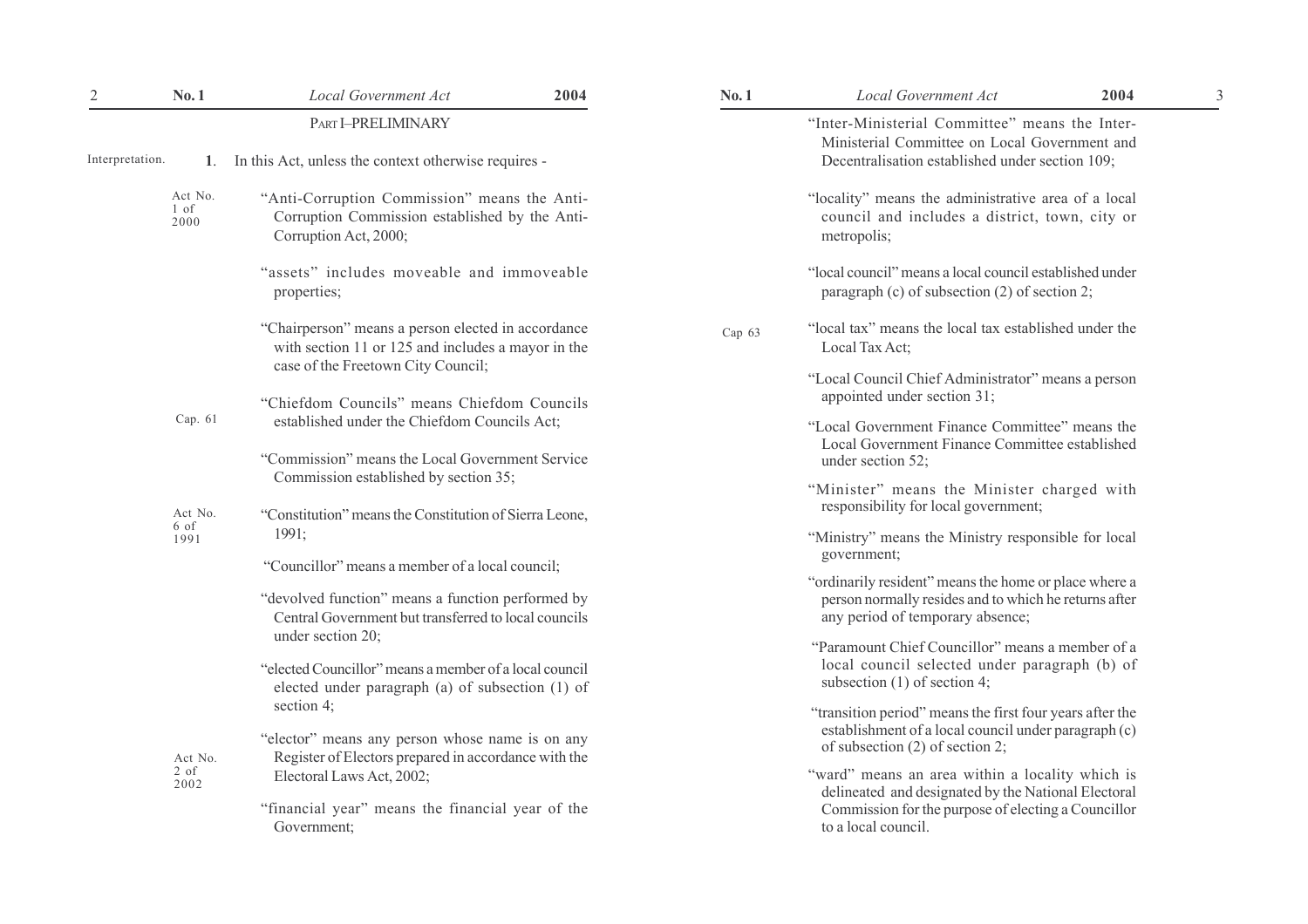## PART II-ESTABLISHMENT OF LOCALITIES AND LOCAL COUNCILS

Creation of localities.

2. (1) Subject to subsection (2), the areas specified in Part I of the First Schedule shall be localities.

(2) The President may for the purpose of this Act and acting on the recommendation of the Ministry, the Ministry responsible for finance and the National Electoral Commission, by statutory instrument-

- (a) declare any area within Sierra Leone as a locality;
- (b) assign a name to the locality;
- (c) establish a council for the locality;
- (d) provide for the number of persons constituting the council;
- (e) specify the place where the principal offices of the local council are to be situated; and
- (f) provide for such other matters as are required by this Act to be included in the instrument or are consequential to it.

 (3) The Minister, the Minister responsible for finance, and the National Electoral Commission shall, in making any recommendation, consider-

- (a) the population and population density;
- (b) the geographical contiguity;
- (c) the topography;
- (d) future growth or expansion,

of the area.

3. (1) A local council, established under subsection (2) of Incorporation section 2, shall be a body corporate with perpetual succession and a  $\frac{\text{of local}}{\text{count of}}$ common seal and may sue and be sued in its own name. councils.

(2) A local council shall have power for the discharge of any of its functions, to acquire and hold movable or immoveable property, to dispose of such property and to enter into any contract or other transaction.

## PART III – COMPOSITION OF LOCAL COUNCILS AND ELECTION OF COUNCILLORS

4. (1) A local council shall consist of the number of persons Composition prescribed under paragraph (d) of subsection (2) of section 2, made  $\frac{\text{of local}}{\text{compatible}}$ up of $$ councils.

- (a) the Chairperson;
- (b) such number of elected Councillors from the locality, elected by universal adult suffrage
- in accordance with the Electoral Laws Act, 2002; and Act No. 2 of 2002.
	- the number of Paramount Chiefs in a locality as specified in Part II of the First Schedule selected by the Paramount Chiefs in the locality to represent their interests.

(2) Paragraph (c) of subsection (1) applies only to localities that have a system of paramount chieftaincy in terms of section 72 of the Constitution.

(3) Every local council shall consist of not less than twelve members.

 (4) A person seeking to be a member of a local council as an elected Councillor may present himself to the electorate as a candidate of a political party or as an independent candidate.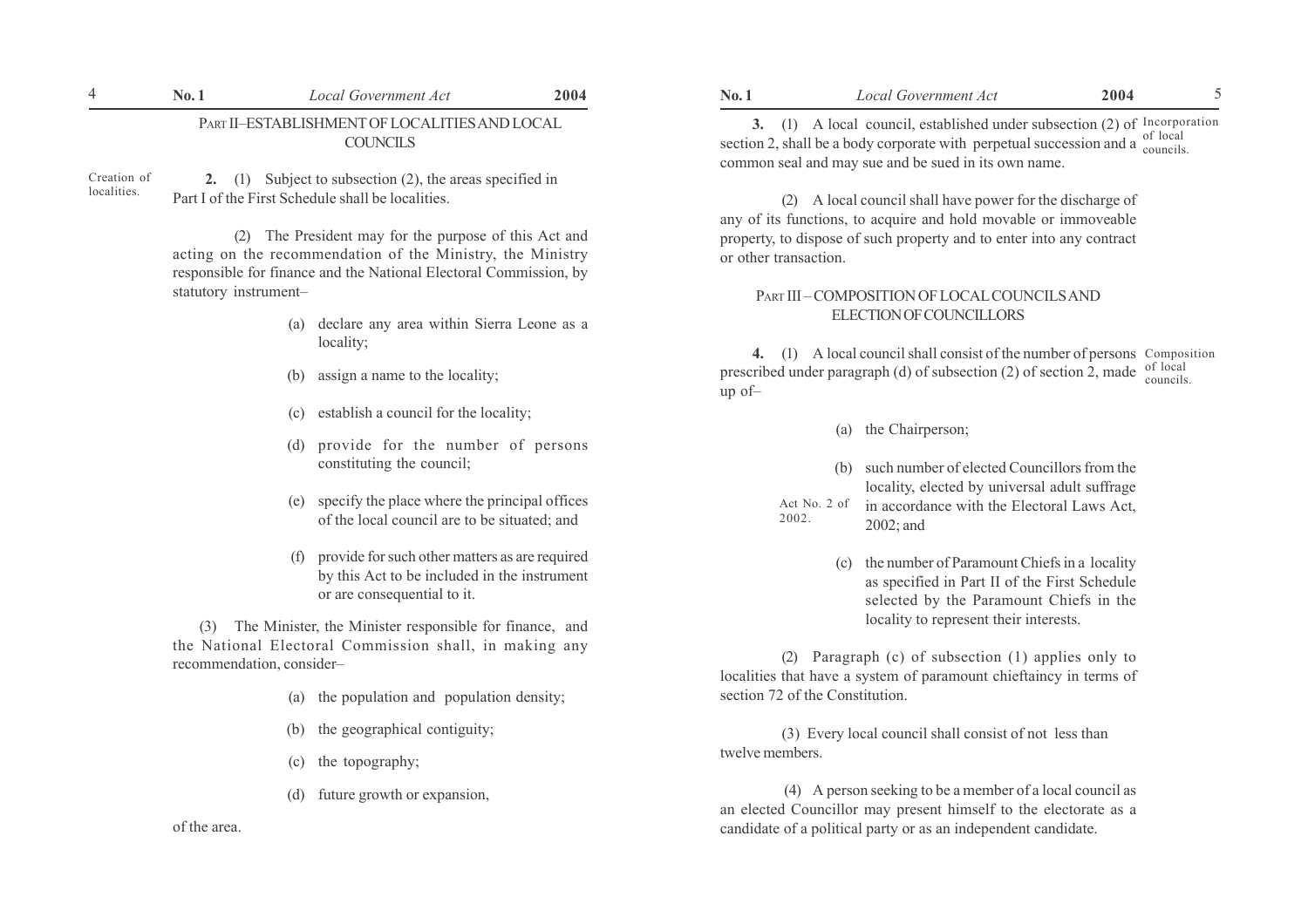| 6                                               | No.1    |                        | <b>Local Government Act</b>                                                                                                                                     | 2004 | No.1            |     | <b>Local Government Act</b>                                                                                                                                                    | 2004 | 7                                     |
|-------------------------------------------------|---------|------------------------|-----------------------------------------------------------------------------------------------------------------------------------------------------------------|------|-----------------|-----|--------------------------------------------------------------------------------------------------------------------------------------------------------------------------------|------|---------------------------------------|
| Period for<br>elections.                        | 5.      |                        | Elections to a local council shall be conducted every four                                                                                                      |      |                 |     | (ii) the Armed Forces;                                                                                                                                                         |      |                                       |
|                                                 | years.  |                        |                                                                                                                                                                 |      |                 |     | (iii) the Sierra Leone Police;                                                                                                                                                 |      |                                       |
| Qualifications<br>and disqualifi-<br>cations of | person- |                        | 6. (1) A person qualifies to be elected to a local council if the                                                                                               |      |                 |     | (iv) the Judiciary;                                                                                                                                                            |      |                                       |
| Councillors.                                    |         |                        |                                                                                                                                                                 |      |                 |     | (v) the National Electoral Commission;                                                                                                                                         |      |                                       |
|                                                 |         |                        | (a) is a citizen of not less than 21 years of age;                                                                                                              |      |                 |     | (vi) the Civil Service; or                                                                                                                                                     |      |                                       |
|                                                 |         |                        | (b) is on the Register of Electors and is ordinarily<br>resident in the ward in which he seeks                                                                  |      |                 | (f) | $is a-$                                                                                                                                                                        |      |                                       |
|                                                 |         |                        | election; and                                                                                                                                                   |      |                 |     | (i) Paramount Chief; or a                                                                                                                                                      |      |                                       |
|                                                 |         |                        | (c) has paid all taxes and rates in that locality as                                                                                                            |      |                 |     | (ii) Chiefdom Speaker                                                                                                                                                          |      |                                       |
|                                                 |         |                        | required by law.                                                                                                                                                |      |                 |     | (iii) Minister.                                                                                                                                                                |      |                                       |
|                                                 |         | council if the person- | (2) A person shall be disqualified for election to a local                                                                                                      |      | years.          |     | Subject to this Act, a Councillor shall hold office for four                                                                                                                   |      | Tenure of<br>office of<br>Councillor. |
|                                                 |         | (a)                    | is employed by the local council;                                                                                                                               |      | 8.<br>Schedule. |     | Every Councillor shall, before taking his seat in the local Oath to be<br>council, take and subscribe the oath prescribed in the Second                                        |      | taken by<br>Councillors               |
|                                                 |         | (b)                    | will be unable to perform the functions of his<br>office by reason of infirmity of mind or body;                                                                |      | 9.<br>(1)       |     | The seat of a Councillor shall become vacant-                                                                                                                                  |      | Vacancy in<br>seats of                |
|                                                 |         |                        | (c) has been sentenced to death or imprisonment                                                                                                                 |      |                 |     | (a) upon the death of the Councillor;                                                                                                                                          |      | Councillors.                          |
|                                                 |         |                        | for an offence involving fraud, dishonesty<br>or violence or has been convicted of an<br>offence relating to or connected with                                  |      |                 |     | (b) if by writing addressed to the Chairperson,<br>the Councillor resigns as a member;                                                                                         |      |                                       |
|                                                 |         |                        | elections under any enactment, and has not<br>received a free pardon;                                                                                           |      |                 | (c) | if the person becomes disqualified under<br>subsection $(2)$ of section 6;                                                                                                     |      |                                       |
|                                                 |         | (d)                    | being a practising professional, is<br>disqualified (otherwise than at his own<br>request) from practising his profession by<br>order of a competent authority; |      |                 |     | (d) if the Councillor is absent from more than<br>three consecutive ordinary meetings of the<br>Council without reasonable excuse and<br>without informing the Chairperson; or |      |                                       |
|                                                 |         | (e)                    | is a member of-                                                                                                                                                 |      |                 |     | (e) if the Councillor takes part in any<br>deliberations on a contract in which he has a<br>financial interest or votes on any decision                                        |      |                                       |
|                                                 |         |                        | (i) Parliament;                                                                                                                                                 |      |                 |     | concerning the contract.                                                                                                                                                       |      |                                       |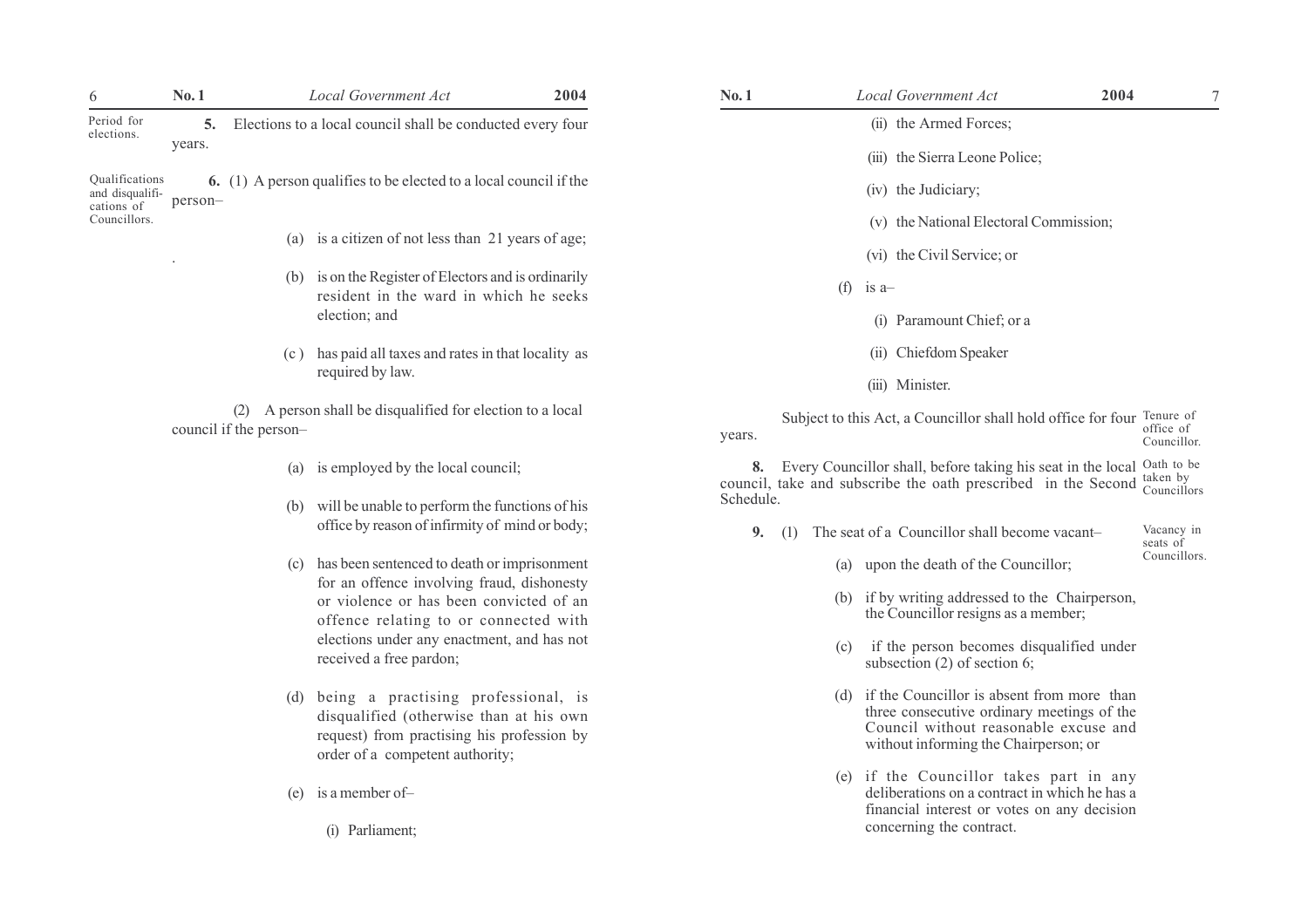(2) A local council shall, upon a complaint made to it that a Councillor is disqualified under paragraph (c ), (d) or (e) of subsection (1), appoint a complaints and arbitration committee to investigate the complaint.

(3) The complaints and arbitration committee shall consist of such independent persons as the local council may recommend and as may be approved by the Minister.

(4) The complaints and arbitration committee shall at such time as may be determined by the council, submit a report of its findings to the local council, which shall be made publicly available when the minutes of the council's discussion are made available.

(5) Where the local council, after studying the report, passes a resolution supported by not less than two-thirds of all members of the council to that effect, the member shall cease to be a member of the council.

(6) A Councillor who is aggrieved by a decision of the local council under subsection (5) may appeal to the High Court against such decision.

10. (1) Whenever a vacancy occurs among the elected Councillors, a bye-election shall be held by the National Electoral Commission to fill such vacancy within ninety days of the occurrence of the vacancy, but if the vacancy occurs within a period of six months before the end of the tenure of office of the elected Councillor, no bye-election shall be held.

Filling of vacancies.

> (2) A person elected under subsection (1) to fill a vacancy shall hold office, subject to this Act, for the unexpired term of the previous elected Councillor.

> (3) Where a vacancy occurs among the Paramount Chief Councillors, the Paramount Chiefs in the locality shall, where applicable fill such vacancy by selecting another Paramount Chief.

(4) A Paramount Chief selected under subsection (3) shall hold office, subject to this Act, for the unexpired term of the previous Paramount Chief Councillor.

11. (1) Subject to section 125, there shall be a Chairperson Chairpersonsfor each local council, who shall be elected by universal adult suffrage by electors of the locality.

(2) Subject to this Act, the term of office of a Chairperson shall be four years and he shall be eligible for re-election for one further term only.

 (3) The Chairperson shall, without prejudice to the other provisions of this Act-

- (a) supervise the Local Council Chief Administrator;
- (b) cause to be prepared and submitted to the local council for its approval, the annual development plan and budget;
- (c) report to the local council every month on activities of the council over the past month including the implementation of the council's decisions and policies;
- (d) ensure that decisions and resolutions of the local council are implemented;
- (e) ensure that the financial affairs of the local council are properly managed and controlled; and
- (f) perform such other functions as the local council may determine.
- The office of the Chairperson shall become vacant-
	- (a) upon the death of the Chairperson;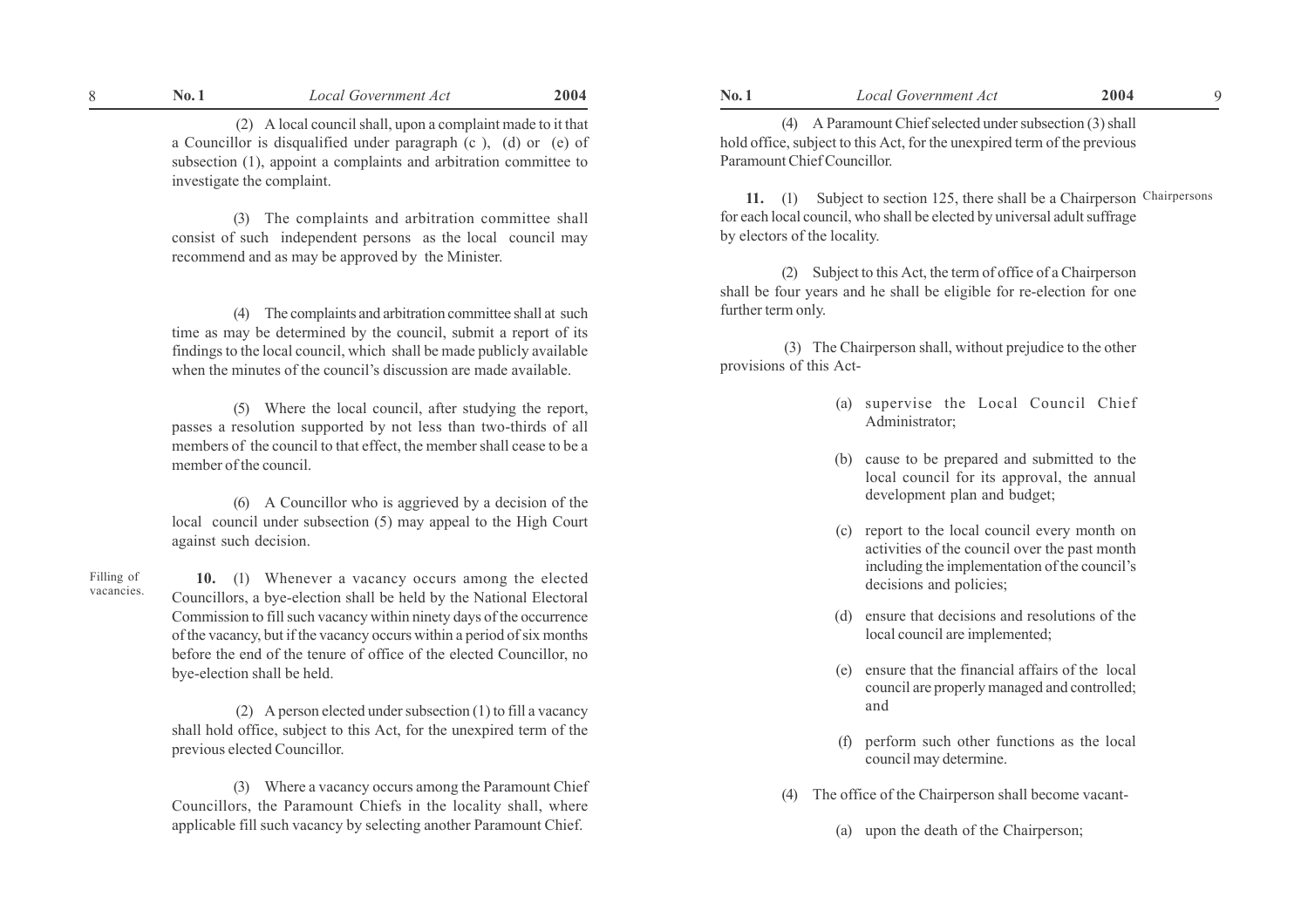| 10                          | No.1                                                                                                                     | <b>Local Government Act</b>                                                                                                                                                                | 2004 | No.1                                                                                                                                                                                                                                                                          | <b>Local Government Act</b>                                                                                                                                                                                                | 2004<br>11 |  |  |
|-----------------------------|--------------------------------------------------------------------------------------------------------------------------|--------------------------------------------------------------------------------------------------------------------------------------------------------------------------------------------|------|-------------------------------------------------------------------------------------------------------------------------------------------------------------------------------------------------------------------------------------------------------------------------------|----------------------------------------------------------------------------------------------------------------------------------------------------------------------------------------------------------------------------|------------|--|--|
|                             |                                                                                                                          | (b) upon the resignation of the Chairperson;                                                                                                                                               |      | (2) For purposes of removing the Chairperson under<br>subsection $(1)$ other than paragraph $(e)$ , a notice in writing signed by                                                                                                                                             |                                                                                                                                                                                                                            |            |  |  |
|                             | (c)                                                                                                                      | if the holder accepts appointment to another<br>public office;                                                                                                                             |      |                                                                                                                                                                                                                                                                               | not less than two-thirds of all the members of the council shall be<br>submitted to the Minister-                                                                                                                          |            |  |  |
|                             | if the holder is sentenced to death or<br>(d)<br>imprisonment for an offence involving fraud,<br>dishonesty or voilence; |                                                                                                                                                                                            |      |                                                                                                                                                                                                                                                                               | stating that they intend to pass a resolution<br>(a)<br>of the council to remove the Chairperson on<br>any of the grounds set out in subsection $(1)$ ;<br>and                                                             |            |  |  |
|                             | (e)                                                                                                                      | if circumstances arise under any other law<br>which disqualifies the holder from occupying<br>the office; or                                                                               |      |                                                                                                                                                                                                                                                                               | setting out the particulars of the charge<br>(b)<br>supported by the necessary documents<br>where applicable on which it is claimed that<br>the conduct of the Chairperson be<br>investigated for purposes of his removal. |            |  |  |
|                             | (f)                                                                                                                      | if the Chairperson is removed from office<br>under section 12.                                                                                                                             |      |                                                                                                                                                                                                                                                                               | (3) The Minister shall, seven days after receipt of the<br>notice referred to in subsection (2) cause a copy to be transmitted to<br>the Chairperson and the Chief Justice.                                                |            |  |  |
| Removal of<br>Chairpersons. | 12. $(1)$                                                                                                                | Subject to subsection (2), a Chairperson may be<br>removed from office by the local council by a resolution supported<br>by two-thirds of the Councillors on any of the following grounds- |      | (4) The Chief Justice shall, within seven days after receipt<br>of the notice transmitted under subsection (3) constitute a Panel<br>comprising a Justice of the High Court and two other persons to<br>investigate the allegations contained in the notice and to report its |                                                                                                                                                                                                                            |            |  |  |
|                             |                                                                                                                          | abuse of office;<br>(a)                                                                                                                                                                    |      |                                                                                                                                                                                                                                                                               | findings to the council stating whether or not there is a <i>prima facie</i><br>case for the removal of the Chairperson.                                                                                                   |            |  |  |
|                             | (b)                                                                                                                      | corruption;                                                                                                                                                                                |      |                                                                                                                                                                                                                                                                               | (5) The Chairperson is entitled to appear at the<br>proceedings of the Panel and to be represented by a legal practitioner                                                                                                 |            |  |  |
|                             | (c)                                                                                                                      | gross incompetence:                                                                                                                                                                        |      |                                                                                                                                                                                                                                                                               | or other person of his choice.                                                                                                                                                                                             |            |  |  |

- (d) gross misconduct or misbehaviour;
- (e) such physical or mental incapacity as would render the Chairperson incapable of performing his duties; or
- (f) failure or refusal without justifiable reasons to implement lawful decisions of the local council.

| No. 1 | Local Government Act | 2004 |
|-------|----------------------|------|
|       |                      |      |

- (a) stating that they intend to pass a resolution of the council to remove the Chairperson on any of the grounds set out in subsection (1); and
- (b) setting out the particulars of the charge supported by the necessary documents where applicable on which it is claimed that the conduct of the Chairperson be investigated for purposes of his removal.

 (5) The Chairperson is entitled to appear at the proceedings of the Panel and to be represented by a legal practitioner or other person of his choice.

(6) If the Panel determines that there is a prima facie case for the removal of the Chairperson under subsection (1) other than paragraph (e) and if the local council passes a resolution for his removal supported by the votes of not less than two-thirds of all members of the council the Chairperson shall cease to hold office.

(7) For the purposes of removal of the Chairperson on grounds of physical or mental incapacity under paragraph (e) of subsection (1), there shall be submitted to the Minister a notice in writing signed by not less than two-thirds of all the members of the  $local$  council $-$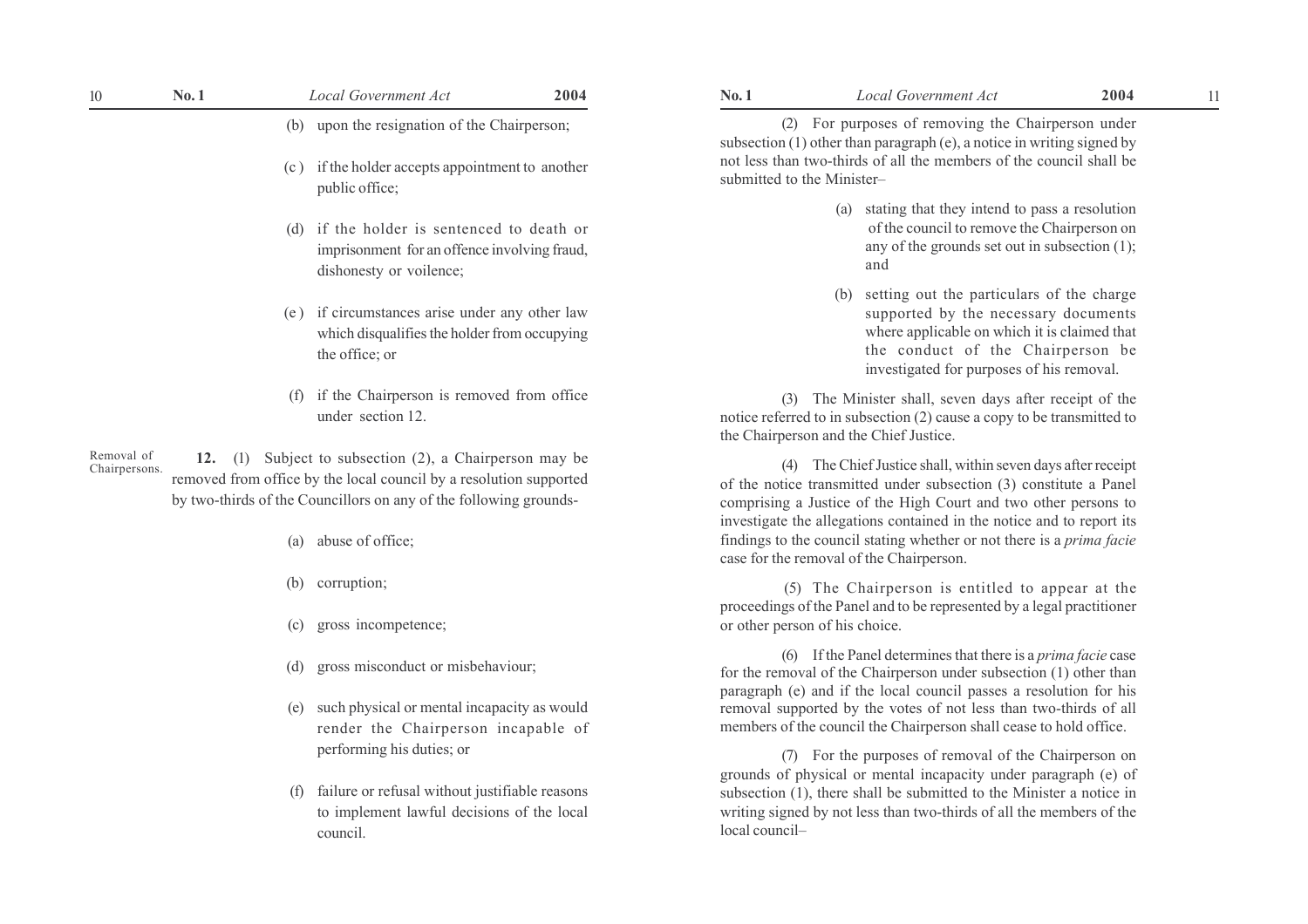| 12 | No.1            | <b>Local Government Act</b>                                                                                                                                                                                                                                                                                                                                                                              | 2004 | No.1                        | <b>Local Government Act</b>                                                                                                                                                                                                                                                                                                                                            | 2004      | 13 |
|----|-----------------|----------------------------------------------------------------------------------------------------------------------------------------------------------------------------------------------------------------------------------------------------------------------------------------------------------------------------------------------------------------------------------------------------------|------|-----------------------------|------------------------------------------------------------------------------------------------------------------------------------------------------------------------------------------------------------------------------------------------------------------------------------------------------------------------------------------------------------------------|-----------|----|
|    |                 | stating that they intend to pass a resolution<br>(a)<br>of the Council for the removal of the<br>Chairperson on grounds of physical or mental<br>incapacity; and                                                                                                                                                                                                                                         |      |                             | (15) The Minister shall request the Deputy Chairperson<br>to convene the local council within fourteen days after the receipt of<br>the report of the Panel or Medical Board, as the case may be, a copy<br>of which shall be served on the Minister.                                                                                                                  |           |    |
|    |                 | giving particulars of the alleged incapacity.<br>(b)<br>(8) The Minister shall, within seven days after receipt of<br>the notice referred to in subsection $(7)$ cause a copy to be transmitted<br>to the Chairperson and the Chief Justice.                                                                                                                                                             |      |                             | (16) The motion for the removal of the Chairperson shall<br>be moved within fourteen days of the receipt by the Minister of the<br>copy of the report of the Panel or the Medical Board, and failure to<br>do so shall render the resolution null and void.                                                                                                            |           |    |
|    |                 | (9) The Chief Justice shall, within seven days after receipt<br>of the notice transmitted in subsection (8) and after consultation<br>with the Medical and Dental Council, constitute a Medical Board<br>comprising three qualified medical specialists to examine the<br>Chairperson in respect of the alleged incapacity and to report its<br>findings to the local council.                           |      |                             | (17) The Chairperson is entitled to appear in person and<br>be heard during the proceedings of the local council relating to the<br>motion for a resolution under this section.<br>(18) The expenses of the Panel and Medical Board shall<br>be met by the relevant local council.                                                                                     |           |    |
|    |                 | (10) The Chief Justice shall inform the Chairperson of this<br>action when the Medical Board is constituted.                                                                                                                                                                                                                                                                                             |      | the elected Councillors.    | 13. (1) There shall be a Deputy Chairperson for each local Deputy<br>council, elected by a simple majority of all the Councillors from among Chairpersons.                                                                                                                                                                                                             |           |    |
|    |                 | (11) The Medical Board shall examine the Chairperson<br>within fourteen days after its establishment.                                                                                                                                                                                                                                                                                                    |      | hold office for four years. | (2) The Deputy Chairperson shall, subject to this Act,                                                                                                                                                                                                                                                                                                                 |           |    |
|    | Board.          | (12) The Chairperson shall submit himself to the Medical<br>Board for examination on a day and at a time determined by the                                                                                                                                                                                                                                                                               |      | Chairperson.                | (3) The Deputy Chairperson shall assist the Chairperson<br>in the performance of his functions and act in the absence of the                                                                                                                                                                                                                                           |           |    |
|    | to hold office. | (13) If the Medical Board determines that the Chairperson<br>is by reason of physical or mental incapacity unable to perform the<br>functions of the office of Chairperson and the council passes the<br>resolution for his removal supported by the votes of not less than<br>two-thirds of all members of the council, the Chairperson shall cease                                                     |      |                             | (4) Section 13 shall apply with such modification as may<br>be necessary to the removal from office of a Deputy Chairperson.<br>14. Subject to section 11, the election of a Chairperson and a First business<br>Deputy Chairperson shall be the first business transacted at the first of local<br>meeting of a local council held after an election under section 6. | councils. |    |
|    |                 | (14) If the Medical Board, after the expiration of the period<br>of fourteen days referred to in subsection (11) reports that the<br>Chairperson has failed or refused to submit to the Medical Board and<br>the local council passes the resolution for his removal supported by<br>the votes of not less than two-thirds of all members of the council,<br>the Chairperson shall cease to hold office. |      | 15.<br>determine.           | PART IV-MEETINGS AND COMMITTEES OF LOCAL COUNCILS<br>(1) A local council shall hold ordinary meetings at least Meetings of<br>once every month, at such place and time as the Chairperson may                                                                                                                                                                          | Councils. |    |

#### PART IV-MEETINGS AND COMMITTEES OF LOCAL COUNCILS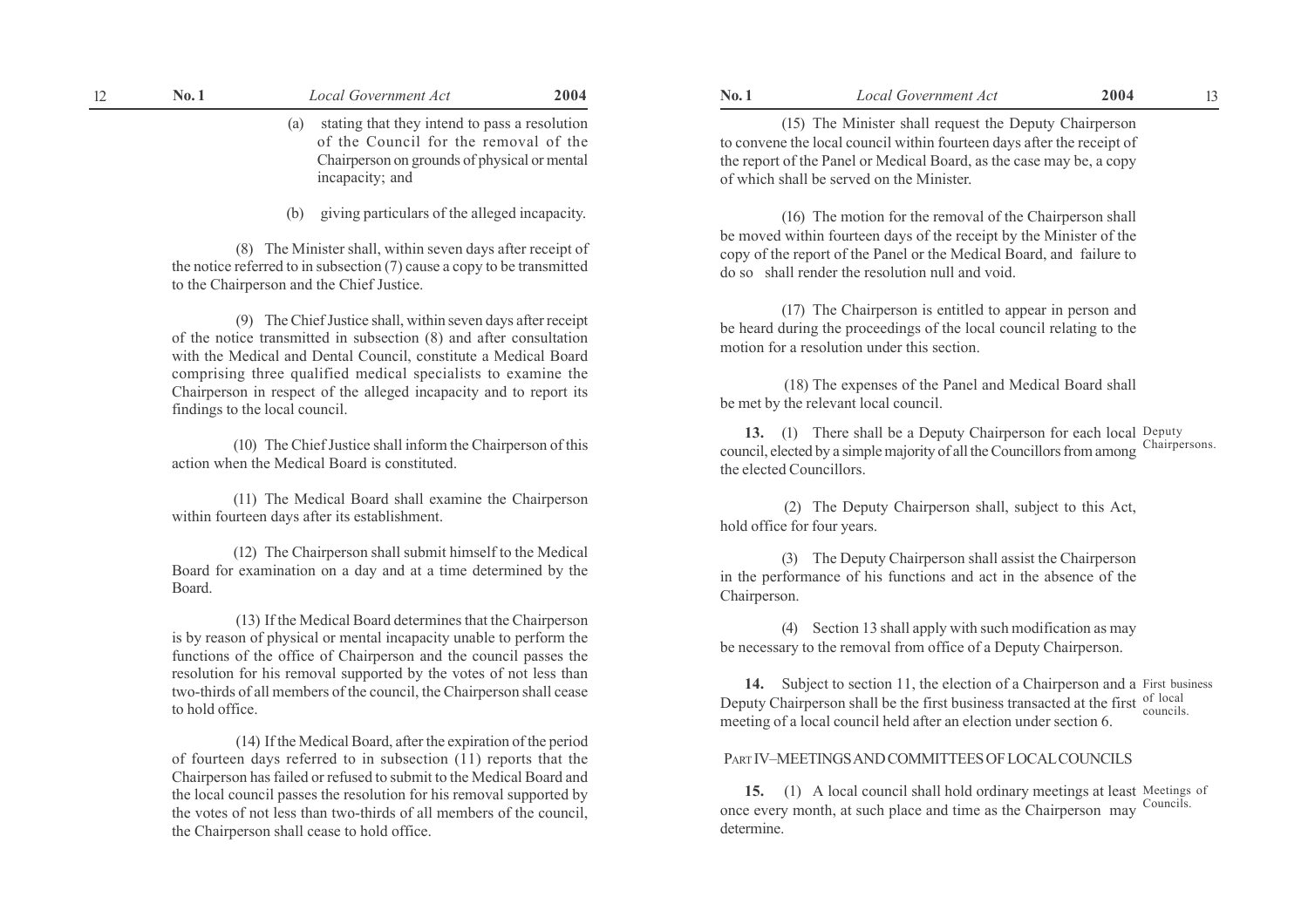(2) Notice of the time and place of the ordinary meetings of a local council shall be made public at least one week before each meeting.

 (3) The Chairperson or in his absence the Deputy Chairperson or any Councillor appointed by the Councillors from among themselves, shall preside at meetings of the Council.

(4) A Chairperson may, at any time and shall at the request in writing of not less than one-third of the Councillors, call a special meeting, the notice of which shall specify the object of such meeting.

(5) Except otherwise provided in this Act or in the Standing Orders of the local council, matters for decision by a local council shall be determined by a simple majority of the Councillors present and voting.

(6) The quorum for a meeting of a local council shall be half of all the Councillors, provided that where a local council holds a meeting to discuss financial matters, the quorum for such meetings shall be three-fourths of all members of the council.

(7) A local council may, at any time, require any officer employed by it or under its control to attend any of its meetings to provide information or assistance as the council may require, but such officer shall not vote on any matter for decision by the council.

 (8) Meetings of a local council shall be open to the public, but where by resolution of the council the deliberations at a particular meeting are of a confidential nature, the local council may meet in camera.

16. (1) Subject to subsection (2), a local council may conduct its deliberations in the English language or in any other language common to the communities in the locality.

Use of languages.

> (2) The minutes of meetings and other records of a local council shall be in the English language.

 17. (1) A local council shall make Standing Orders not Standing inconsistent with this Act to regulate the proceedings of the Council and its Committees. Orders.

(2) The Standing Orders shall be adopted by not less than two-thirds of the members of the Council.

(3) The Standing Orders shall at all times be followed and observed and shall be binding on the local council.

18. (1) The minutes of a meeting of a local council shall be Minutes to be signed by the Chairperson or other person who presided at the  $\frac{prima facile}{evidence}$ . meeting.

(2) The approved minutes of any meeting of a local council or any committee of the Council, signed by the Chairperson or other person presiding, shall be prima facie evidence of the matters referred to in the minutes and shall be received in evidence without further proof.

(3) Minutes of a meeting of a local council shall be made public within fourteen days of being approved.

19. (1) A local council may appoint such committees Committes of consisting of such councillors and performing such functions as the local councils. council may think fit.

(2) Without prejudice to subsection (1), a local council shall appoint-

(a) a development planning committee; and

(b) a budgeting and finance committee.

(3) Each Councillor, other than the Chairperson, shall serve on at least one Committee during that member's tenure of office.

 (4) The Chairperson may attend a meeting of any Committee, but shall not vote on any matter for decision by the Committee.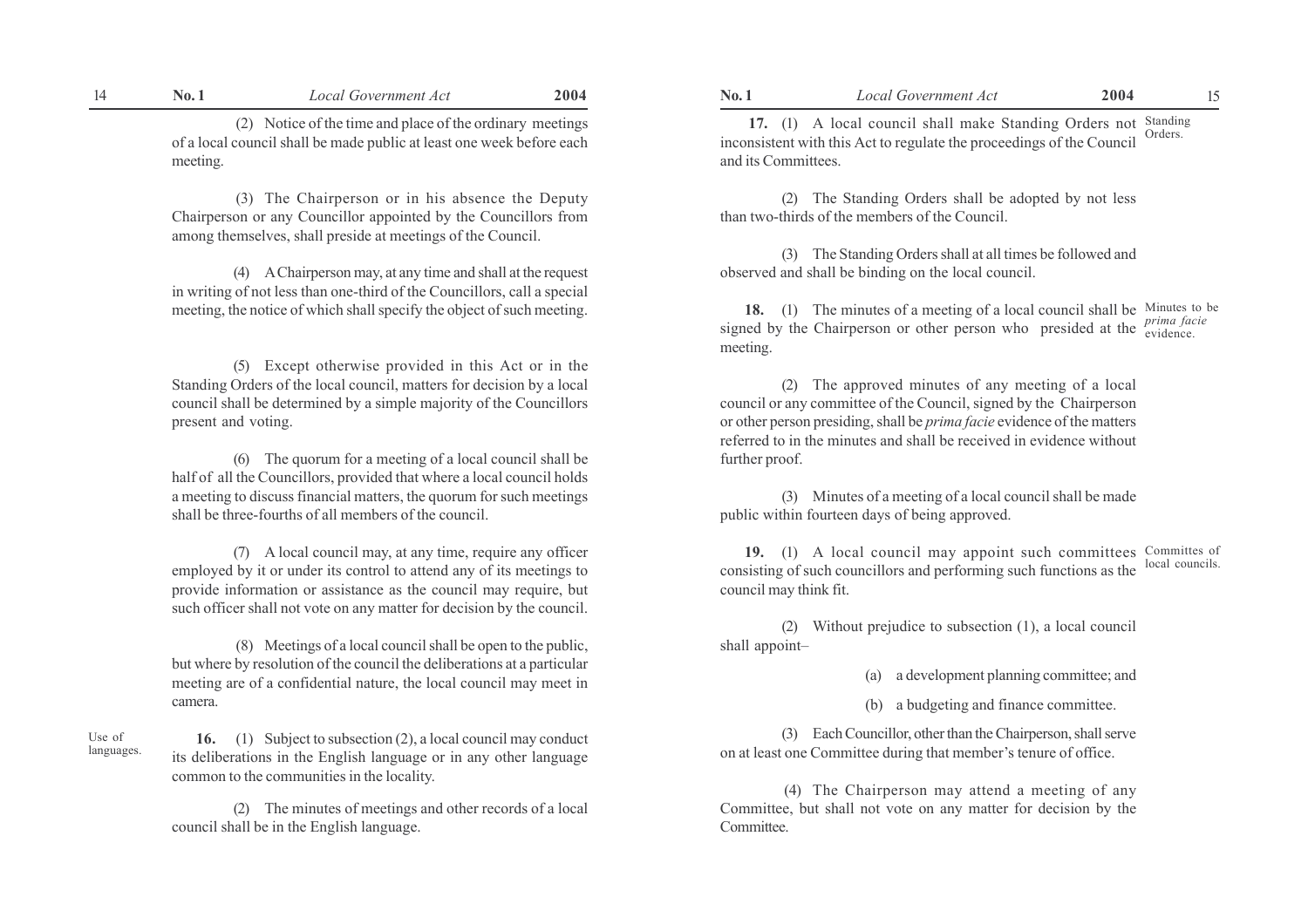# 16 No. 1 17 Local Government Act 17 2004 17 No. 1 No. 1 Local Government Act 17 2004 17

(5) A Committee may co-opt any person to attend any of its meetings to advise it on any matter being considered by it, but the co-opted person shall not have a right to vote.

(6) A Committee shall regulate the procedure for its meetings in accordance with the Standing Orders of the local council.

(7) All Committee meetings shall be open to the public.

 (8) A local council may, by resolution, dissolve and reconstitute any Committee which in its opinion is not performing its functions effectively.

PART V-FUNCTIONS OF LOCAL COUNCILS AND COUNCILLORS

20. (1) A local council shall be the highest political authority in the locality and shall have legislative and executive powers to be exercised in accordance with this Act or any other enactment, and shall be responsible, generally for promoting the development of the locality and the welfare of the people in the locality with the resources at its disposal and with such resources and capacity as it can mobilise from the central government and its agencies, national and international organisations, and the private sector. Functions of local councils.

> (2) Without prejudice to the generality of subsection (1), it shall be the function of a local council to $-$

- (a) mobilise the human and material resources necessary for the overall development and welfare of the people of the locality;
- (b) promote and support productive activity and social development in the locality;
- (c) initiate and maintain programmes for the development of basic infrastructure and provide works and services in the locality;
- - (d) be responsible for the development, improvement and management of human settlements and the environment in the locality;
	- (e) initiate, draw up and execute development plans for the locality;
	- (f) coordinate and harmonise the execution of programmes and projects promoted or carried out by public corporations, other statutory bodies and non-governmental organisations, in the locality;
	- (g) cooperate with relevant agencies to ensure the security of the locality;
	- (h) oversee Chiefdom Councils in the performance of functions delegated to them by the local council;
	- (i) determine the rates of local tax;
	- (j) approve the annual budgets of Chiefdom Councils and oversee the implementation of such budgets; and
	- $(k)$  perform additionally the functions-
		- (i) devolved to it by the Third Schedule, subject to section 126;
		- (ii) prescribed, if any, in the statutory instrument made under subsection (2) of section 2.

 (3) The relevant Government Ministry shall, in respect of the devolved functions-

- (a) be responsible for policy matters;
- (b) provide technical guidance to the local councils; and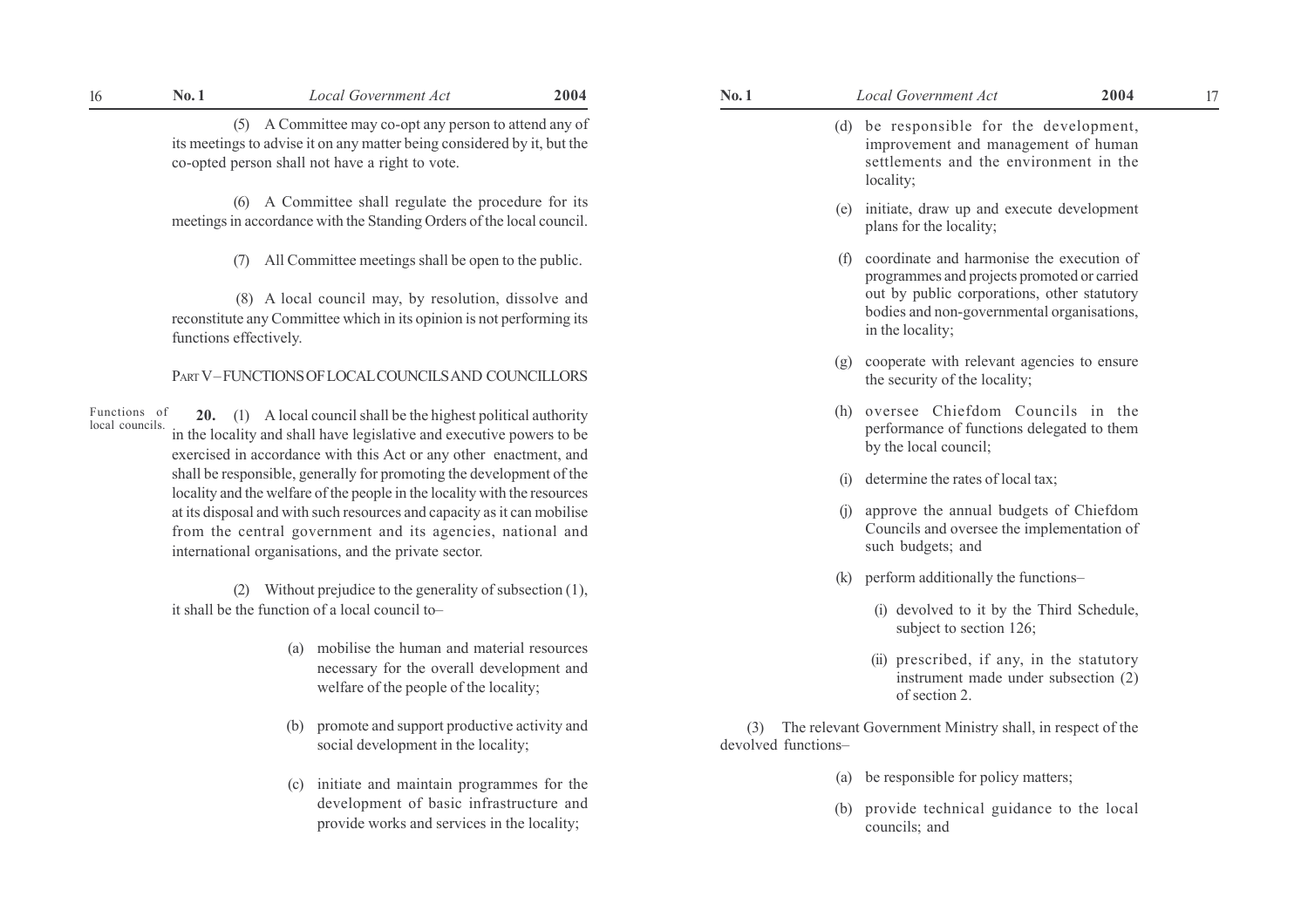| No. 1 | Local Government Act                                                   | 2004 | <b>No. 1</b> | Local Government Act                                                                                                           | 2004 |  |
|-------|------------------------------------------------------------------------|------|--------------|--------------------------------------------------------------------------------------------------------------------------------|------|--|
|       | (c) monitor the performance of the functions by<br>the local councils. |      | concerned.   | (3) A committee appointed under this section shall, unless<br>otherwise directed, report its proceedings to the local councils |      |  |

21. (1) Subject to this Act, a local council may, as appropriate, delegate any of its functions to such Chiefdom Council, body or person as it may determine. Local councils to delegate functions.

> (2) Nothing in subsection (1) permits the delegation of the power of a local council to legislate, impose rates, taxes, fees, charges or borrow money, approve the budget or draw up development plans of a local council.

> (3) Any Chiefdom Council, body or person to whom a function has been delegated shall, on a quarterly basis, submit a written report which shall include such accounting or financial matters as may be necessary, to the local council, and the report shall be displayed in a conspicuous part of the premises of the local council and in every ward of the chiefdom to which the functions was delegated.

#### Government Ministries to

formulate policies.

22. Government Ministries shall, in respect of any function devolved to local councils under this Act or any other enactment which relates to them, be responsible for the formulation of national policies, and local councils shall act in accordance with such policies.

23. Government Ministries and Departments shall, in preparing and undertaking any projects that shall affect a locality consult the local council concerned. Government Ministries and Departments to consult local councils.

Joint committees of local councils.

24. (1) A local council may, in agreement with any one or more other local councils appoint a joint committee for any projects or matters in which they are jointly interested, and may delegate to the committee any functions of the councils relating to the project or matter for which the committee is appointed.

(2) A committee appointed under this section may be authorised to co-opt additional members.

**25.** A local council may, after notifying the Minister join any  $\frac{1}{\text{Joint}}$ other local council in promoting any commercial activity beneficial to commercial the localities. activities.

26. (1) Without prejudice to section 20, a Government Government Ministry may delegate to a local council such of its functions as it  $_{\text{functions}}^{\text{to delegate}}$ may think fit.

(2) The Government Ministry shall, in respect of any delegated functions, transfer to the local councils such resources and powers as may be necessary for the efficient performance of the delegated functions.

(3) A local council shall, after performing the delegated functions, submit a report thereon to the relevant Minister.

27. Chiefdom Councils shall cooperate with local councils in Chiefdom the performance of the functions of the local councils. councils to cooperate with local councils.

28.In cooperating with local councils, Chiefdom Councils shall Chiefdom continue to perform the functions provided for in the Chiefdom CapC6 uncils Act, in particular– perform certain

councils to functions.

- (a) preventing the commission of offences in their area;
- prohibiting or restricting illegal gambling;
- (c) making and enforcing bye-laws; and
- (d) holding land in trust for the people of the Chiefdoms.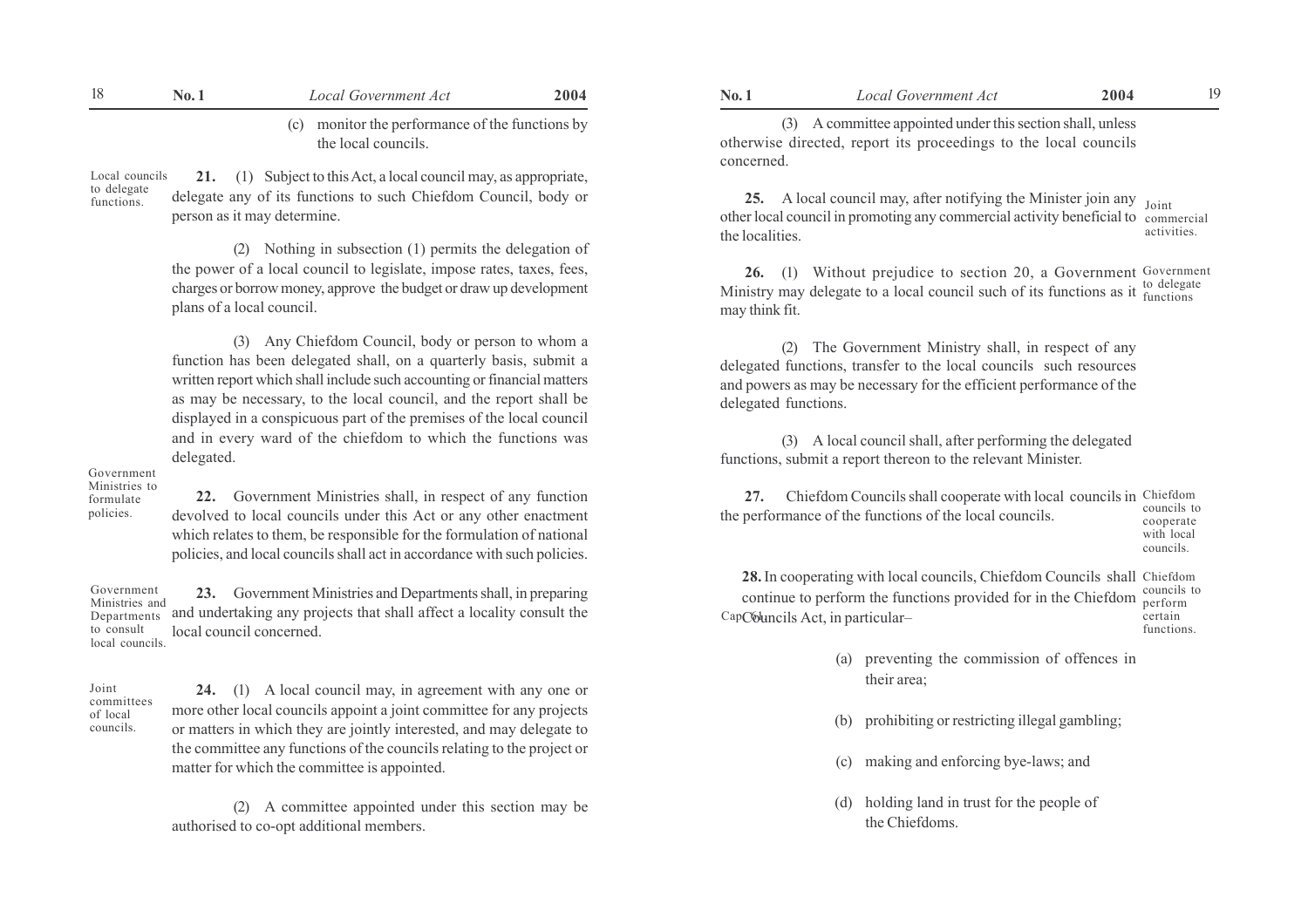| 20                                                            | No.1                                                                                                                   |     | Local Government Act                                                                                                                           | 2004 | No.1     | Local Government Act                                                                                                                                                                                      | 2004<br>21 |
|---------------------------------------------------------------|------------------------------------------------------------------------------------------------------------------------|-----|------------------------------------------------------------------------------------------------------------------------------------------------|------|----------|-----------------------------------------------------------------------------------------------------------------------------------------------------------------------------------------------------------|------------|
| Duties of<br>Councillors.                                     | 29.                                                                                                                    |     | A Councillor shall-                                                                                                                            |      |          | (3) Applicants for the post of Local Council Chief                                                                                                                                                        |            |
|                                                               |                                                                                                                        |     | (a) maintain close contact with his ward or<br>chiefdom, consult the electorate on issues to<br>be discussed in the local council and collate  |      |          | Administrator and other established posts in the local councils shall<br>meet selection criteria determined by the Commission and shall go<br>through a competitive process that is open and transparent. |            |
|                                                               |                                                                                                                        |     | their views, opinions and proposals for that<br>purpose, and present them to the local                                                         |      | (4)      | A Local Council Chief Administrator shall-                                                                                                                                                                |            |
|                                                               |                                                                                                                        |     | council;                                                                                                                                       |      |          | be responsible for the financial and other<br>(a)                                                                                                                                                         |            |
|                                                               |                                                                                                                        |     | (b) report to the electorate the decisions of the<br>Council and the actions he has taken to solve                                             |      |          | resource management and the day-to-day<br>administration of the local council;                                                                                                                            |            |
|                                                               |                                                                                                                        |     | problems or deal with issues raised by the<br>electorate; and                                                                                  |      |          | be responsible for the implementation of all<br>(b)<br>lawful decisions of the local council;                                                                                                             |            |
|                                                               |                                                                                                                        | (c) | promote communal and other development<br>activities in the locality.                                                                          |      |          | assist and advise the Chairperson in the<br>(c)<br>performance of his functions;                                                                                                                          |            |
| Remuneration                                                  | <b>30.</b>                                                                                                             | (1) | Subject to subsection $(2)$ -                                                                                                                  |      |          |                                                                                                                                                                                                           |            |
| of Councillors,<br>Chairpersons<br>and Deputy<br>Chairpersons |                                                                                                                        | (a) | Councillors shall be paid such transport and<br>other allowances as the local council may<br>determine; and                                    |      |          | (d) supervise and coordinate the activities of the<br>other staff and Departments of the local<br>council;                                                                                                |            |
|                                                               |                                                                                                                        | (b) | Chairpersons and Deputy Chairpersons shall<br>be paid such remuneration as the local council                                                   |      |          | have custody of all documents and records<br>(e)<br>of the local council;                                                                                                                                 |            |
|                                                               |                                                                                                                        |     | may determine.                                                                                                                                 |      |          | perform such other functions as the local<br>(f)                                                                                                                                                          |            |
|                                                               |                                                                                                                        |     | (2) Any allowances or remuneration paid shall be financed                                                                                      |      |          | council or Chairperson may determine; and                                                                                                                                                                 |            |
|                                                               | by the local council under guidelines issued by the Ministry after<br>consulting the Ministry responsible for finance. |     |                                                                                                                                                |      |          | ensure that staff performance standards are<br>(g)<br>met.                                                                                                                                                |            |
|                                                               | PART VI-STAFF OF LOCAL COUNCILS AND ESTABLISHMENT                                                                      |     |                                                                                                                                                |      |          |                                                                                                                                                                                                           |            |
|                                                               |                                                                                                                        |     | OF LOCAL GOVERNMENT SERVICE COMMISSION                                                                                                         |      |          | A Local Council Chief Administrator shall, in the                                                                                                                                                         |            |
| Local Council<br>Chief                                        |                                                                                                                        |     | 31. (1) There shall be a Local Council Chief Administrator<br>Administrator for each local council who shall be appointed by the local council |      | services | performance of his functions, ensure that there is accountability and<br>transparency in the management and delivery of the local council's                                                               |            |

(2) The Local Council Chief Administrator shall be the secretary to the local council and the head of the administration of the local council.

after consulting the Commission.

Administrator.

| No.1             |     | <b>Local Government Act</b>                                                                                                                                                                                                                                     | 2004 |
|------------------|-----|-----------------------------------------------------------------------------------------------------------------------------------------------------------------------------------------------------------------------------------------------------------------|------|
|                  |     | (3) Applicants for the post of Local Council Chief<br>Administrator and other established posts in the local councils shall<br>meet selection criteria determined by the Commission and shall go<br>through a competitive process that is open and transparent. |      |
| (4)              |     | A Local Council Chief Administrator shall-                                                                                                                                                                                                                      |      |
|                  | (a) | be responsible for the financial and other<br>resource management and the day-to-day<br>administration of the local council;                                                                                                                                    |      |
|                  | (b) | be responsible for the implementation of all<br>lawful decisions of the local council;                                                                                                                                                                          |      |
|                  | (c) | assist and advise the Chairperson in the<br>performance of his functions;                                                                                                                                                                                       |      |
|                  | (d) | supervise and coordinate the activities of the<br>other staff and Departments of the local<br>council;                                                                                                                                                          |      |
|                  | (e) | have custody of all documents and records<br>of the local council;                                                                                                                                                                                              |      |
|                  | (f) | perform such other functions as the local<br>council or Chairperson may determine; and                                                                                                                                                                          |      |
|                  | (g) | ensure that staff performance standards are<br>met                                                                                                                                                                                                              |      |
| (5)<br>services. |     | A Local Council Chief Administrator shall, in the<br>performance of his functions, ensure that there is accountability and<br>transparency in the management and delivery of the local council's                                                                |      |

32. (1) Subject to subsection (2), a local council shall Other staff of appoint such other staff, after consulting the Commission, as may be necessary for the proper and efficient performance of its functions. local councils.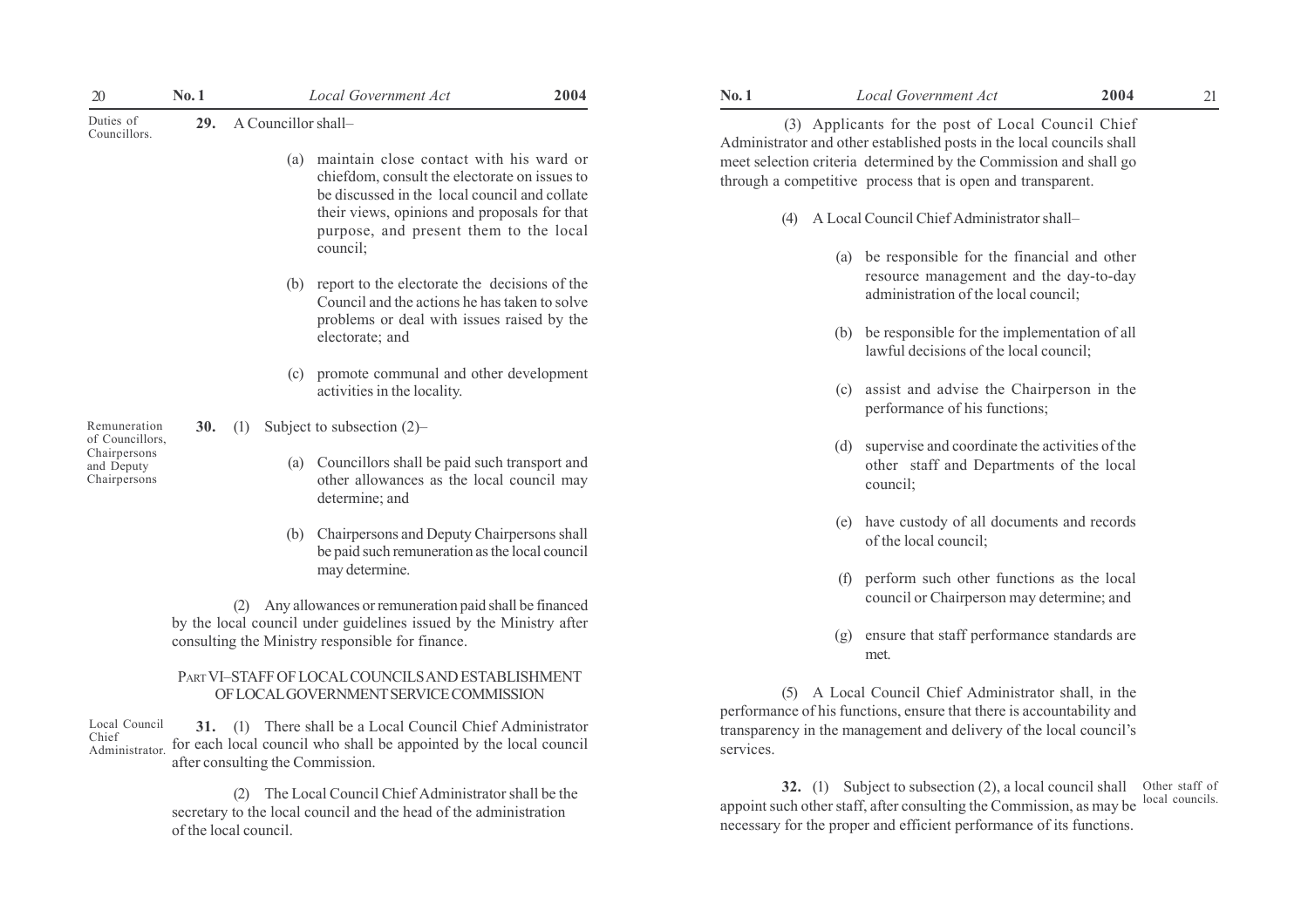| $22\,$                                                      | No.1      | <b>Local Government Act</b>                                                                                                                                                          | 2004 | No.1    | Local Government Act                                                                                                                                                                                                                                                                                                                                                | 2004 | 23 |
|-------------------------------------------------------------|-----------|--------------------------------------------------------------------------------------------------------------------------------------------------------------------------------------|------|---------|---------------------------------------------------------------------------------------------------------------------------------------------------------------------------------------------------------------------------------------------------------------------------------------------------------------------------------------------------------------------|------|----|
|                                                             |           | (2) A local council need not consult the Commission<br>in respect of the appointment of staff below such level as may be                                                             |      |         | (b) a representative of the Ministry;                                                                                                                                                                                                                                                                                                                               |      |    |
|                                                             |           | specified in guidelines issued by the Commission.                                                                                                                                    |      |         | (c) a representative of the Public Service<br>Commission;                                                                                                                                                                                                                                                                                                           |      |    |
| Staff to be<br>responsible to<br>local councils.            | council.  | 33. (1) The Local Council Chief Administrator shall be<br>responsible to and subject to the general directions of the local                                                          |      |         | (d) a representative of the Establishment<br>Secretariat; and                                                                                                                                                                                                                                                                                                       |      |    |
|                                                             |           | (2) The other staff of a local council shall be<br>responsible to the Local Council Chief Administrator.                                                                             |      |         | four other persons with considerable<br>(e)<br>knowledge of local government matters, three<br>of whom shall be women.                                                                                                                                                                                                                                              |      |    |
| Assignment<br>of staff.                                     |           | 34. (1) The Government may, at the request of a local<br>council made through the Minister, assign public officers to the local<br>council to assist it in performing its functions. |      |         | (2) The members of the Commission shall be<br>appointed by the President with the approval of Parliament.                                                                                                                                                                                                                                                           |      |    |
|                                                             | shall-    | (2) A public officer assigned under subsection (1)                                                                                                                                   |      |         | 37. (1) The members of the Commission, other than the Tenure of<br>ex-officio members, shall hold office for three years and shall on the members of<br>expiration of that term be eligible for re-appointment for another term Commission.                                                                                                                         |      |    |
|                                                             |           | be responsible to the Local Council Chief<br>(a)<br>Administrator;                                                                                                                   |      | only.   | (2) Any member of the Commission other than an                                                                                                                                                                                                                                                                                                                      |      |    |
|                                                             |           | in respect of social security and other rights,<br>(b)<br>be deemed to be in the service of Government;<br>and                                                                       |      |         | ex-officio member, may resign his office in writing addressed to the<br>President through the Minister.<br>(3) Where the office of a member of the Commission                                                                                                                                                                                                       |      |    |
|                                                             |           | at the conclusion of his assignment, either<br>(c)<br>be appointed by the local council as its staff<br>or revert to his former place of employment.                                 |      |         | other than an ex-officio member, becomes vacant through death,<br>resignation or any other cause before the expiration of that member's<br>term of office, the Minister shall notify the President in writing of the<br>occurrence of the vacancy and the President, with the approval of<br>Parliament, shall appoint another person, in the place of that member, |      |    |
| Establishement<br>of Local<br>Government                    |           | 35. There is hereby established a Commission to be<br>known as the Local Government Service Commission.                                                                              |      |         | to hold office for the unexpired term of office of that member.<br>(4) Where it appears to the President on the written                                                                                                                                                                                                                                             |      |    |
| Service<br>Commission.<br>Composition<br>0 f<br>Commission. | 36. $(1)$ | The Commission shall consist of-                                                                                                                                                     |      |         | recommendation of the Minister that any member of the Commission<br>is incapacitated by absence from Sierra Leone, illness or any other<br>cause from performing the duties of his office, the President may                                                                                                                                                        |      |    |
|                                                             |           | a chairman, who shall be a person with<br>(a)<br>considerable knowledge and experience in<br>public administration and local government<br>matters;                                  |      | occurs. | appoint another person to hold office in his place until such time as<br>the President is satisfied that the incapacity of that person has<br>terminated or until the term of the member expires, whichever first                                                                                                                                                   |      |    |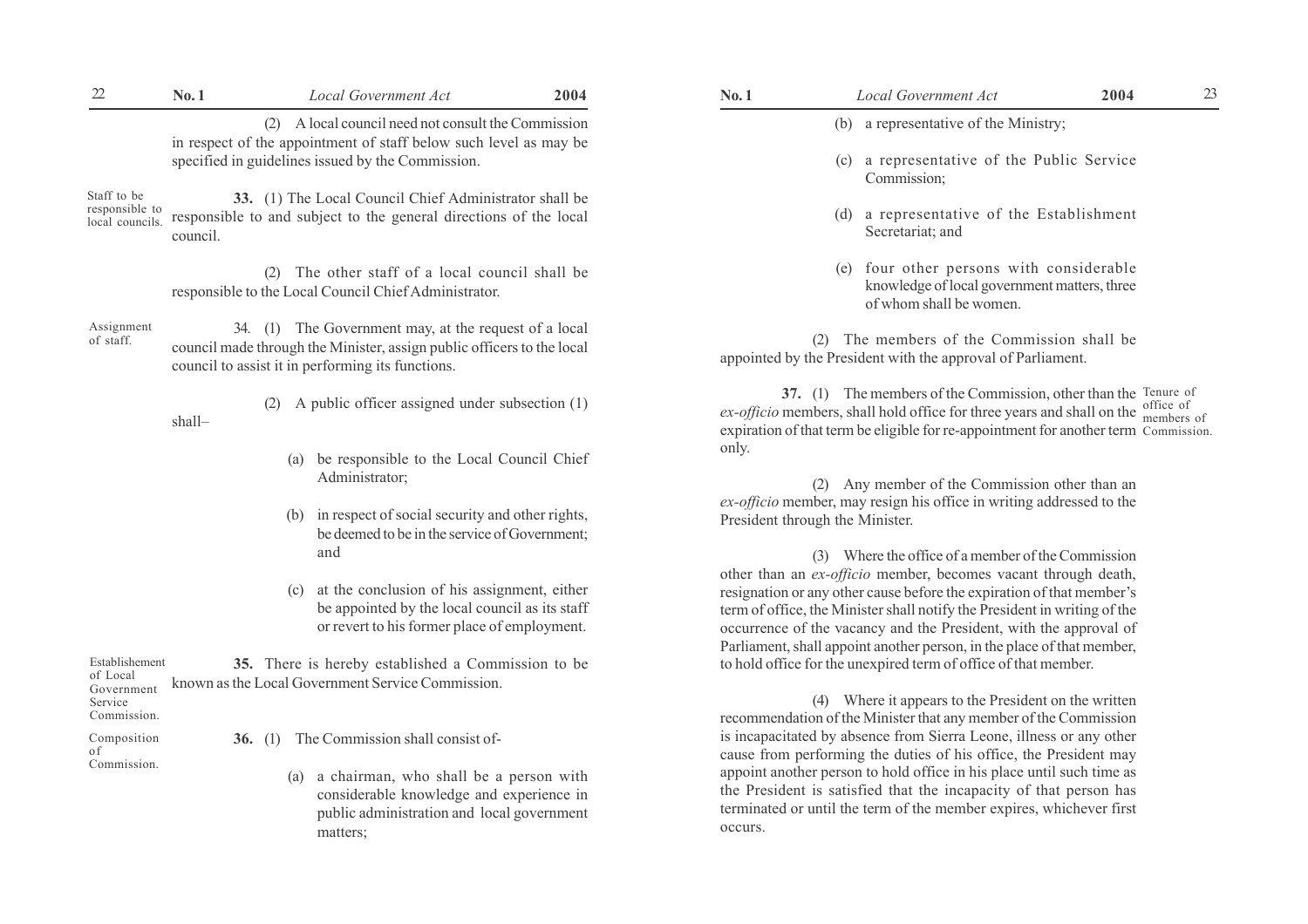(5) A member of the Commission, other than an ex-officio member, who is absent from three consecutive meetings of the Commission without reasonable cause shall cease to be a member.

(6) The President may, in writing remove a member of the Commission for inability to perform his functions by reason of infirmity of mind or body or for misconduct.

38. (1) The Commission shall be responsible for providing regulatory, performance management and management functions to the system of decentralised government established under this Act. Functions of Commission.

> (2) Without prejudice to the generality of subsection (1), the Commission shall–

- (a) after consulting the Public Service Commission, develop policy guidelines for the recruitment, training, promotion, remuneration and discipline of staff of local councils, including guidelines setting out disciplinary and arbitration procedures and procedures for the handling of petitions arising from the staff of the Council;
- (b) set staff performance standards within which local council employees shall carry out their functions and discharge their duties;
- (c) develop professional standards and guidelines for the various categories of the staff of local councils in conjunction with professional bodies;
- (d) assist in carrying out organisational and job analysis for local councils;
- (e) after consulting the Public Service Commission, develop common schemes of service and performance appraisal systems

| Vo. 1 | Local Government Act                        | 2004 |  |
|-------|---------------------------------------------|------|--|
|       | that will enable staff in central and local |      |  |
|       | government to have equal opportunity in     |      |  |
|       | determining their promotions and career     |      |  |
|       | development; and                            |      |  |

(f) promote equal opportunity practices within local councils.

39. Members of the Commission shall be paid such Remuneration remuneration as shall be determined by the Minister after consulting  $\frac{0}{0}$  of members the Minister responsible for finance. of Commission.

40. (1) The Commission shall meet for the despatch of Meetings of business at such times and in such places as the Chairman may determine, but shall meet at least once in every three months. Commission.

(2) The Chairman shall, upon the written requisition of not less than one-third of the members of the Commission, convene a special meeting of the Commission.

(3) The quorum at a meeting of the Commission shall be five members.

(4) The Chairman shall preside at all meetings of the Commission at which he is present, and in his absence a member of the Commission elected for that purpose by members of the Commission present at the meeting shall preside.

(5) Decisions of the Commission shall be by majority vote of the members present and voting at a meeting, and in the event of an equality of votes, the Chairman or other person presiding shall have a second or casting vote.

(6) The Commission may co-opt any person to attend any of its meetings, but no co-opted person shall vote at the meeting.

(7) Subject to this Act, the Commission shall regulate the procedure for its meetings.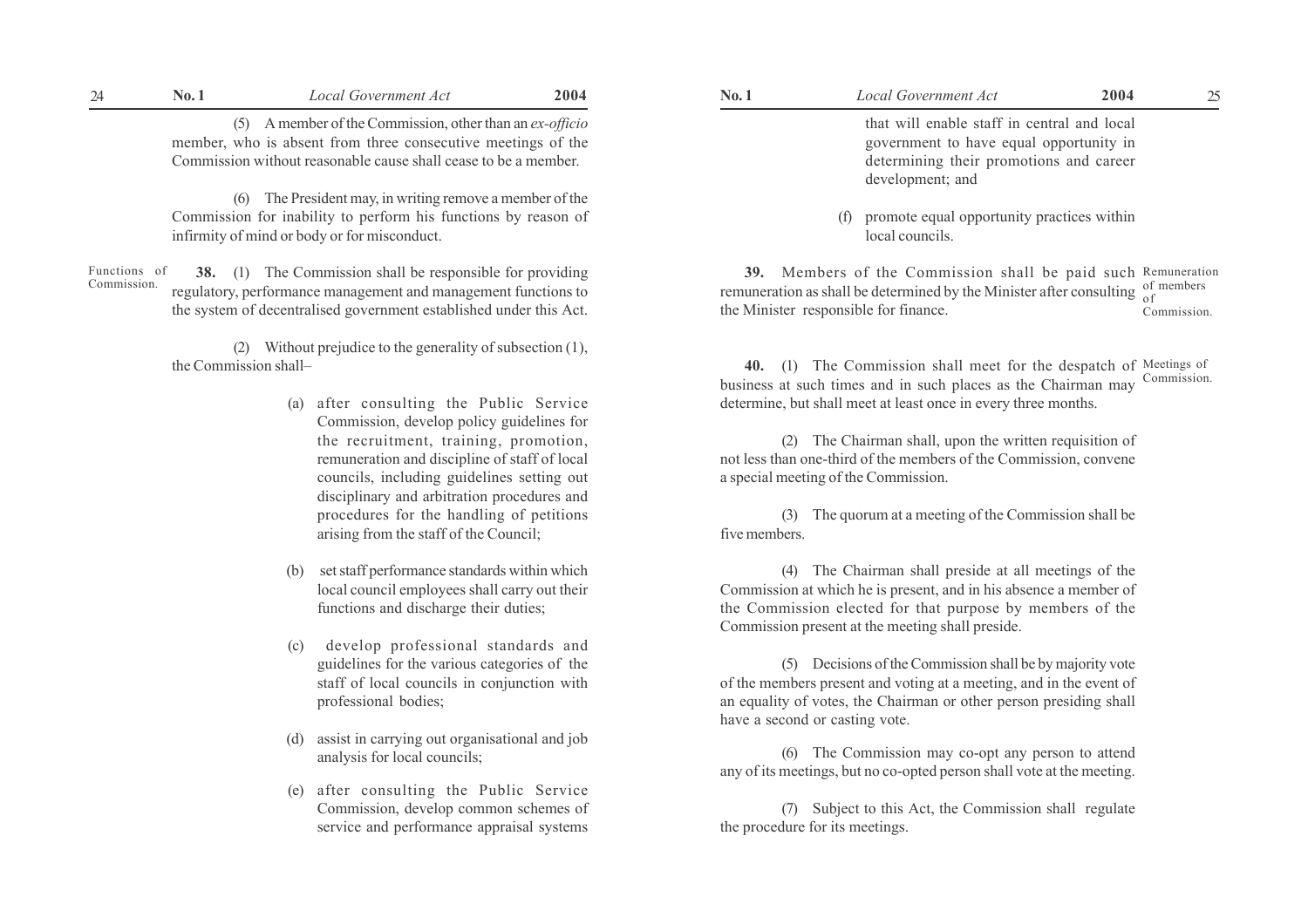to discharge its functions, appoint committees consisting of members or non-members and may assign in writing to any of the committees such of its functions as it may determine. Commission.

Secretariat of Commission.

42. (1) The Commission shall be serviced by a secretariat.

(2) The secretariat shall consist of a Secretary and such other staff as may be required for the efficient discharge of the functions of the Commission.

(3) The Secretary and other staff of the Commission shall be public officers and shall be assigned by the Establishment Secretary.

(4) The Secretary shall be the head of the secretariat and shall be responsible to the Commission for-

- (a) the day-to-day administration of the affairs of the Commission;
- (b) the recording and keeping of minutes of meetings of the Commission;
- (c) the supervision and control of the staff of the Commission ;
- (d) the provision of technical and other support to the Commission to better enable it to carry out its functions;
- (e) implementing the decisions of the Commission; and
- (f) the performance of such other duties as the Commission may determine.

43. (1) Each local council shall, in the discharge of its functions, establish the departments specified in the Fourth Schedule, and may establish thematic functional departments after consulting the Commission. Local councils to establish departments

(2) Each local council shall be responsible for the preparation, administration and control of budgetary allocations of the departments.

Every local council shall invite tenders and process Local procurement contracts in accordance with existing Government guidelines on procurements. procurements.

# PART VII-FINANCIAL MATTERS

45. (1) Local councils shall be financed from their own Financing of revenue collections, from central government grants for devolved functions and from transfers for services delegated from Government **Ministries** local councils

(2) Local councils shall make adequate efforts to collect revenues from their own sources.

(3) Grants shall be provided to local councils in accordance with sections 46, 47 and 48.

- (4) Local council revenue sources shall comprise-
	- (a) precepts from local taxes;
	- (b) property rates;
	- (c) licences;
	- (d) fees and charges;
	- share of mining revenues;
	- interests and dividends; and
	- (g) any other revenue due to the Government but assigned to local councils by the Minister responsible for finance by statutory instrument.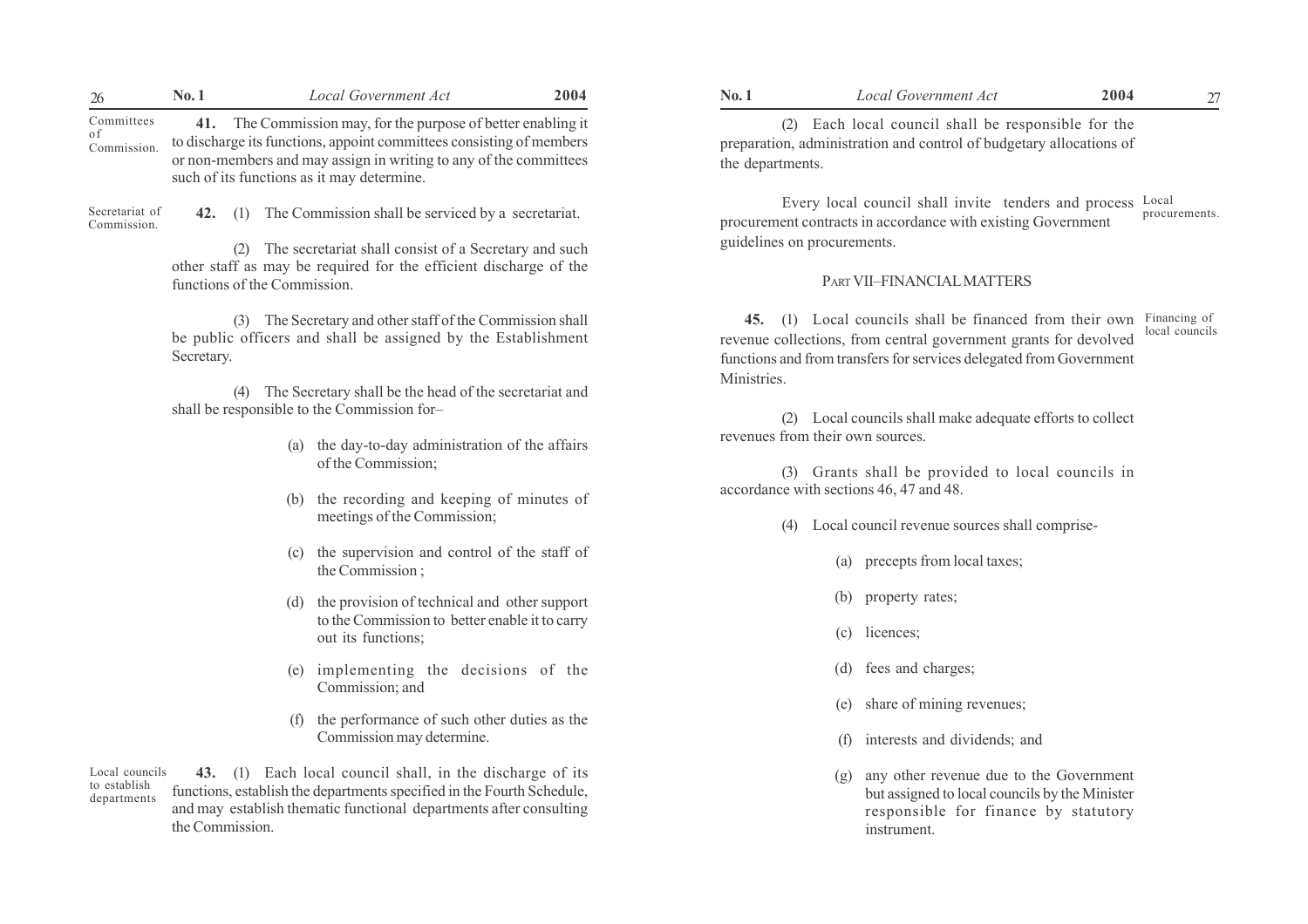|                                  | No. 1 |           | Local Government Act                                    | 2004 | No.1 | Local Government Act                                                                                                                                                    | 2004 | 29 |
|----------------------------------|-------|-----------|---------------------------------------------------------|------|------|-------------------------------------------------------------------------------------------------------------------------------------------------------------------------|------|----|
| Grants for<br>local<br>councils. |       | 46. $(l)$ | Each year, local councils shall be paid tied grants-    |      |      | 48. (1) Until and including the financial year ending in 2008, Basis of distribution of<br>the allocation between local councils of each of the tied grants for grants. |      |    |
|                                  |       |           | (a) for the discharge of the devolved functions;<br>and |      |      | devolved services shall be recommended to the Local Government<br>Finance Committee by the Ministry responsible for the function that                                   |      |    |

(b) towards their administrative costs .

(2) The total amount of grants to be allocated to local councils each year shall form part of the national budget and shall be published by Government Notice and in the national newspapers.

(3) When presented in the national budget, the total amount of the grants to local councils shall not be changed unless the total amount of funding is changed and, in such circumstances, the changes for individual local councils shall be based on recommendations of the Local Government Finance Committee.

Grants for devolved services.

47. (1) Until and including the financial year ending in 2008, Parliament shall appropriate to local councils as a tied grant for each devolved service, at least that amount necessary to continue the operation and maintenance of that service at the standard to which it was provided in the year prior to its devolution.

(2) For the period thereafter, Parliament shall appropriate to local councils the amount that enables the councils to provide those devolved services at an appropriate standard.

(3) Annual changes in the total grants appropriated for devolved services to local councils as a whole shall not be less advantageous than the annual changes in the total budgetary appropriation made to Government Ministries.

(4) Parliament may specify the functions on which these untied grants must be spent, so as to ensure that national priorities and standards of service are met.

48. (1) Until and including the financial year ending in 2008, Basis of the allocation between local councils of each of the tied grants for  $\frac{d}{s}$  grants. devolved services shall be recommended to the Local Government Finance Committee by the Ministry responsible for the function that is the subject of a tied grant, and shall be based on principles of equity. distribution of

(2) After that period, the allocation of untied grants shall be based on the relative needs of the local councils to provide services for their residents and the relative capacities of the councils to raise revenue.

49. (1) A tied grant shall be paid to local councils towards Grants for their administrative costs. local councils' administrative

costs.

(2) The allocation of the grant refered to in subsection (1) between local councils shall be based on objective factors reflecting expenditure needs, local revenue capacity and the financial and administrative performance of the councils.

(3) The amount of the grant refered to in subsection (1) shall increase each year at least in line with inflation.

50. (1) Any local council dissatisfied with the distribution of Councils may any grant may appeal to the Minister. appeal to Minister.

(2) An appeal under subsection (1) shall be accompanied by a detailed statement of how the allocation does not conform to the principles on which the distribution is to be based.

.

(3) Applying procedures specified in law, the Minister shall consider and determine the outcome of the appeal within thirty days of its receipt and shall make public the reasons for his findings within fourteen days of his decision.

**51.** (1) Subject to their compliance with conditions attached Mode of to previous payments by the Ministry responsible for finance, <sup>payment.</sup> payments shall be made to local councils on a monthly basis.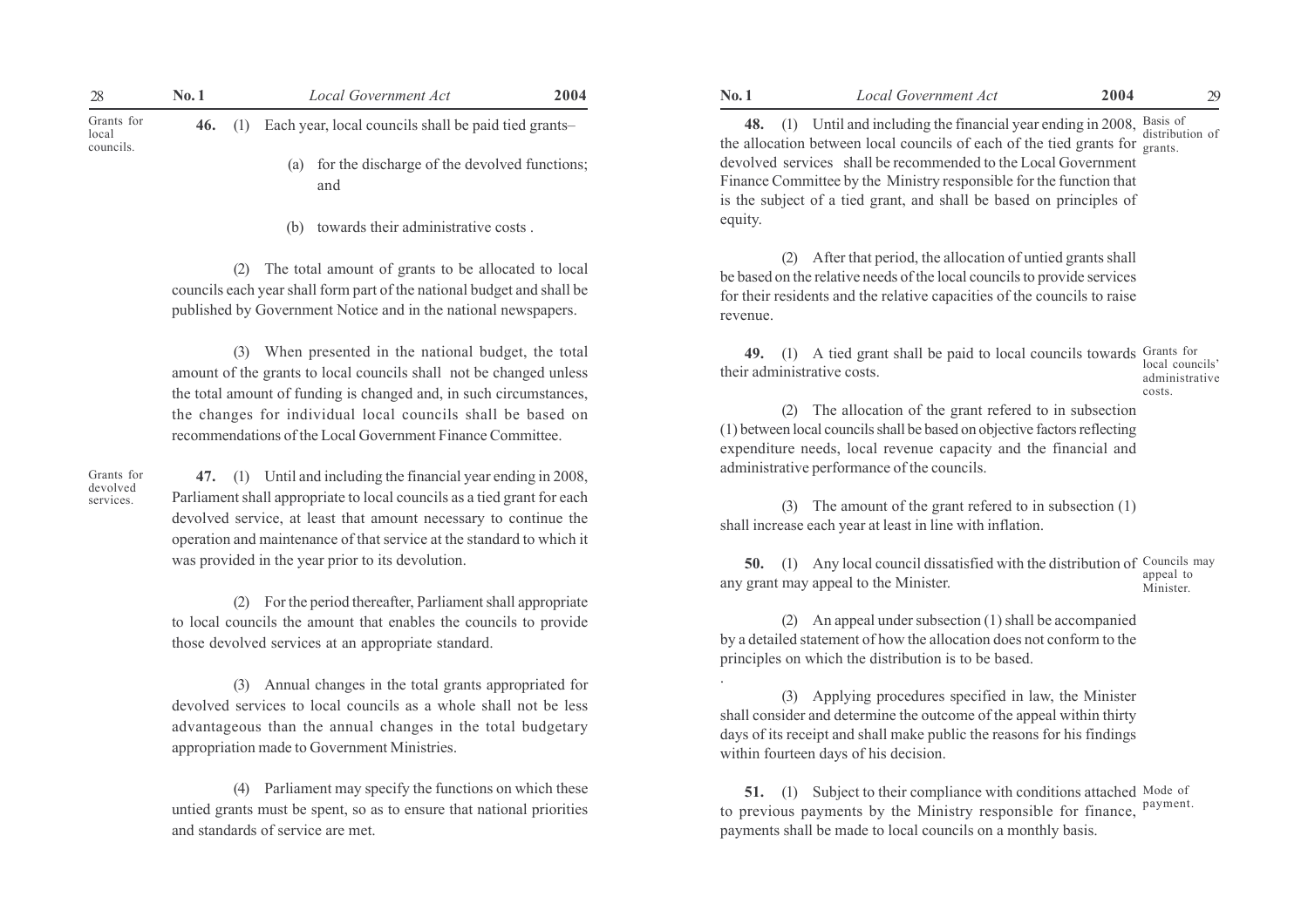| 30 | NO. | ocal.<br>l Government Act                          | 2004 | $N_{0.}$ | ernment/<br>: AC                                            | 2004    | ັ |
|----|-----|----------------------------------------------------|------|----------|-------------------------------------------------------------|---------|---|
|    |     | s and transfers to local councils shall be paid by |      |          | Local<br>Government<br>the<br>member<br>Anr<br>- OT<br>2.11 | Finance |   |

the Ministry responsible for finance directly into the bank accounts of local councils.

52. (1) There is hereby established the Local Government Finance Committee which shall consist of Establishment of Local Government Finance

Committee.

Local

- (a) a senior representative of each of the Ministries responsible for finance, local government and development and economic planning; and
- (b) four other persons nominated by the Chairpersons of all local councils, such persons having considerable knowledge of public finance but no allegiance to any local council.

(2) One of the members nominated by the Chairpersons shall chair meetings of the Local Government Finance Committee.

(3) The Local Government Finance Committee may coopt such persons as are necessary to assist it to perform its duties.

(4) Subject to this section, the Local Government Finance Committee shall regulate the procedure for its meetings.

(5) The Ministry responsible for finance shall provide the secretariat for the Local Government Finance Committee.

(6) The members of the Local Government Finance Committee shall be appointed by the President with the approval of the Parliament.

53. (1) The members of the Local Government Finance Committee, other than the ex-officio members, shall be appointed for three years and shall, on the expiration of that term, be eligible for reappointment for only one further term. Tenure of office of members of Government Finance Committee.

(2) Any member of the Local Government Finance Committee, other than an ex-officio member, may resign his office in writing addressed to the President through the Minister.

(3) Where the office of a member of the Local Government Finance Committee, other than an ex-officio member, becomes vacant through death, resignation or any other cause before the expiration of that member's term of office, the Minister shall notify the President in writing of the occurrence of the vacancy and the President, with the approval of Parliament, shall appoint another person, in the place of that member, to hold office for the unexpired term of office of that member.

(4) Where it appears to the President, on the written recommendation of the Minister, that any member of the Local Government Finance Committee is incapacitated by absence from Sierra Leone, illness or any other cause, from performing the duties of his office, the President may appoint another person to hold that member's office until such time as the President is satisfied that the incapacity of that member has terminated or until the term of the member expires, whichever first occurs.

(5) A member of the Local Government Finance Committee, other than an ex-officio member, who is absent from three consecutive ordinary meetings of the Commission without reasonable cause, shall cease to be a member.

(6) The President may, in writing remove a member of the Local Government Finance Committee for inability to perform the functions of a committee member by reason of infirmity of mind or body or for misconduct.

54. Members of the Local Government Finance Committee shall Remuneration be paid such remuneration as shall be determined by the Minister Local after consulting the Minister responsible for finance. Finance

of members of Government Committee.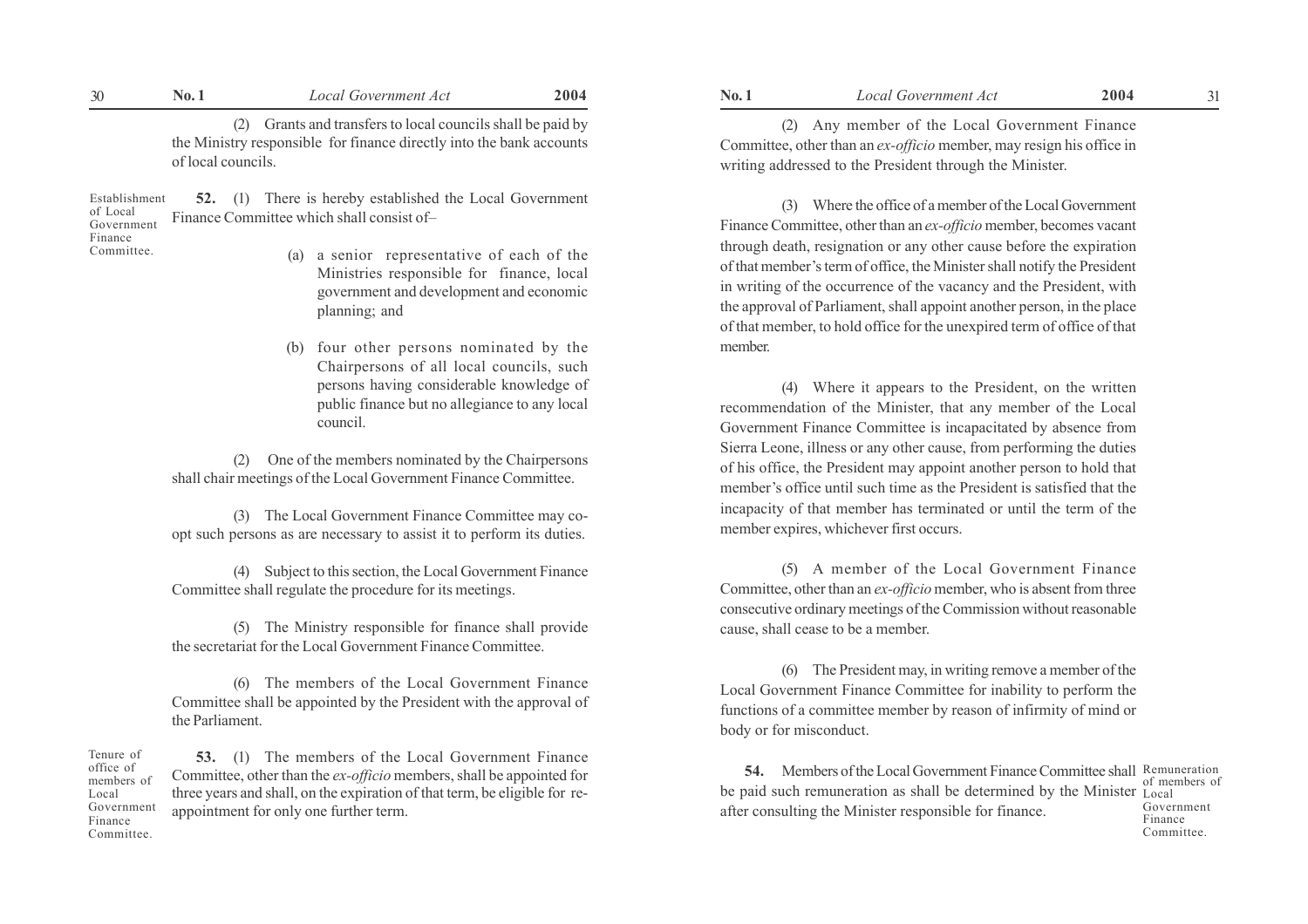| 32                                       | No.1                                                                                                                                                                                                                                                                                                                                                   |                                   | Local Government Act                                                                        | 2004 | No.1           |                                                                                                                                              | Local Government Act                                                                                                                                                                                                     | 2004                         | 33                        |
|------------------------------------------|--------------------------------------------------------------------------------------------------------------------------------------------------------------------------------------------------------------------------------------------------------------------------------------------------------------------------------------------------------|-----------------------------------|---------------------------------------------------------------------------------------------|------|----------------|----------------------------------------------------------------------------------------------------------------------------------------------|--------------------------------------------------------------------------------------------------------------------------------------------------------------------------------------------------------------------------|------------------------------|---------------------------|
| Local<br>Government                      | 55.                                                                                                                                                                                                                                                                                                                                                    |                                   | The Local Government Finance Committee shall -                                              |      |                |                                                                                                                                              | (b) the use of bus, taxi, car or lorry parks;                                                                                                                                                                            |                              |                           |
| Finance<br>Committee<br>t o<br>recommend |                                                                                                                                                                                                                                                                                                                                                        |                                   | (a) recommend to the Minister responsible for<br>finance the amount of grant allocations to |      |                |                                                                                                                                              | (c) the extraction of fish, timber, sand and other<br>building materials; and                                                                                                                                            |                              |                           |
| grant<br>allocations.                    |                                                                                                                                                                                                                                                                                                                                                        |                                   | each local council; and                                                                     |      |                |                                                                                                                                              | (d) services provided by the councils.                                                                                                                                                                                   |                              |                           |
|                                          |                                                                                                                                                                                                                                                                                                                                                        |                                   | (b) indicate the formulae used in arriving at the<br>various amounts recommended.           |      |                |                                                                                                                                              | 58. Revenue raised from local taxes and from mining revenues, Local councils<br>other than those collected by the Government, shall be shared chiefdoms to<br>between the local councils and the Chiefdom Councils.      |                              | and<br>share revenue.     |
| Licences for<br>trades, etc.             | A local council shall issue a licence to any person in<br>56.<br>(1)<br>a locality who-                                                                                                                                                                                                                                                                |                                   |                                                                                             |      | 59.            |                                                                                                                                              | (1) Local councils shall-                                                                                                                                                                                                |                              | Local councils            |
|                                          | establishes or maintains premises from which<br>(a)<br>to practise any trade, business or profession;                                                                                                                                                                                                                                                  |                                   |                                                                                             |      |                | three months before the end of each financial<br>year determine the amount of local tax to be<br>paid during the forth coming financial year |                                                                                                                                                                                                                          | to determine<br>local taxes. |                           |
|                                          |                                                                                                                                                                                                                                                                                                                                                        |                                   | (b) owns any cart, wagon or other non-motorised<br>vehicle or canoe; or                     |      |                |                                                                                                                                              | by every person liable to pay such tax within<br>each locality; and                                                                                                                                                      |                              |                           |
|                                          |                                                                                                                                                                                                                                                                                                                                                        |                                   | (c) holds any concert, dance, musical, theatrical<br>or other entertainment.                |      |                | (b)                                                                                                                                          | determine the percentage of the local tax to<br>be paid to it, to be called the precept, as it<br>may by resolution determine and as it requires<br>as revenue.                                                          |                              |                           |
|                                          |                                                                                                                                                                                                                                                                                                                                                        | of a licence as it may determine. | (2) A local council shall charge such fees for the issuance                                 |      |                |                                                                                                                                              | (2) Local councils shall notify each Chiefdom Council in<br>its administrative area where applicable, of the amount of the local tax                                                                                     |                              |                           |
|                                          |                                                                                                                                                                                                                                                                                                                                                        |                                   | (3) A non-motorised vehicle for which a licence is issued                                   |      |                |                                                                                                                                              | and the precept for the forth-coming financial year, not later than two<br>months before the end of each financial year.                                                                                                 |                              |                           |
|                                          | under subsection (1) shall have affixed on it the number plate assigned<br>to it by the local council.<br>(4) No licence shall be issued under subsection (1) in<br>respect of any vehicle which the local council is satisfied is in such<br>condition as to endanger persons or property or cause unnecessary<br>suffering to any animal drawing it. |                                   |                                                                                             |      |                |                                                                                                                                              | (3) The Chiefdom Councils shall, where applicable,<br>collect the local tax and pay the precept to the local council.                                                                                                    |                              |                           |
|                                          |                                                                                                                                                                                                                                                                                                                                                        |                                   |                                                                                             |      |                |                                                                                                                                              | 60. Local councils shall be entitled to such share of revenues Sharing of<br>from mining as may be determined by the Ministry after consulting mining<br>the Ministries responsible for finance and mineral resources.   |                              |                           |
| Fees.                                    | 57.                                                                                                                                                                                                                                                                                                                                                    |                                   | Local councils shall charge fees for-                                                       |      |                |                                                                                                                                              | 61. (1) A licence may be issued under this Part subject to Provisions as<br>such conditions as may be contained in any bye-laws or, where there<br>is no provision in the bye-laws, such conditions as the local council |                              | to licences<br>generally. |
|                                          | (a) the use of markets;                                                                                                                                                                                                                                                                                                                                |                                   |                                                                                             |      | may think fit. |                                                                                                                                              |                                                                                                                                                                                                                          |                              |                           |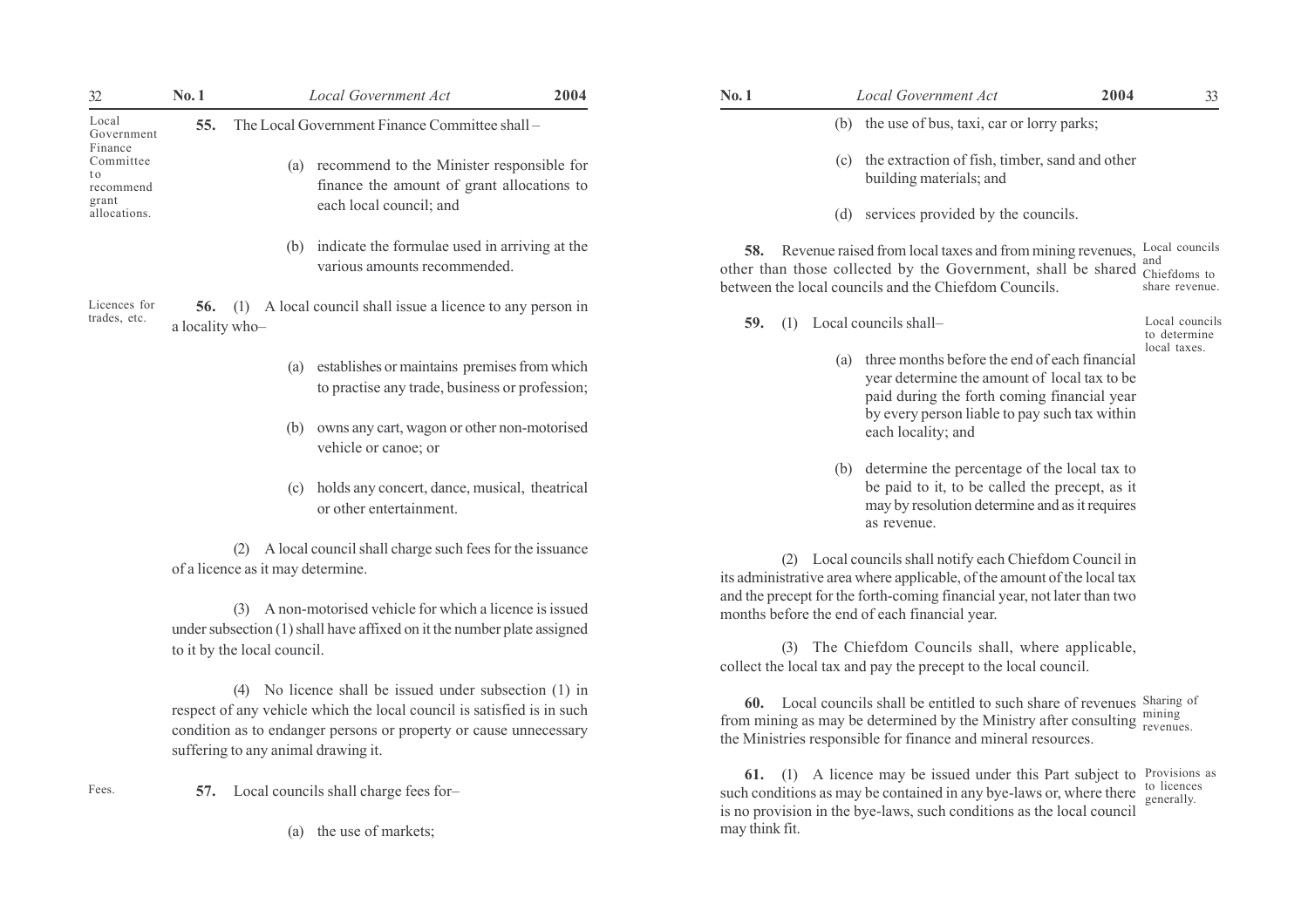(2) Any condition stipulated in a bye-law or by a local council shall be endorsed in detail or by reference on the licence.

(3) A person required to hold a licence referred to in this Part who, upon demand being reasonably made by any authorised officer of the local council fails to produce his licence for inspection, commits an offence and is liable on conviction to a fine not exceeding Le500,000 or to a term of imprisonment not exceeding three months, or to both the fine and imprisonment.

(4) A person who, without the appropriate licence, does any thing for which a licence is required under this Part or who, being the holder of a licence issued under this Part contravenes any of the conditions contained in the licence, commits an offence and is liable on conviction to a fine not exceeding Le600,000 or to a term of imprisonment not exceeding six months, or to both the fine and imprisonment.

(5) A person who lets out, hires, lends or borrows a licence or who not holding a valid licence produces, exhibits, or uses a licence, commits an offence and is liable on conviction to a fine not exceeding Le600,000 or to a term of imprisonment not exceeding six months or to both the fine and imprisonment.

(6) A local council may revoke a licence when the holder has been convicted of an offence under subsection (4) or (5).

62. Subject to this Act, a local council may incur all expenditure necessary for or incidental to the carrying out of any functions conferred on it under this Act or any other enactment, provided that the expenditure is included in the approved budget of the local council. Expenditure.

63. A local council shall open and maintain a bank account for all revenues and other monies raised or received by it under this Act or any other enactment. Local councils to have bank accounts.

64. (1) Subject to subsection (2), a local council may invest any portion of the monies of the council in stocks and bonds or in such other investment as the council may approve. Investment of funds.

No. 1 Local Government Act 2004 No. 1 Local Government Act 2004 34 35

(2) The Minister shall, after consulting the Minister responsible for finance, make regulations concerning investment of funds by local councils.

65. A local council may raise loans or obtain overdraft within Power to Sierra Leone of such amounts, from such sources, in such manner, for such purposes and on such conditions as the Minister, after consulting the Minister responsible for finance , may approve; except that no approval is required where the loan or overdraft to be raised does not exceed such amount as the Minister may, after consultation with the Minister responsible for finance, by statutory instrument determine. borrow monies.

66. (1) Subject to subsection (2), a local council may, by Writing off resolution, write off as irrecoverable debt, in any one year, any sum  $\frac{1}{1}$  debts due or payable to the council from or by any person for any reasonable cause where the sum due and payable to the council does not exceed such amount as the Minister may, with the approval of Cabinet and by notice published in the Gazette, determine. debts.

(2) The local council shall, within twenty-one days after the end of each quarter, inform the Minister in writing of the total sum written off during that quarter and the reasons for doing so.

67. (1) Every local council shall cause to be prepared for its Local approval a budget for each financial year three months before the  $\frac{\text{Countes}}{\text{preparse}}$ beginning of that year. prepare budgets.

- (2) The budget shall-
	- (a) subject to subsection (3) of section 85 reflect the priorities and needs of the locality as contained in the local council's development plan;
	- (b) balance income and expenditure by way of annual financial estimates of revenue and expenditure;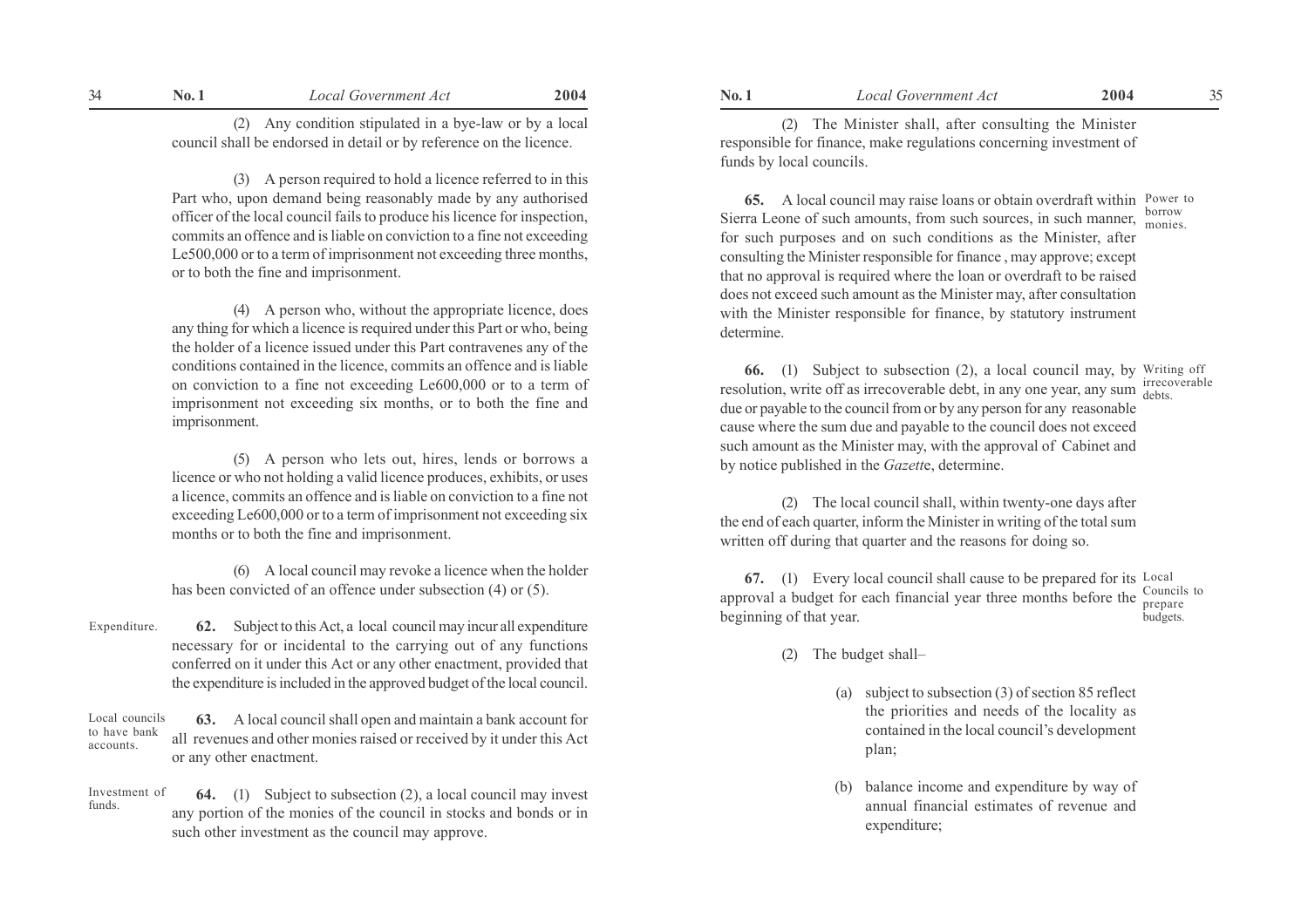| 36                 | No.1                        | Local Government Act                                                                                                                                                                                         | 2004 | No.1      |     | <b>Local Government Act</b>                                                                                                                                                                                                           | 2004 | 37                           |
|--------------------|-----------------------------|--------------------------------------------------------------------------------------------------------------------------------------------------------------------------------------------------------------|------|-----------|-----|---------------------------------------------------------------------------------------------------------------------------------------------------------------------------------------------------------------------------------------|------|------------------------------|
|                    |                             | be prepared in accordance with procedures<br>(c)<br>prescribed by law; and                                                                                                                                   |      |           |     | 70. There shall be liable to be assessed in accordance with this Assessment of<br>Part, all buildings (including buildings owned by or in occupation of buildings.<br>the Government and the local council) within a locality except- |      |                              |
|                    |                             | (d) be a public document and shall be posted on<br>the notice board of the local council when<br>approved by the council and during the<br>whole of the financial year to which it applies.                  |      |           |     | (a) any church, chapel, mosque meeting-house<br>or other buildings exclusively used for public<br>religious worship;                                                                                                                  |      |                              |
|                    |                             | (3) A copy of the budget shall be submitted to the<br>Commission and the Local Government Finance Committee.                                                                                                 |      |           | (b) | buildings used as public hospitals and<br>clinics;                                                                                                                                                                                    |      |                              |
|                    |                             | (4) The Ministry responsible for finance shall, after                                                                                                                                                        |      |           | (c) | buildings used for charitable purposes;                                                                                                                                                                                               |      |                              |
|                    | budgets under this section. | consultaion with the Ministry issue guidelines for the preparation of                                                                                                                                        |      |           |     | (d) buildings used for public educational<br>purposes including public universities,<br>colleges and schools;                                                                                                                         |      |                              |
| Use of assets.     | income for the council.     | 68. A local council may use its assets for the generation of                                                                                                                                                 |      |           |     | (e) buildings on burial grounds and crematoria;<br>and                                                                                                                                                                                |      |                              |
|                    |                             | PART VIII-PROPERTY RATES                                                                                                                                                                                     |      |           |     | buildings owned by diplomatic missions as                                                                                                                                                                                             |      |                              |
| Property<br>rates. |                             | <b>69.</b> (1) The property rates provided for in the estimates of a<br>local council in any financial year shall be a uniform rate on the                                                                   |      |           |     | may be approved by the Ministry responsible<br>for foreign affairs.                                                                                                                                                                   |      |                              |
|                    |                             | assessed annual value of assessed buildings and shall be a single<br>rate in respect of each class of assessed buildings.                                                                                    |      |           |     | 71. (1) A local council may for the purposes of this Part Appointment<br>appoint valuers and an Assessment Committee.                                                                                                                 |      | of valuers and<br>Assessment |
|                    |                             | (2) The rates provided for in the estimates approved by a<br>local council (hereinafter referred to as the approved rate) shall be<br>imposed and levied by the local council and shall, subject to this Act |      |           |     | (2) An Assessment Committee shall consist of such<br>members of the local council as the council may determine.                                                                                                                       |      | Committee.                   |
|                    |                             | be payable by the owner to the council on such date as the council<br>may by notice to the owner determine.                                                                                                  |      |           |     | 72. (1) Valuation Lists or Rolls showing the assessed annual Valuation<br>value of all buildings assessable under this Part shall be prepared by<br>the valuers and approved by the local council on the recommendation               |      | Lists or Rolls.              |
|                    | year.                       | (3) A local council may, by resolution approve payment<br>of rates in two or more equal instalments to be paid within one financial                                                                          |      | Schedule. |     | of the Assessment Committee in accordance with Part I of the Fifth                                                                                                                                                                    |      |                              |
|                    |                             | $\mathbf{A}$ and $\mathbf{A}$ are a set of $\mathbf{A}$ and $\mathbf{A}$ are a set of $\mathbf{A}$                                                                                                           |      |           |     | (2) Any person owning or in occupation of or interested<br>in any assessable building shall be entitled to inspect the Valuation                                                                                                      |      |                              |

(4) The resolution shall state the period after which if full payment is not made, the owner shall be deemed to have refused or neglected to pay.

- (a) any church, chapel, mosque meeting-house or other buildings exclusively used for public religious worship;
- (b) buildings used as public hospitals and clinics;
- (c) buildings used for charitable purposes;
- (d) buildings used for public educational purposes including public universities, colleges and schools;
- (e) buildings on burial grounds and crematoria; and
- (f) buildings owned by diplomatic missions as may be approved by the Ministry responsible for foreign affairs.

(2) Any person owning or in occupation of or interested in any assessable building shall be entitled to inspect the Valuation Lists or Rolls and to take copies of or extracts from them on payment of a fee to be determined by the local council.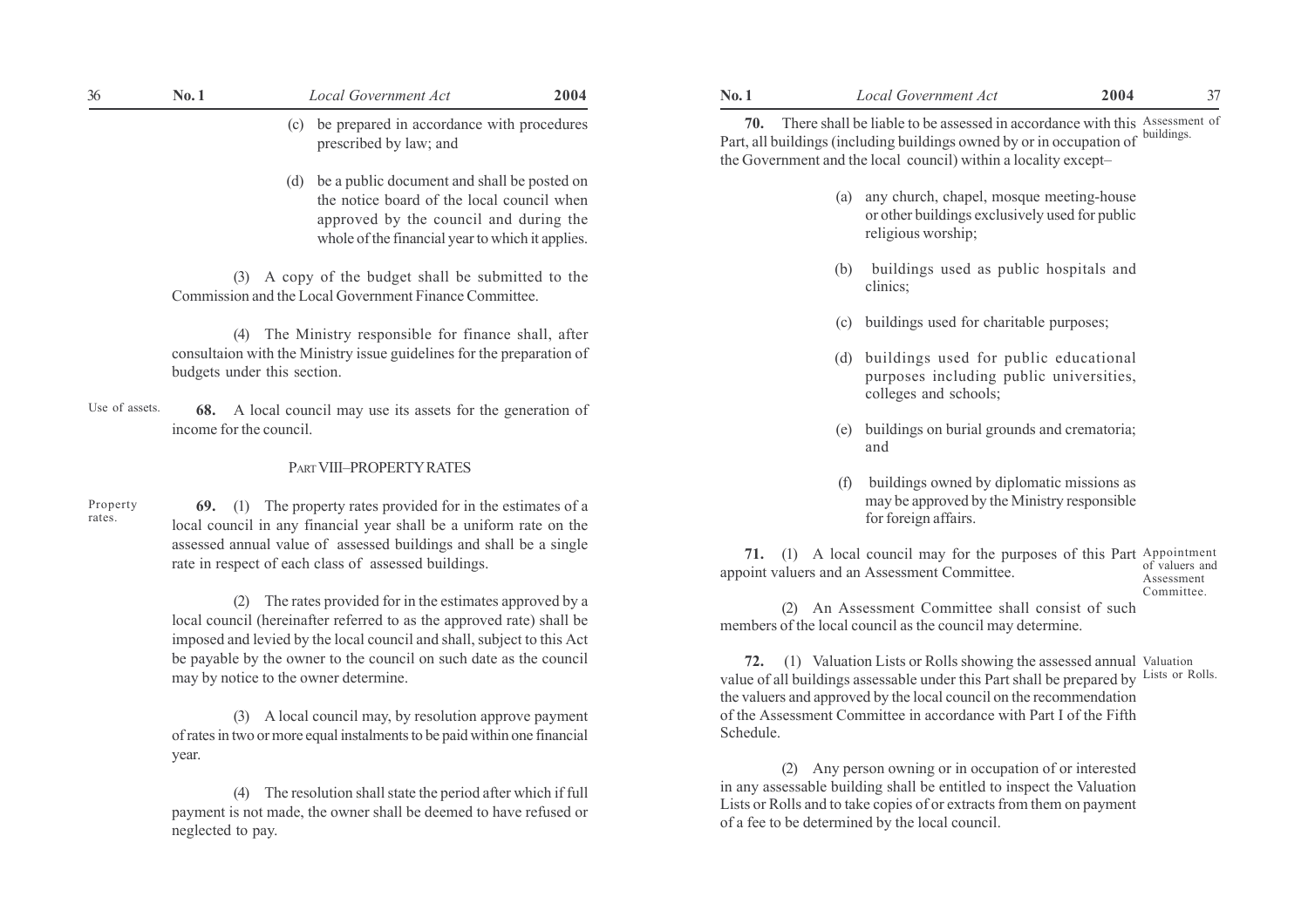| 38                                            | No. 1 | Local Government Act                                                                                                                                                    | 2004 |
|-----------------------------------------------|-------|-------------------------------------------------------------------------------------------------------------------------------------------------------------------------|------|
| Objections to<br>Valuation<br>Lists or Rolls. |       | 73. (1) Objections to and amendments of any Valuation List<br>or Roll shall be determined and made in accordance with such<br>procedures as the Minister may prescribe. |      |
|                                               |       | (2) Every Valuation List or Roll shall remain in force until                                                                                                            |      |

(2) Every Valuation List or Roll shall remain in force until it has been replaced with a new List or Roll.

74. A local council shall keep a Rate Book as provided for in Part II of the Fifth Schedule and the Rate Book shall be open for inspection during office hours. Rate books.

75. (1) Rates are payable whether the building is occupied or unoccupied. Occupied and unoccupied buildings.

> (2) Where it is shown to the satisfaction of the local council that an assessed building or a part of it has been demolished or removed during any financial year, the council shall, on the application of the person who has paid the amount of the rate payable in respect of the building, order to be refunded to that person such proportion of the amount paid as the council may consider reasonable having regard to all circumstances; except that, in the case of a demolition or removal otherwise than by order of the council or a court, no refund shall be made unless the owner of the building has, within thirty days of the demolition or removal, given notice in writing to the council.

Minister to issue guidelines.

Levy on

for nonpayment of rates.

76. The Minister may, after consulting the Minister responsible for finance issue guidelines for the making and levying of rates.

77. The amount of approved rate together with any levy or expenses (if any) shall, until paid be a charge on the building and the charge shall have priority over all other claims except claims by Rates to be a charge on buildings.

Government. 78. (1) If any owner liable to pay a rate or his agent refuses or neglects to pay such rate at the time and in the manner provided for such payment the Chairperson shall issue a warrant to the bailiff of the local council requiring him to levy the warrant on the moveable property of the owner and sell such property by public auction to the owners' goods

highest bidder within twenty days of levying the warrant.

(2) The warrant shall be in the Form 1 of the Fifth Schedule.

(3) The bailiff shall cause notice of the sale to be advertised at least five days before the sale.

(4) Any money arising out of the sale shall be applied to the payment of the rate and other expenses incurred as a result of the sale and the surplus if any shall be returned to the owner or person entitled to it.

79. (1) If the bailiff, acting under section 78 finds no moveable Levy on property or if the amount realised from the sale is insufficient, the  $\frac{\text{occupiers}}{\text{goods}}$ Chairperson shall issue another warrant requiring the bailiff to demand payment from the occupier of the building of the amount stated in the warrant and in default of payment of the amount by the occupier within twenty days to levy the amount on the moveable property of the occupier. goods

The warrant shall be in the Form 2 of the Fifth Schedule.

(3) An occupier may deduct any money paid by him under subsection (1) from the amount of rent payable by him to the owner and if a levy is made on his moveable property, he may also deduct the amount of the levy from the rent.

(4) Where there is an existing contract, whether verbal or written, between the owner and occupier that the occupier shall pay the approved rate and the owner pays all or any part of the rate, the owner may increase the rent by the amount of the rate paid by him or if he thinks fit, to sue the occupier for the amount paid by him.

80. If the remedies provided in sections 78 and 79 have failed Proceedings to realise the full amount of the approved rate together with any mon-payment costs and if such amount remains unpaid six months after the date on of rates. which the default occurred, the local council shall apply to the court for the sale of the building. in case of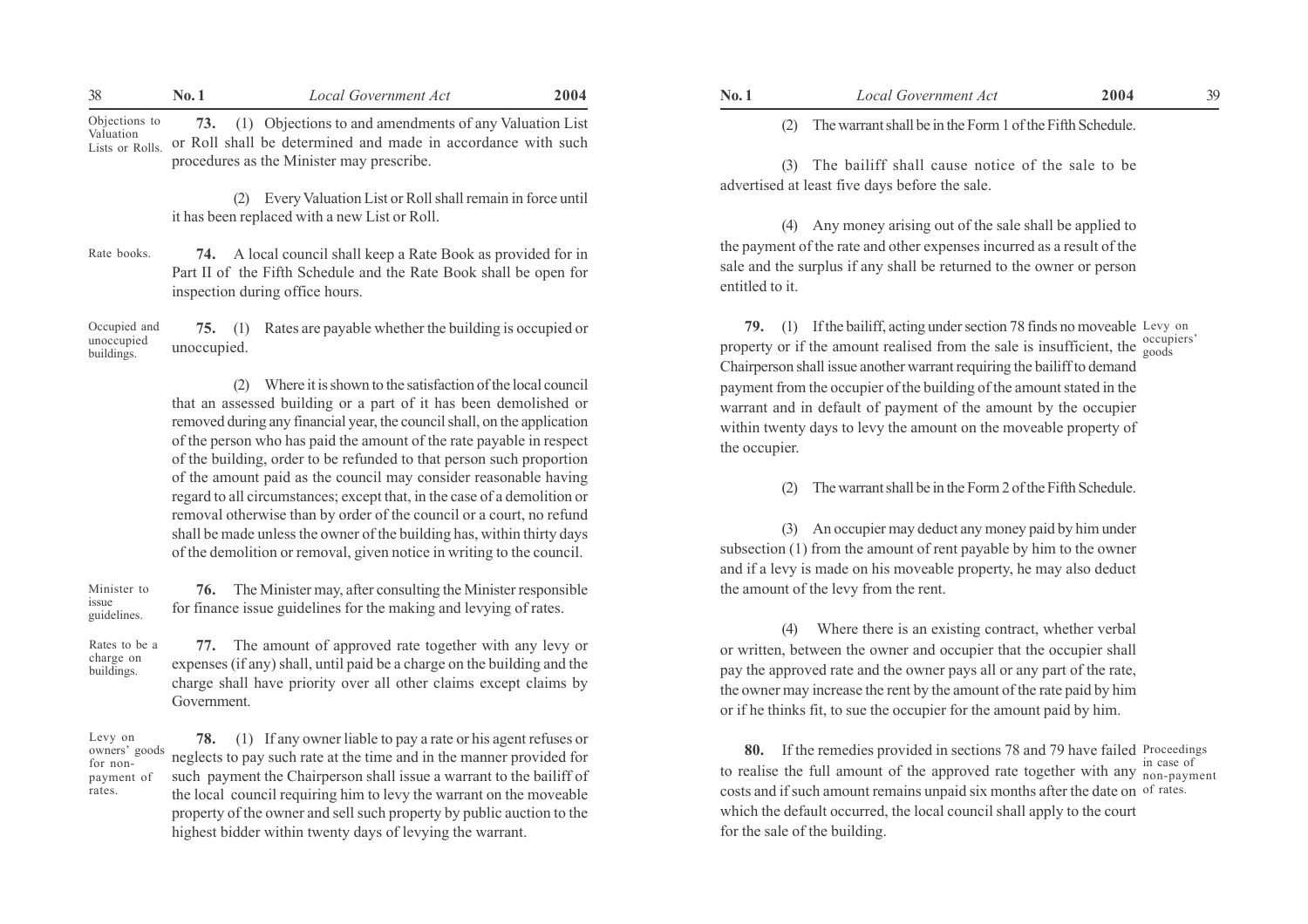# 40 **No. 1** Local Government Act **2004 No. 1** Local Government Act **2004** 41

PART IX-ACCOUNTS AND AUDIT

Accounts and audit.

81. (1) Every local council shall keep proper books of accounts and proper records in relation to the accounts and shall, within the first quarter of the next financial year, prepare a statement of its final accounts in conformity with existing financial regulations.

(2) The accounts and financial statements of a local council shall be audited by the Auditor-General or an auditor appointed by him within six months after the close of the financial year, and the council shall provide the auditors with all the necessary and appropriate facilities for the examination of the accounts and statements of the council.

(3) The Auditor-General shall submit a report of the audit to the local council concerned and the Minister.

(4) The Auditor-General shall draw attention to any irregularities in the accounts in the report.

(5) The accounts and the Auditor-General's report thereon shall be public documents and shall be posted in a conspicuous place in the locality for public scrutiny.

(6) The Chairperson shall lay the annual accounts together with the Auditor-General's report thereon before the local council within thirty days of receipt of the report.

(7) The Chairperson shall submit a report to the Minister on actions taken by the local council on the report within sixty days of receipt of the report.

(8) The Minister shall lay the report of the Auditor-General and a report of actions taken thereon if any, before Parliament.

Auditor-General may disallow or surcharge.

82. (1) In the performance of his functions under this Act, the Auditor-General shall have power to disallow any item of expenditure which is contrary to this Act and to surcharge–

- (a) the amount of any expenditure disallowed on the person responsible for incurring or authorising that expenditure;
	- (b) any sum which has not been duly brought into account upon the person by whom the sum ought to have been brought into account; or
	- (c) the amount of any loss or deficiency upon the local council, any member of the council or any person by whose negligence or misconduct the loss or deficiency has been incurred, and shall give notice to the person affected.

(2) In giving notice of any disallowance or surcharge under subsection (1), the Auditor-General shall state in writing the grounds upon which his decision is based.

 (3) A person against whom a disallowance or surcharge was made by the Auditor-General may appeal to the High Court not later than thirty days after the Auditor-General has given notice of the disallowance or surcharge.

(4)Any sum certified by the Auditor-General to be due from any person shall be paid by that person to the local council or other body concerned within thirty days after it has been so certified or, if an appeal with respect to that sum has been made under subsection (3), within thirty days after the appeal is finally disposed of or abandoned or fails by reason of non-prosecution.

 (5) The local council shall ensure that all monies surcharged under subsection (1) are collected and paid into the account of the local council.

**83.** (1) Any sum which is certified by the Auditor-General to Recovery of be due and which has become payable shall be recoverable as a civil  $\frac{\text{sums}}{\text{due}}$ debt. due.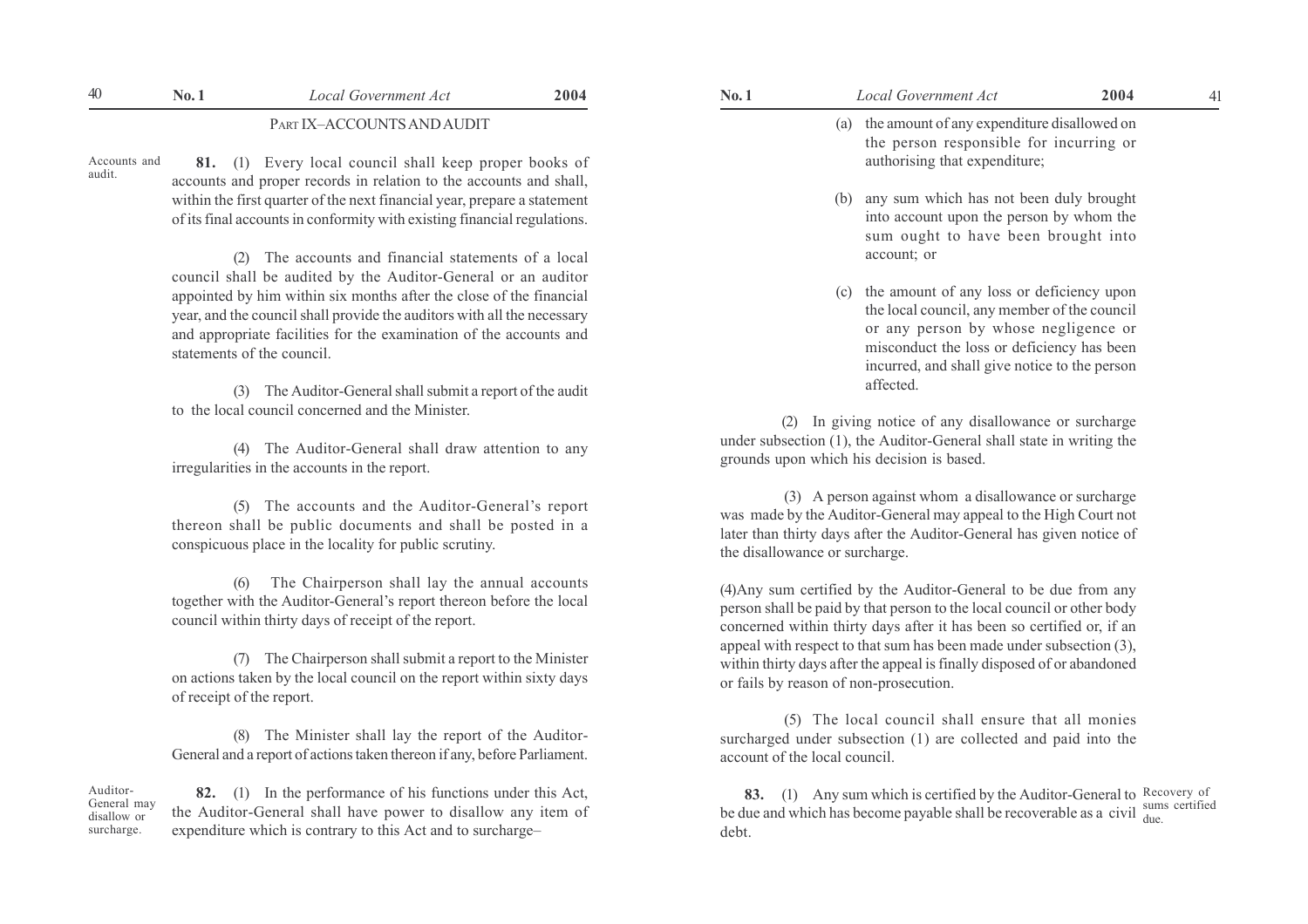(2) In proceedings for the recovery of the sum, a certificate signed by the Auditor-General shall be conclusive evidence of the facts certified; and a certificate signed by an officer of the local council concerned, whose duty it is to keep the accounts to the effect that the sum certified to be due has been paid, shall be conclusive evidence of the facts in it.

(3) Any person aggrieved by a decision of the Auditor-General may appeal to the High Court.

(4) The High Court may, on an appeal, confirm, vary or quash the decision of the Auditor-General and remit the case to him with such directions as the Court thinks fit for giving effect to the decision on appeal.

## PART X-INTERNAL AUDIT

84. (1) Every local council shall establish an Internal Audit Department. Internal audit.

> (2) The Head of the Internal Audit Department shall, at intervals of three months, prepare a report on the internal audit work carried out by the Department during the three months immediately preceding the preparation of the report, and submit it to the local council.

> (3) The Head of the Internal Audit Department shall make in each report such observations as appear necessary as to the conduct of the financial affairs of the local council during the period to which the report relates.

> > (4) A copy of the report shall be sent to the Minister.

#### PART XI-DEVELOPMENT PLANNING

85. (1) A local council shall cause to be prepared a development plan which shall guide the development of the locality. (2) The draft of a development plan shall be made publicly Local Councils to approve development plans.

available.

(3) A development plan shall form the basis for the preparation of the budget of a local council.

 (4) A local council shall, before approving or reviewing a development plan, consult residents of the locality, agencies of Government and non-governmental and international organisations that have interest in working in the locality.

(5) The Ministry responsible for development and economic planning shall issue guidelines for the preparation of development plans.

86. For the purposes of subsection (1) of section 85, a local  $\frac{Local}{n}$ council shall appoint a Local Technical Planning Committee which rechnical shall consist of $-$ Planning committee.

- (a) the Local Council Chief Administrator who shall chair the Committee;
- (b) Heads of relevant Departments of the local council; and
- (c) any technical person co-opted by the Local Council Chief Administrator.

**87.** A local council shall review its development plan as and Review of when necessary. development plans.

88. A copy of the approved development plan shall be made Availability of available at the office of the local council and in a conspicuous place  $\frac{d e\nu}{d}$ in every Ward, immediately after approval. plans.

89. A development plan prepared and approved by a local Development council shall not be incompatible with any national development  $_{\text{be}}^{\text{plans not to}}$ plan adopted by the Government. incompatible

## PART XII-BYE-LAWS

90. (1) A local council may make bye-laws not inconsistent Local with the Constitution or this Act or any other enactment for the  $\frac{\text{Countes to}}{\text{maka hve}}$ purpose of any function conferred on it by or under this Act or any laws. other enactment. make bye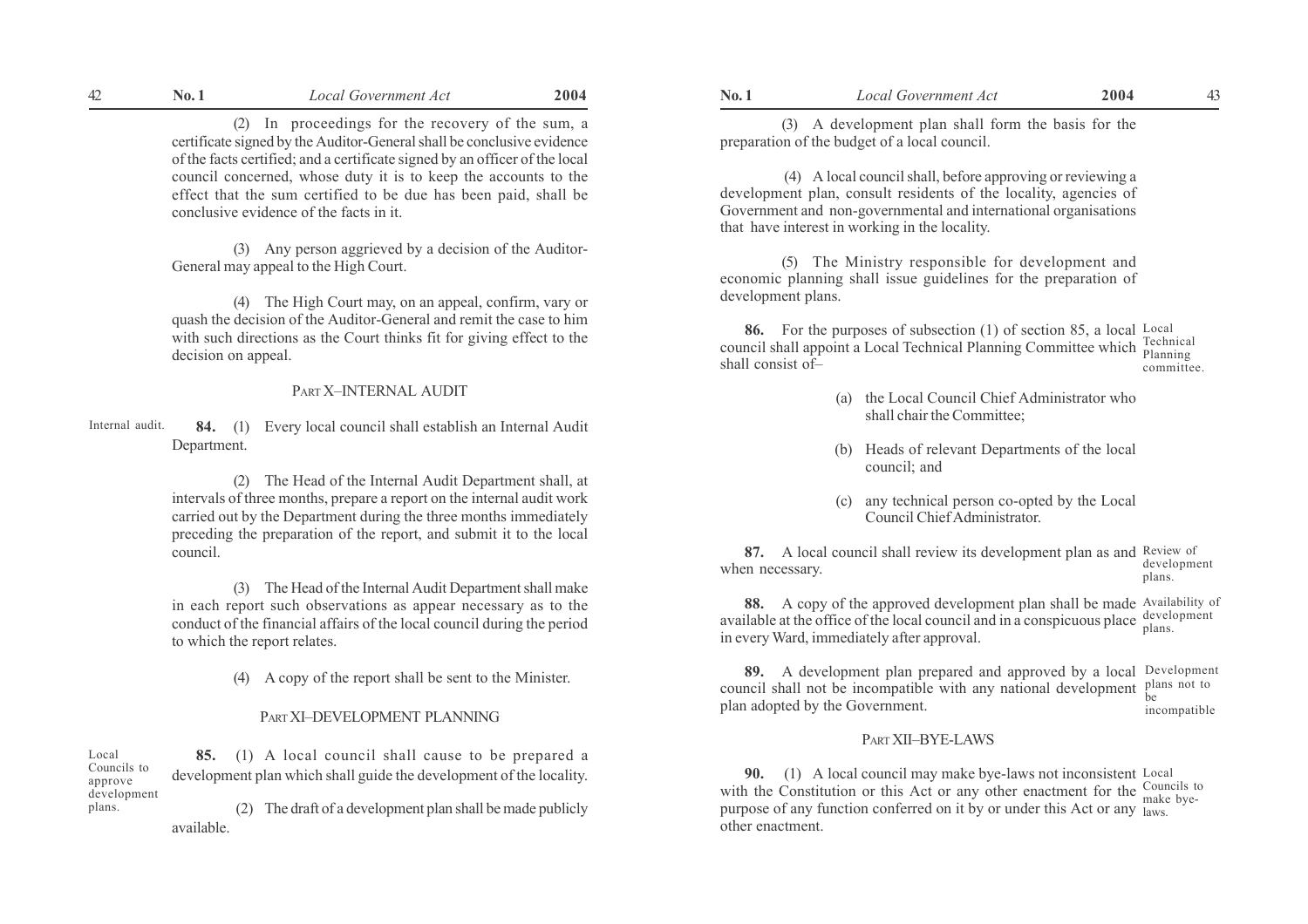(2) A local council may in its bye-laws-

- (a) specify as penalty a fine not exceeding Le500,000 or a term of imprisonment not exceeding six months or both the fine and imprisonment;
- (b) in the case of a continuing offence specify a further penalty not exceeding Le5,000 for each day on which the offence is continued after written notice has been served on the offender;
- (c) provide for the payment of such fees or charges as the council may think fit; and
- (d) specify that the bye-laws shall apply throughout the locality or to an area of the locality.

(3) Bye-laws made by a local council shall be read and construed subject to the provisions of this Act and any other enactment.

91. Where the Minister is of the opinion that uniform provisions may reasonably be made in respect of a matter for which bye-laws may be made under this Act, the Minister may, after consulting any local councils to be affected thereby, by statutory instrument make uniform bye-laws in respect of that matter. Uniform byelaws.

92. (1) A bye-law passed by a local council shall be signed by the Chairperson. Validity of bye-laws.

> (2) A bye-law shall, before being signed by the Chairperson, be forwarded to the Minister who shall request the Attorney General to advise him whether the bye-law is inconsistent with the Constitution, this Act or any other enactment.

> (3) Where the Minister, on the advice of the Attorney General, is of the opinion that the bye-law is-

| Local Government Act                                                                                                                                                                                                                             | 2004 | 4 |
|--------------------------------------------------------------------------------------------------------------------------------------------------------------------------------------------------------------------------------------------------|------|---|
| inconsistent with the Constitution, this Act<br>(a)<br>or any other enactment, he shall, within<br>ninety days of receipt of the bye-law return it<br>with his comments to the local council for<br>modification or other appropriate action; or |      |   |
| $\alpha$ , and the contract $\alpha$ and $\alpha$                                                                                                                                                                                                |      |   |

(b) not inconsistent with the Constitution, this Act or other enactment, he shall certify accordingly and return the bye-law to the local council to be signed by the Chairperson.

(4) A bye-law shall, after signature by the Chairperson be laid before Parliament in accordance with subsection (7) of section 170 of the Constitution and shall be published in the *Gazette*, in a newspaper circulating in the locality, broadcast on a local radio and posted in all wards.

93. A copy of every bye-law made by a Local Council shall be Copy of byedeposited at the office of the local council and shall at all reasonable  $\frac{\text{law}}{\text{deno}}$ times be open to public inspection without the payment of any fees. local councils' deposited at offices.

94. (1) A local council may, where it considers that a local Local councils custom or tradition impedes or acts as an obstacle to the development  $\frac{\text{to make bye}}{\text{lawes alternating}}$ of the locality or obstructs the local council in the performance of its local customs. functions, consult the relevant traditional authority for the purpose of resolving the matter. laws altering

(2) Where the matter has been resolved to the satisfaction of the local council and the traditional authority, the council may, if it thinks necessary make bye-laws altering or modifying such local custom or tradition.

(3) Where the matter is not resolved, the aggrieved party may appeal to the Ministry.

#### PART XIII-WARD COMMITTEES

95. (1) A local council shall establish a Ward Committee for Establishment each ward in the locality. of Ward Committees.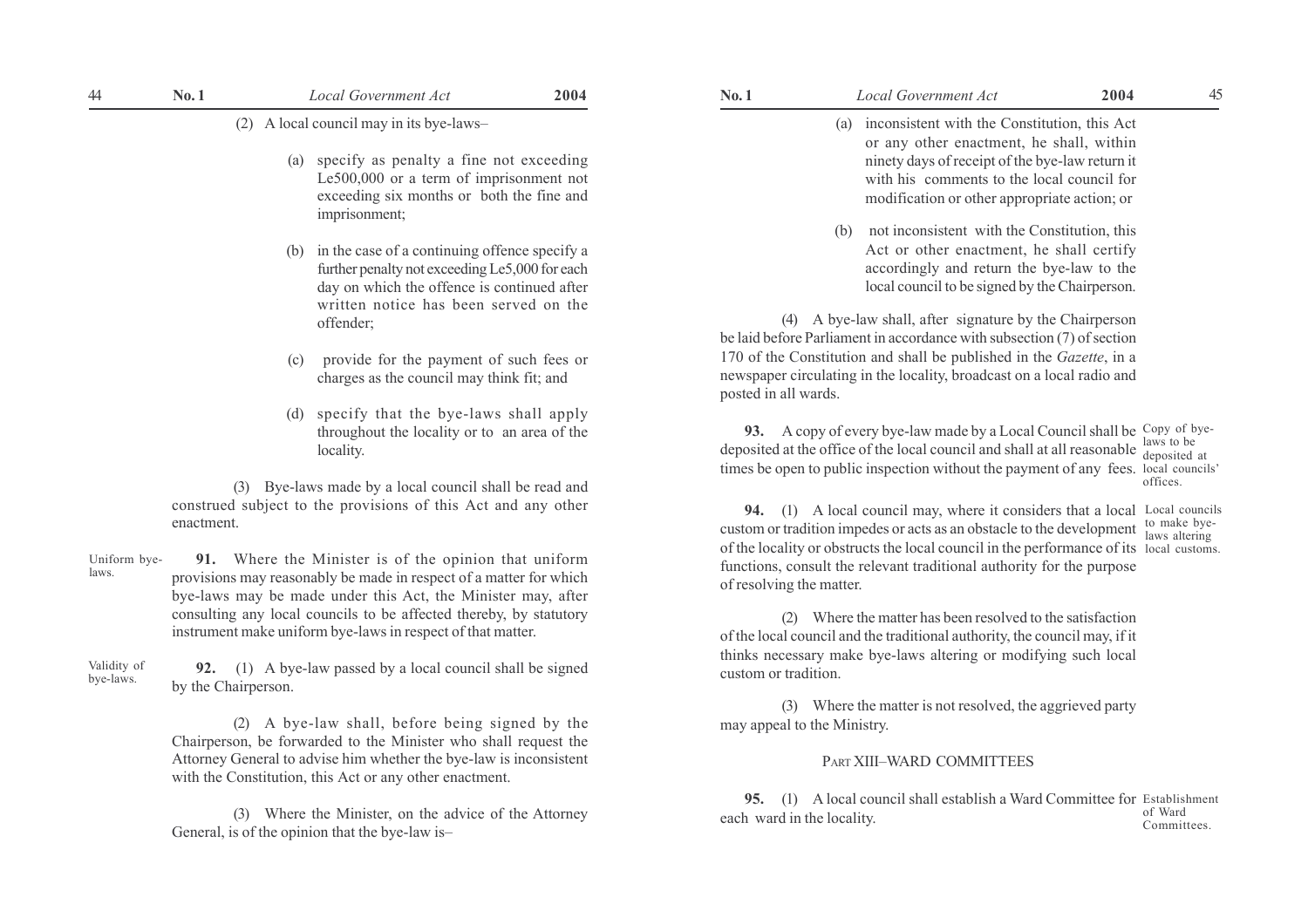| 46<br>No. 1 | Local Government Act | 2004 |
|-------------|----------------------|------|
|-------------|----------------------|------|

- (a) every Councillor elected from that ward;
- (b) the Paramount Chief of the Chiefdom, in the case of localities with a system of chieftaincy; and
- (c) not more than ten other persons, at least five of whom shall be women, resident in that ward and elected by the ward residents in a public meeting.

(3) The ward residents shall be given seven days notice of such a public meeting.

(4) Ward Committee members shall not receive any remuneration or allowances.

Functions of Ward Committees.

- 96. (1) A Ward Committee shall-
	- (a) mobilise residents of the ward for the implementation of self-help and development projects;
	- (b) provide a focal point for the discussion of local problems and needs and take remedial action where necessary or make recommendations to the local council accordingly;
	- (c) organise communal and voluntary work, especially with respect to sanitation;
	- (d) make proposals to the local council for the levying and collection of rates for special projects and programmes; and
	- (e) educate residents on their rights and obligations in relation to local government and decentralisation.

(2) One of the Councillors shall be elected to chair meetings of a Ward Committee.

 (3) The Chairman of a Ward Committee shall be responsible for presenting committee recommendations and proposals to the local council.

(4) Subject to this section, a Ward Committee shall regulate the procedure for its meetings.

 (5) All Ward Committee meetings shall be open to the public.

#### PART XIV-RESPONSIBILITIES OF THE MINISTRY

**97.** (1) The Ministry shall inspect and monitor the activities Ministry to of every local council to ensure that it acts within the scope of this  $\frac{\text{inspect and}}{\text{nonitor.}}$ Act or any other relevant enactment. monitor local councils.

(2) A local council shall provide the Ministry with such documents as may be needed by the Ministry in the inspection and monitoring of the activities of the council.

(3) Subject to any other enactment, an authorised person carrying out the inspection shall have powers–

- (a) to enter and inspect the premises or property of any Council as may be relevant to the inspection;
- (b) to inspect books of accounts, records, stores, and any other documents and require any person to produce any documents or item connected with the inspection and where necessary retain any document or item connected with the case being investigated; or
- (c) to look into any matter on his own initiative or upon complaint made to him by any member of the public, whether or not that person has personally suffered any injustice by reason of that matter.

(4) If the Ministry finds that a local council is not performing adequately within its areas of responsibility, it shall decideñ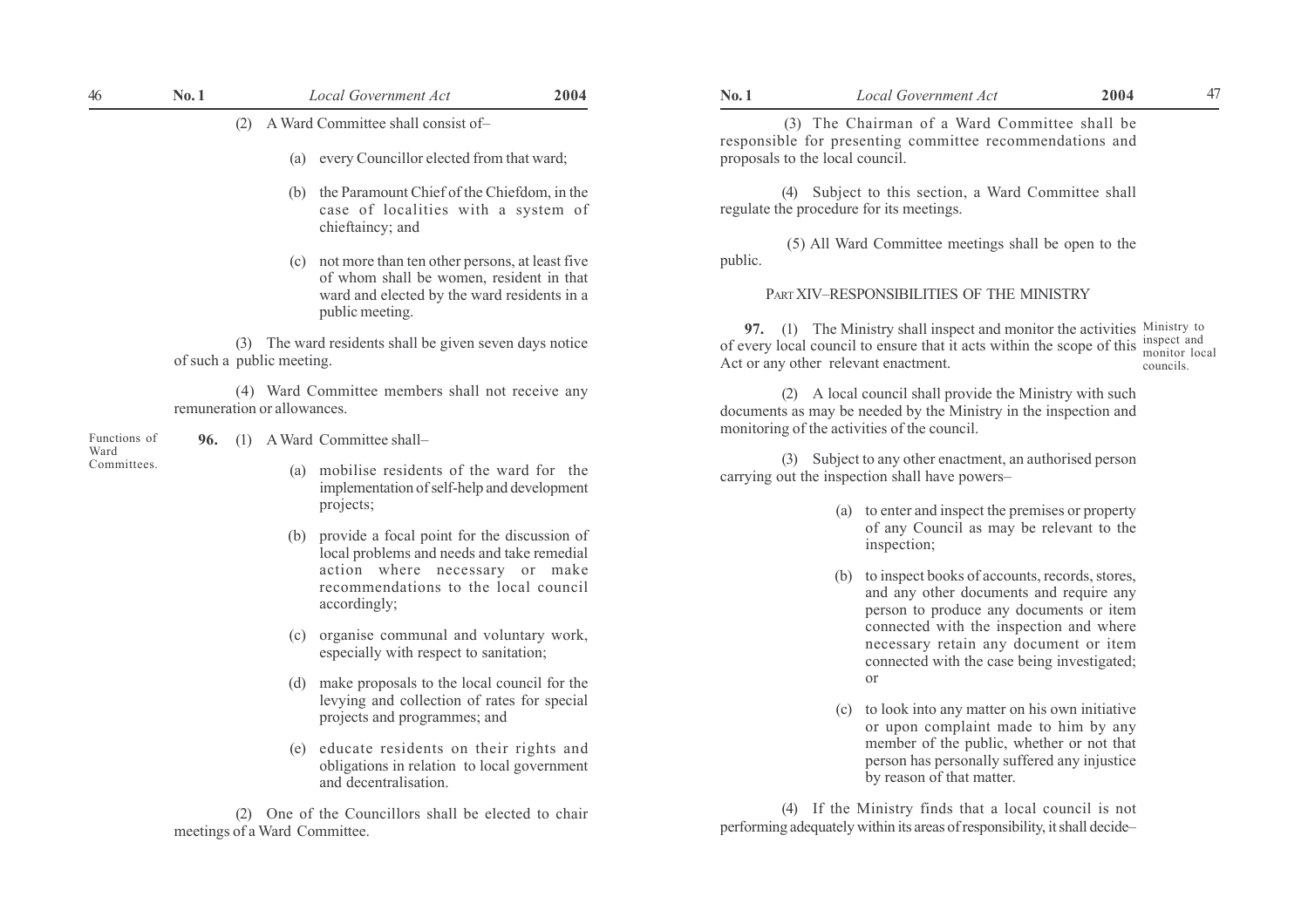| 48                      | No.1                                                                                                                                            | Local Government Act                                                                                                                                                                                                                                                                                            | 2004 | No.1                               | Local Government Act                                                                                                                                                                                                                                             | 2004 | 49                     |
|-------------------------|-------------------------------------------------------------------------------------------------------------------------------------------------|-----------------------------------------------------------------------------------------------------------------------------------------------------------------------------------------------------------------------------------------------------------------------------------------------------------------|------|------------------------------------|------------------------------------------------------------------------------------------------------------------------------------------------------------------------------------------------------------------------------------------------------------------|------|------------------------|
|                         | the reason for the default;<br>(a)<br>how the default can be rectified;<br>(b)<br>(c) the type of action or intervention that is<br>needed; and |                                                                                                                                                                                                                                                                                                                 |      | Committee for its decision.<br>99. | (2) Where the Ministry is unable to resolve the problem,<br>uncertainty or dispute to the satisfaction of the parties, it shall report<br>the matter and make recommendation to the Inter-Ministerial<br>(1) The Ministry shall satisfy itself and certify that- |      | Ministry to<br>approve |
|                         |                                                                                                                                                 | on any support or capacity building that must<br>(d)<br>be given to the council to strengthen its<br>management in order for the council to<br>exercise its functions and powers properly.                                                                                                                      |      |                                    | any proposed agreement by a Ministry or<br>(a)<br>agency of Government to delegate a power<br>or function to a local council; and                                                                                                                                |      | agreements.            |
|                         |                                                                                                                                                 | (5) The Ministry may, for the purpose of rectifying the<br>default in writing direct or advice the local council to perform such of<br>its functions in such manner and within such time as it may specify.                                                                                                     |      |                                    | any proposed agreement or arrangement<br>(b)<br>between a local council and a national or<br>international organization,                                                                                                                                         |      |                        |
|                         |                                                                                                                                                 | (6) Where the local council does not have the capacity<br>to rectify the default, the Ministry shall undertake the functions on<br>the Council's behalf and take immediate steps to develop the<br>necessary capacity of the council and may for this purpose consult<br>any Government Ministry or Department. |      | (2)                                | contains all the terms and conditions required by the Inter-Ministerial<br>Committee and shall approve such agreement or arrangement.<br>The Ministry shall-                                                                                                     |      |                        |
|                         |                                                                                                                                                 | (7) Where a local council fails or refuses to rectify a default<br>within ninety days, the Minister may reduce or withhold any grants<br>or funds due to the local council until the Minister is satisfied that<br>the function or service will be provided adequately.                                         |      |                                    | (a) in respect of paragraph (a) of subsection $(1)$ ,<br>monitor the implementation of an approved<br>agreement to ensure that the agreed capacity<br>and resources, including fees, are delivered<br>or made;                                                   |      |                        |
|                         | the locality.                                                                                                                                   | (8) The Minister shall communicate any action taken<br>under subsection $(1)$ and the reason for such action to the people in                                                                                                                                                                                   |      |                                    | (b) report any shortcoming or deficiency by a<br>Ministry, national or international                                                                                                                                                                             |      |                        |
| Ministry to<br>mediate. | satisfaction of-                                                                                                                                | 98. (1) The Ministry shall mediate in any problem,<br>uncertainty or dispute that has not been resolved to the mutual                                                                                                                                                                                           |      |                                    | organization to the Inter-Ministerial<br>Committee for appropriate action;                                                                                                                                                                                       |      |                        |
|                         |                                                                                                                                                 | two or more local councils;<br>(a)<br>(b) a local council and a Ministry or other agency                                                                                                                                                                                                                        |      |                                    | (c) mediate and resolve any dispute or<br>disagreement between the Ministry, agency,<br>organisation and the local council; and                                                                                                                                  |      |                        |
|                         |                                                                                                                                                 | of Government including a matter relating to<br>the delegation of powers or functions or;                                                                                                                                                                                                                       |      |                                    | (d) recommend to the Inter-Ministerial                                                                                                                                                                                                                           |      |                        |

(c ) a local council and a national organisation.

| (2) Where the Ministry is unable to resolve the problem,<br>uncertainty or dispute to the satisfaction of the parties, it shall report<br>the matter and make recommendation to the Inter-Ministerial<br>Committee for its decision. |                                       |  |  |  |  |  |
|--------------------------------------------------------------------------------------------------------------------------------------------------------------------------------------------------------------------------------------|---------------------------------------|--|--|--|--|--|
| (1) The Ministry shall satisfy itself and certify that-<br>99.                                                                                                                                                                       | Ministry to<br>approve<br>agreements. |  |  |  |  |  |
| any proposed agreement by a Ministry or<br>(a)<br>agency of Government to delegate a power<br>or function to a local council; and                                                                                                    |                                       |  |  |  |  |  |
| any proposed agreement or arrangement<br>(b)<br>between a local council and a national or<br>international organization,                                                                                                             |                                       |  |  |  |  |  |
| contains all the terms and conditions required by the Inter-Ministerial                                                                                                                                                              |                                       |  |  |  |  |  |

- (a) in respect of paragraph (a) of subsection (1), monitor the implementation of an approved agreement to ensure that the agreed capacity and resources, including fees, are delivered or made;
- (b) report any shortcoming or deficiency by a Ministry, national or international organization to the Inter-Ministerial Committee for appropriate action;
- (c) mediate and resolve any dispute or disagreement between the Ministry, agency, organisation and the local council; and
- (d) recommend to the Inter-Ministerial Committee, any appropriate changes to the agreement.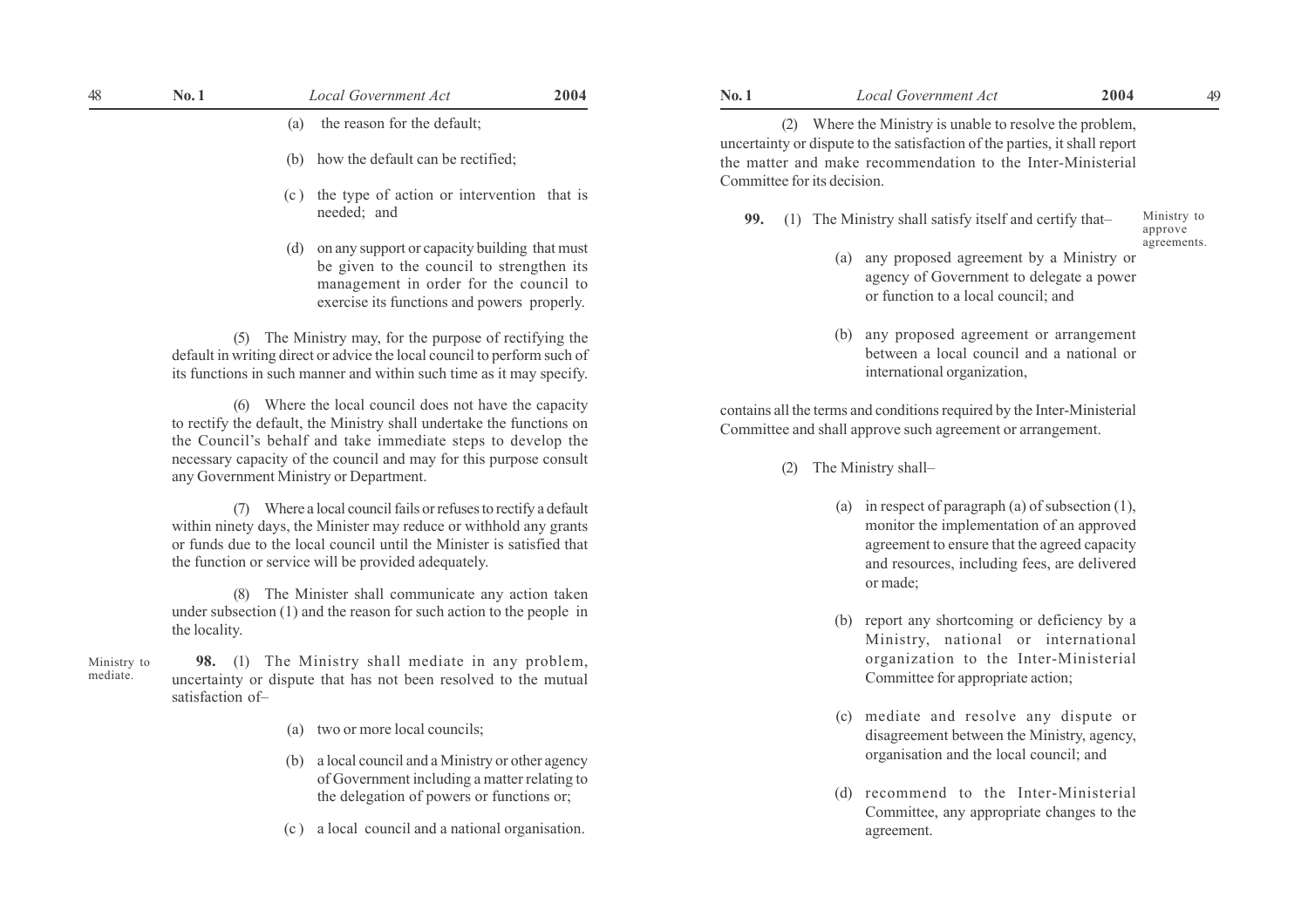| 50                                                                   | No. 1                   |     | Local Government Act                                                                                                         |  |  |  |  |
|----------------------------------------------------------------------|-------------------------|-----|------------------------------------------------------------------------------------------------------------------------------|--|--|--|--|
| President to<br>take over<br>administration<br>of local<br>councils. | <b>100.</b><br>council- |     | (1) The President may, with the approval of two-thirds of<br>all the members of Parliament, assume the powers of a any local |  |  |  |  |
|                                                                      |                         | (a) | where the local council so requests and if it<br>is in the public interest to do so;                                         |  |  |  |  |
|                                                                      |                         | (b) | where a state of emergency has been declared<br>in that locality; or                                                         |  |  |  |  |

- (c ) where it has become extremely difficult or impossible for a local council to function.
- (d) where the council persistently acts beyond its powers.

- (a) where the unexpired term of the council is longer than twelve months the President shall cause elections to be held for a new local council within sixty days; or
- (b ) where the unexpired term of the local council is less than twelve months, the President shall continue to administer the locality until the next elections are held.

| 50                                                      | No.1                                  | <b>Local Government Act</b>                                                                                                                                                                           | 2004 | No.1          |     | <b>Local Government Act</b>                                                                                                                                                                      | 2004 | 51                                           |
|---------------------------------------------------------|---------------------------------------|-------------------------------------------------------------------------------------------------------------------------------------------------------------------------------------------------------|------|---------------|-----|--------------------------------------------------------------------------------------------------------------------------------------------------------------------------------------------------|------|----------------------------------------------|
| President to<br>take over<br>administration<br>of local | council-                              | 100. (1) The President may, with the approval of two-thirds of<br>all the members of Parliament, assume the powers of a any local                                                                     |      | 101. $(1)$    |     | There is established for each Province of Sierra Leone Establishment<br>a Provincial Coordinating Committee.                                                                                     |      | of Provincial<br>Coordinating<br>Committees. |
| councils.                                               | (a)                                   | where the local council so requests and if it<br>is in the public interest to do so;                                                                                                                  |      | (2)<br>$of-$  |     | A Provincial Coordinating Committee shall consist                                                                                                                                                |      |                                              |
|                                                         | (b)                                   | where a state of emergency has been declared<br>in that locality; or                                                                                                                                  |      |               | (a) | the Resident Minister who shall chair the<br>meetings of the Committee;                                                                                                                          |      |                                              |
|                                                         | (c)                                   | where it has become extremely difficult or<br>impossible for a local council to function.                                                                                                             |      |               | (b) | the Provincial Secretary who shall be the<br>Secretary;                                                                                                                                          |      |                                              |
|                                                         |                                       | where the council persistently acts beyond<br>its powers.                                                                                                                                             |      |               | (c) | the Chairperson of each local council in the<br>Province; and                                                                                                                                    |      |                                              |
|                                                         | persons as the President may appoint. | The exercise by the President of the power conferred<br>under subsection (1) may be done through a person or body of                                                                                  |      |               | (d) | the Local Council Chief Administrator of each<br>local council in the Province, but without<br>the right to vote.                                                                                |      |                                              |
|                                                         | not exceeding ninety days.            | (3) Unless approved by Parliament for a longer term, the<br>exercise of the power conferred by this section shall be for a period                                                                     |      | as secretary. |     | (3) In the absence of a Resident Minister, the Provincial<br>Secretary shall chair meetings of the Provincial Coordinating<br>Committee and the members shall appoint one of their number to act |      |                                              |
|                                                         |                                       | Upon the expiry of the period under subsection $(3)$ ,<br>the President shall hand back the administration of the locality to the                                                                     |      | 102.<br>(1)   |     | A Provincial Coordinating Committee shall-                                                                                                                                                       |      | Functions and<br>meetings of                 |
|                                                         |                                       | incumbent local council; or if Parliament decides that the prevailing<br>circumstances still make it impossible for the incumbent local council<br>to assume the administration of the locality then- |      |               | (a) | coordinate the activities of the local councils Coordinating<br>in the Province;                                                                                                                 |      | Provincial<br>Committees.                    |
|                                                         |                                       |                                                                                                                                                                                                       |      |               |     | (b) ensure that local councils collaborate for the                                                                                                                                               |      |                                              |

- (b) ensure that local councils collaborate for the effective execution of development programmes in which the councils are jointly interested;
- (c) review and coordinate the provision of public services in the Province; and
- (d) perform other functions as may be assigned by the Minister.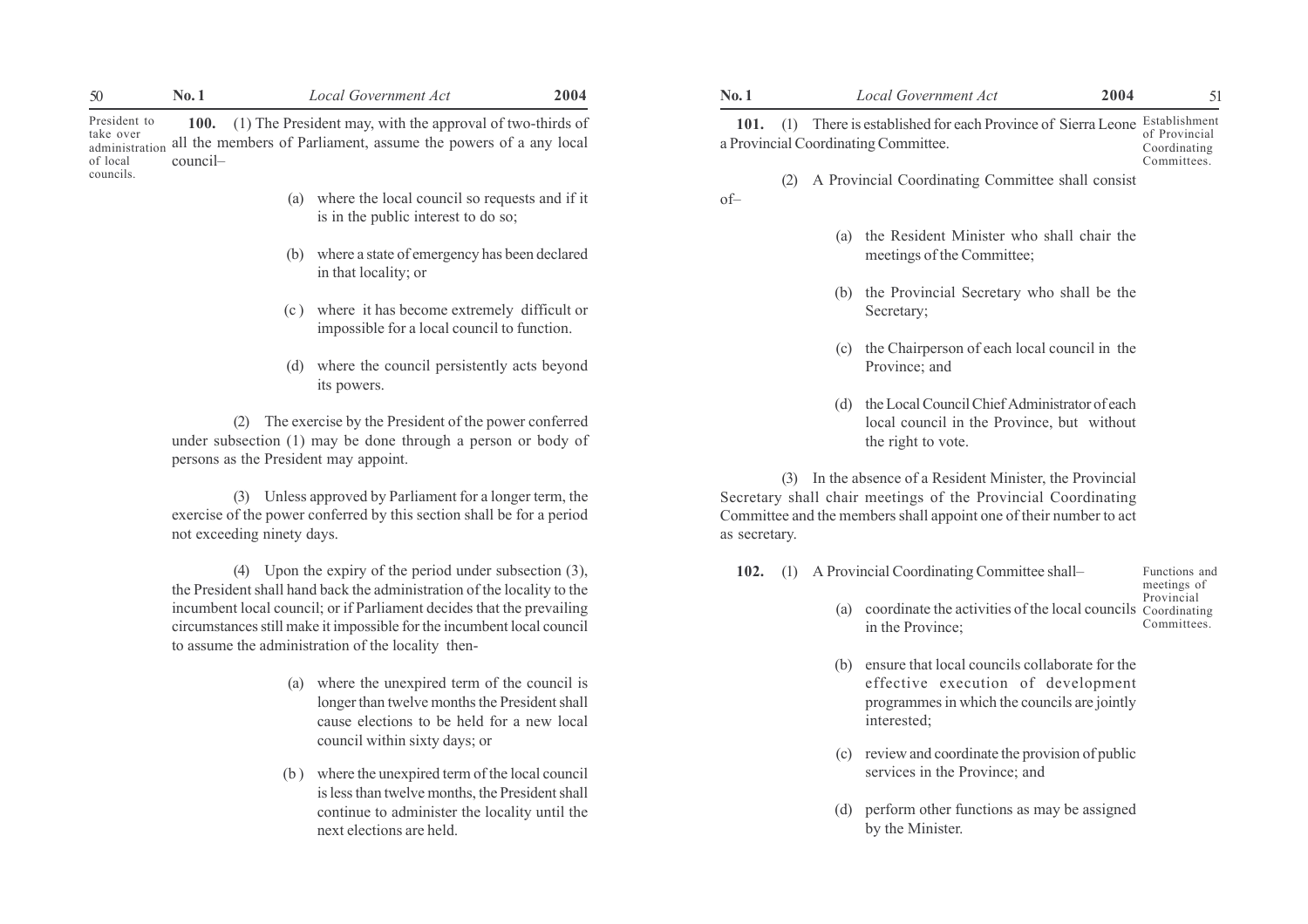| 52                        | No.1                                                                                                 | <b>Local Government Act</b>                                                                                                                                                                     | 2004                                     | No.1                                                                                                                                                   |                                                                                                                                                | <b>Local Government Act</b>                                                           | 2004 | 53 |
|---------------------------|------------------------------------------------------------------------------------------------------|-------------------------------------------------------------------------------------------------------------------------------------------------------------------------------------------------|------------------------------------------|--------------------------------------------------------------------------------------------------------------------------------------------------------|------------------------------------------------------------------------------------------------------------------------------------------------|---------------------------------------------------------------------------------------|------|----|
|                           |                                                                                                      | A Provincial Coordinating Committee shall meet at<br>(2)<br>least once every three months at such place as the Resident Minister                                                                |                                          |                                                                                                                                                        | (a)                                                                                                                                            | who falsifies revenue receipts;                                                       |      |    |
|                           |                                                                                                      | or Provincial Secretary, as the case may be, shall determine.                                                                                                                                   | uses false or duplicate receipts;<br>(b) |                                                                                                                                                        |                                                                                                                                                |                                                                                       |      |    |
|                           |                                                                                                      | Subject to this Part, a Provincial Coordinating<br>(3)<br>Committee shall regulate the procedure for its meetings.                                                                              |                                          |                                                                                                                                                        | (c)                                                                                                                                            | falsifies or misrepresents the recorded values<br>and amounts of revenues; or         |      |    |
|                           |                                                                                                      | PART XV-TRANSPARENCY, ACCOUNTABILITY AND<br><b>PARTICIPATION</b>                                                                                                                                |                                          |                                                                                                                                                        | (d)                                                                                                                                            | takes any deliberate action which<br>results in the incorrect collection or recording |      |    |
| Anti-<br>Corruption       | 103.                                                                                                 | Every Councillor, appointed or assigned member of staff                                                                                                                                         |                                          |                                                                                                                                                        |                                                                                                                                                | of revenues.                                                                          |      |    |
| Act to apply.             | of a local council shall be subject to the Anti-Corruption<br>Act No.<br>1 of<br>Act, 2001.<br>2001. |                                                                                                                                                                                                 |                                          |                                                                                                                                                        | commits an offence, and is liable on conviction to a fine not exceeding<br>Le10,000,000 or to a term of imprisonment not exceeding three years |                                                                                       |      |    |
| Declaration<br>of assets. | 104.                                                                                                 | (1) Every Councillor, appointed or assigned member of                                                                                                                                           |                                          |                                                                                                                                                        |                                                                                                                                                | or to both the fine and imprisonment.                                                 |      |    |
|                           |                                                                                                      | staff of each local council shall, not later than thirty days after<br>assuming or leaving office make a declaration of assets in such form<br>as the Anti-Corruption Commission may determine. |                                          | The court may, in addition to any penalty imposed<br>(3)<br>under subsection (2) order the dismissal of any person convicted<br>under that subsection. |                                                                                                                                                |                                                                                       |      |    |
|                           |                                                                                                      | The original and other copies of the declaration shall—<br>(2)                                                                                                                                  |                                          |                                                                                                                                                        |                                                                                                                                                |                                                                                       |      |    |

- (a) in the case of Councillors be submitted to the Ministry and the Anti-Corruption Commission respectively;
- (b) in the case of appointed staff be submitted to the Commission and the Anti-Corruption Commission respectively; and
- (c) in the case of assigned staff be submitted to the Public Service Commission and the Anti-Corruption Commission respectively.

105. Every local council shall take and cause to be maintained a comprehensive inventory of the assets of the council on an annual basis, and shall submit it to the Ministry. Local councils to take inventories.

106. (1) All revenues of local councils shall be documented in receipts on special numbered forms made by the Government Printer. Security printing of revenue receipts.

(2) Any member of the staff of a local council-

| No. 1 | Local Government Act                | 2004 |  |
|-------|-------------------------------------|------|--|
|       | (a) who falsifies revenue receipts; |      |  |

- (b) uses false or duplicate receipts;
- (c) falsifies or misrepresents the recorded values and amounts of revenues; or
- (d) takes any deliberate action which results in the incorrect collection or recording of revenues,

107. (1) Local councils shall post on a notice board in a Reports etc. conspicuous place on the premises of the council and on a notice  $\frac{1}{p}$  be posted board in each Ward for at least twenty-one daysboards.

- (a) monthly statements of financial accounts;
- (b) annual income and expenditure statements;
- (c) inventories of assets of the local ouncils;
- (d) bye-laws and notices relating to tax rates and fees;
- (e) minutes of council meetings; and
- (f) development plans.

(2) Copies of the reports, notices and statements shall be made available on request and on payment of a fee to be fixed by the local council.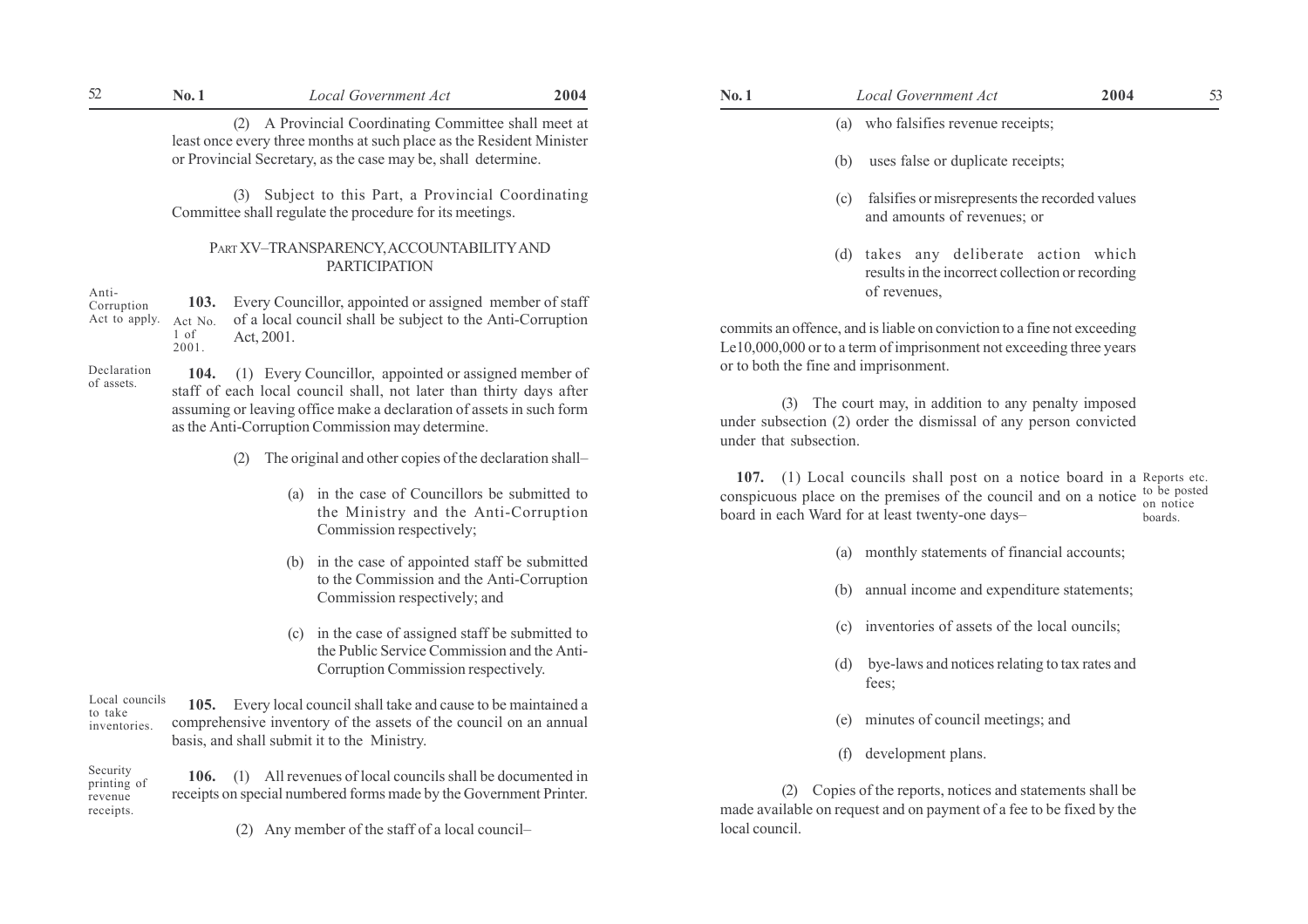| 54                                                                                 | No.1                | Local Government Act                                                                                                                 | 2004                                                                                                                                                             | No.1                                                                                                                                               | Local Government Act                                                                                                                                                                                                                                                                         | 2004<br>55                |
|------------------------------------------------------------------------------------|---------------------|--------------------------------------------------------------------------------------------------------------------------------------|------------------------------------------------------------------------------------------------------------------------------------------------------------------|----------------------------------------------------------------------------------------------------------------------------------------------------|----------------------------------------------------------------------------------------------------------------------------------------------------------------------------------------------------------------------------------------------------------------------------------------------|---------------------------|
| Ministry to<br>promote<br>participatory<br>processes in<br>governance.             | 108.<br>governance. | The Ministry shall promote participatory processes in local<br>councils and encourage citizen's inclusion and involvement in         |                                                                                                                                                                  |                                                                                                                                                    | (b) oversee the further development and<br>implementation of local government and<br>decentralization;                                                                                                                                                                                       |                           |
|                                                                                    |                     | PART XVI-INTER-MINISTERIAL COMMITTEE ON<br><b>DECENTRALIZATION</b>                                                                   |                                                                                                                                                                  |                                                                                                                                                    | protect and promote local democracy and<br>(c)<br>participatory government; and                                                                                                                                                                                                              |                           |
| Estabishment<br>of Inter-<br>Ministerial<br>Committee<br>on Decentra-<br>lization. | 109.<br>(2)         | Committee on Local Government and Decentralization.                                                                                  | (1) There is hereby established the Inter-Ministerial<br>The Inter-Ministerial Committee shall consist of-                                                       |                                                                                                                                                    | arbitrate disputes between Ministries,<br>(d)<br>departments and agencies of Government,<br>provincial administrations and local councils.                                                                                                                                                   |                           |
|                                                                                    |                     | the Vice President who shall be the chairman;<br>(a)                                                                                 |                                                                                                                                                                  |                                                                                                                                                    | (2) The Inter-Ministerial Committee may appoint sub-                                                                                                                                                                                                                                         |                           |
|                                                                                    |                     | (b) the Minister responsible for local<br>government;                                                                                |                                                                                                                                                                  |                                                                                                                                                    | committees to assist it in performing its functions.<br>(3) The Inter-Ministerial Committee shall regulate the                                                                                                                                                                               |                           |
|                                                                                    |                     | the Minister responsible for finance;<br>(c)                                                                                         |                                                                                                                                                                  | procedure for its meetings and may require any Minister or public                                                                                  |                                                                                                                                                                                                                                                                                              |                           |
|                                                                                    |                     | (d)<br>and economic planning;                                                                                                        | officer to attend its meetings or to provide information required by it<br>the Minister responsible for development<br>or assist it in performing its functions. |                                                                                                                                                    |                                                                                                                                                                                                                                                                                              |                           |
|                                                                                    |                     | the Minister responsible for education;<br>(e)                                                                                       |                                                                                                                                                                  | 111. The Ministry shall provide the secretariat for the Inter- Secretariat of<br>Ministerial Committee and the Permanent Secretary of the Ministry |                                                                                                                                                                                                                                                                                              | Inter-                    |
|                                                                                    |                     | the Minister responsible for health and<br>(f)<br>sanitation;                                                                        |                                                                                                                                                                  |                                                                                                                                                    | shall act as Secretary to the Committee.                                                                                                                                                                                                                                                     | Ministerial<br>Committee. |
|                                                                                    |                     | the Attorney-General;<br>(g)                                                                                                         |                                                                                                                                                                  |                                                                                                                                                    | PART XVII-MISCELLANEOUS                                                                                                                                                                                                                                                                      |                           |
|                                                                                    |                     | the Minister responsible for agriculture;<br>(h)                                                                                     |                                                                                                                                                                  |                                                                                                                                                    | 112. (1) A local council may be represented in any legal Appearance                                                                                                                                                                                                                          |                           |
|                                                                                    |                     | the Minister responsible for works; and<br>(1)                                                                                       |                                                                                                                                                                  |                                                                                                                                                    | proceedings by an officer of the council authorised in respect of any                                                                                                                                                                                                                        | of local<br>councils in   |
|                                                                                    |                     | four chairpersons of local councils, elected<br>(i)<br>from among their number, to represent the<br>interests of all local councils. |                                                                                                                                                                  |                                                                                                                                                    | particular proceedings by resolution of the council, and the officer legal<br>so authorised shall be at liberty to institute and carry on any<br>proceedings which the council is authorised to institute and carry on<br>under this or any other enactment, subject to any directions which | proceedings.              |
| Functions of<br>Inter-                                                             | <b>110.</b><br>(1)  | The Inter-Ministerial Committee shall-                                                                                               |                                                                                                                                                                  |                                                                                                                                                    | may be given to him by the council.                                                                                                                                                                                                                                                          |                           |
| Ministerial<br>Committee.                                                          |                     | oversee the proper implementation of this<br>(a)<br>Act:                                                                             |                                                                                                                                                                  |                                                                                                                                                    | (2) Service on the local council of all legal processes and<br>notices shall be effected by service on the Chairperson.                                                                                                                                                                      |                           |

| No. 1                                            | Local Government Act<br>2004                                                                                                                                                                                                                                                                                                                                                                                                                                                                                        | 55                                                             |
|--------------------------------------------------|---------------------------------------------------------------------------------------------------------------------------------------------------------------------------------------------------------------------------------------------------------------------------------------------------------------------------------------------------------------------------------------------------------------------------------------------------------------------------------------------------------------------|----------------------------------------------------------------|
|                                                  | (b) oversee the further development and<br>implementation of local government and<br>decentralization;                                                                                                                                                                                                                                                                                                                                                                                                              |                                                                |
|                                                  | (c) protect and promote local democracy and<br>participatory government; and                                                                                                                                                                                                                                                                                                                                                                                                                                        |                                                                |
| (d)                                              | arbitrate disputes between Ministries,<br>departments and agencies of Government,<br>provincial administrations and local councils.                                                                                                                                                                                                                                                                                                                                                                                 |                                                                |
|                                                  | (2) The Inter-Ministerial Committee may appoint sub-<br>committees to assist it in performing its functions.                                                                                                                                                                                                                                                                                                                                                                                                        |                                                                |
| (3)<br>or assist it in performing its functions. | The Inter-Ministerial Committee shall regulate the<br>procedure for its meetings and may require any Minister or public<br>officer to attend its meetings or to provide information required by it                                                                                                                                                                                                                                                                                                                  |                                                                |
| 111.<br>shall act as Secretary to the Committee. | The Ministry shall provide the secretariat for the Inter- Secretariat of<br>Ministerial Committee and the Permanent Secretary of the Ministry                                                                                                                                                                                                                                                                                                                                                                       | Inter-<br>Ministerial<br>Committee.                            |
|                                                  | <b>PART XVII-MISCELLANEOUS</b>                                                                                                                                                                                                                                                                                                                                                                                                                                                                                      |                                                                |
| 112.                                             | (1) A local council may be represented in any legal<br>proceedings by an officer of the council authorised in respect of any<br>particular proceedings by resolution of the council, and the officer<br>$\mathbf{1}$ , $\mathbf{1}$ , $\mathbf{1}$ , $\mathbf{1}$ , $\mathbf{1}$ , $\mathbf{1}$ , $\mathbf{1}$ , $\mathbf{1}$ , $\mathbf{1}$ , $\mathbf{1}$ , $\mathbf{1}$ , $\mathbf{1}$ , $\mathbf{1}$ , $\mathbf{1}$ , $\mathbf{1}$ , $\mathbf{1}$ , $\mathbf{1}$ , $\mathbf{1}$ , $\mathbf{1}$ , $\mathbf{1}$ , | Appearance<br>of local<br>councils in<br>legal<br>proceedings. |

 $\frac{54}{M}$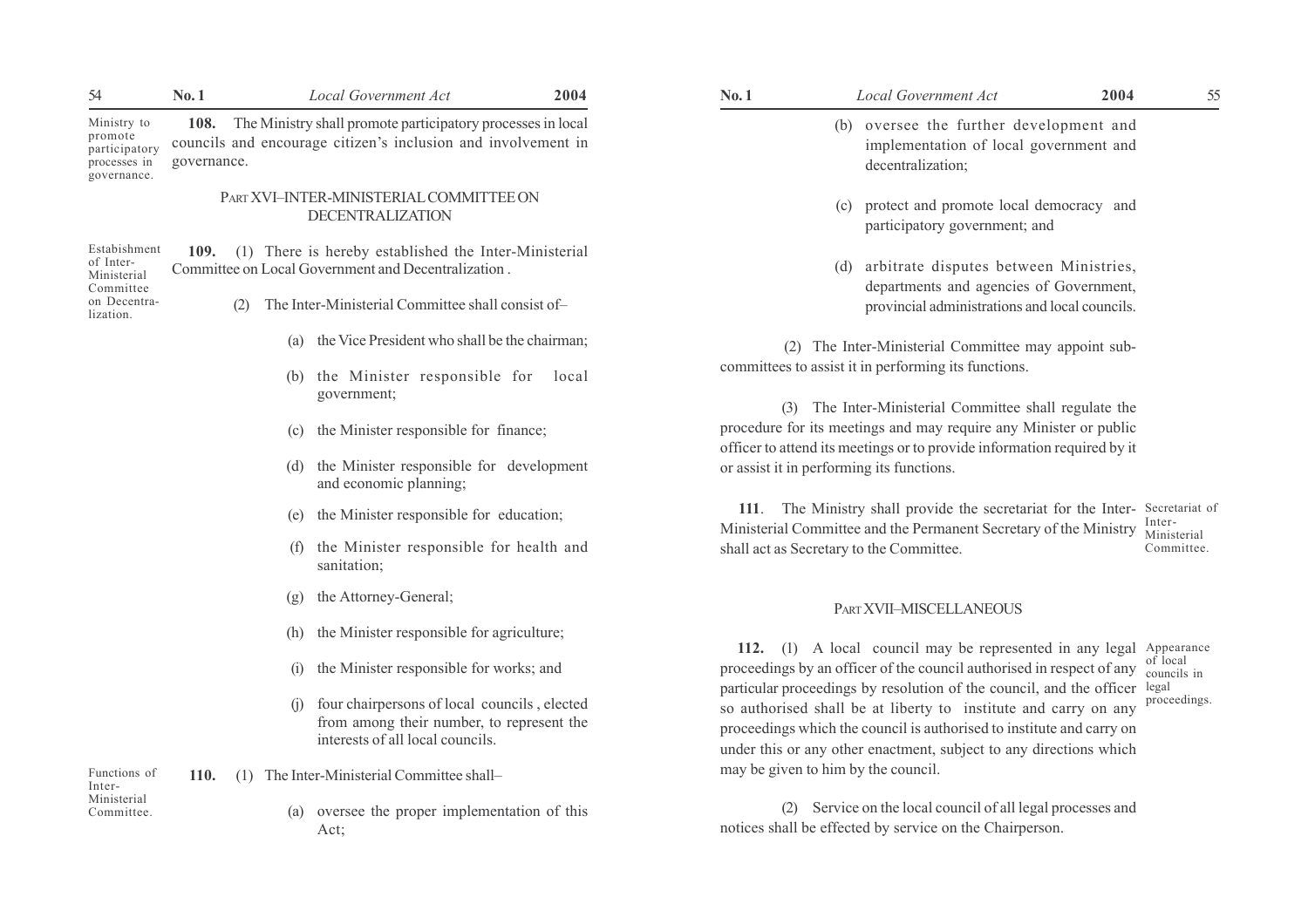|                         | No. 1 | Local Government Act                                                                                                                                                                                             | 2004 | No. 1       | Local Government Act                                                                                                               | 2004 |  |
|-------------------------|-------|------------------------------------------------------------------------------------------------------------------------------------------------------------------------------------------------------------------|------|-------------|------------------------------------------------------------------------------------------------------------------------------------|------|--|
| Form of title<br>deeds. |       | The title to all lands acquired or leased by a local council<br>shall be taken in the corporate name of the council, and all deeds and<br>contracts requiring to be executed by the council shall be executed in |      | and posted. | (3) In proving service by post, it shall be sufficient to<br>prove that the notice, order or other document was properly addressed |      |  |

the corporate name of the council and shall be signed and sealed with the common seal by the Chairperson and shall also be signed by the Secretary to the council.

114. All documents executed in accordance with this Act and all other documents purporting to be written or issued by or under the directions of a local council and purporting to be signed by the Chairperson or other authorised officer of the council, shall be received as prima facie evidence in all courts and shall be deemed to be executed, issued or written by or under the direction of the council without proof, unless the contrary is alleged. Documents to be prima facie evidence.

115. Whenever in any criminal process or proceeding it may be necessary to refer to the ownership or description of property belonging to or under the management of a local council, such property may be described as the property of the council. Description of properties of local councils.

116. Except otherwise expressly provided, the publication of any notice or other document required by this Act to be published shall be deemed to be duly made if it is fixed in some conspicuous place on or near the outer door of the office of the Local Council Chief Administrator during office hours, and also in some other conspicuous place or situation in the locality. Publication of notices.

117. (1) Notices, orders and any other documents required or authorised to be served under this Act may be served by delivering it to or at the residence of the person to whom they are respectively addressed or, where addressed to the owner or occupier of any premises, by delivering it, or a certified true copy thereof, to some person on the premises or, if there is no person on the premises who can be served, by fixing it on some conspicuous part of the premises. Service of notices.

> (2) Notices, orders and other documents may also be served by post by a prepaid registered letter and, if so served, they shall be deemed to have been served at the time of posting.

118. Any person who wilfully destroys, mutilates, effaces or Hindering removes any notice, list, register or other document affixed to any publication of premises under this Act, during the period for which it isrequired to remain so affixed, commits an offence. notices etc.

119. A document required by this Act to be open to inspection Inspection of shall be so open during the ordinary office hours of the council, and without payment. documents.

**120.** Any person who, having the custody of any register or Obstruction document mentioned in this Act– of inspection.

- (a) obstructs any person authorised to inspect such register or document in making such inspection; or
- (b) refuses to give copies or extracts to any person entitled to it,

#### commits an offence.

121. (1) Where the occupier of any premises prevents the Obstruction owner from obeying or carrying into effect any provision of this of execution Act, and is required by notice in writing to permit the execution of any works required to be executed for the purpose of obeying or carrying into effect the provisions of this Act, then, if, within twentyfour hours after service of the written notice the occupier fails to comply with it, he commits an offence and is liable on conviction, to a fine not exceeding Le300,000 for every day during the continuance of such non-compliance. of Act.

(2) If the occupier of any premises when requested by or on behalf of the local council to state the name and address of the owner of the premises occupied by him, refuses or wilfully omits to disclose or wilfully misstates such name and address, he commits an offence.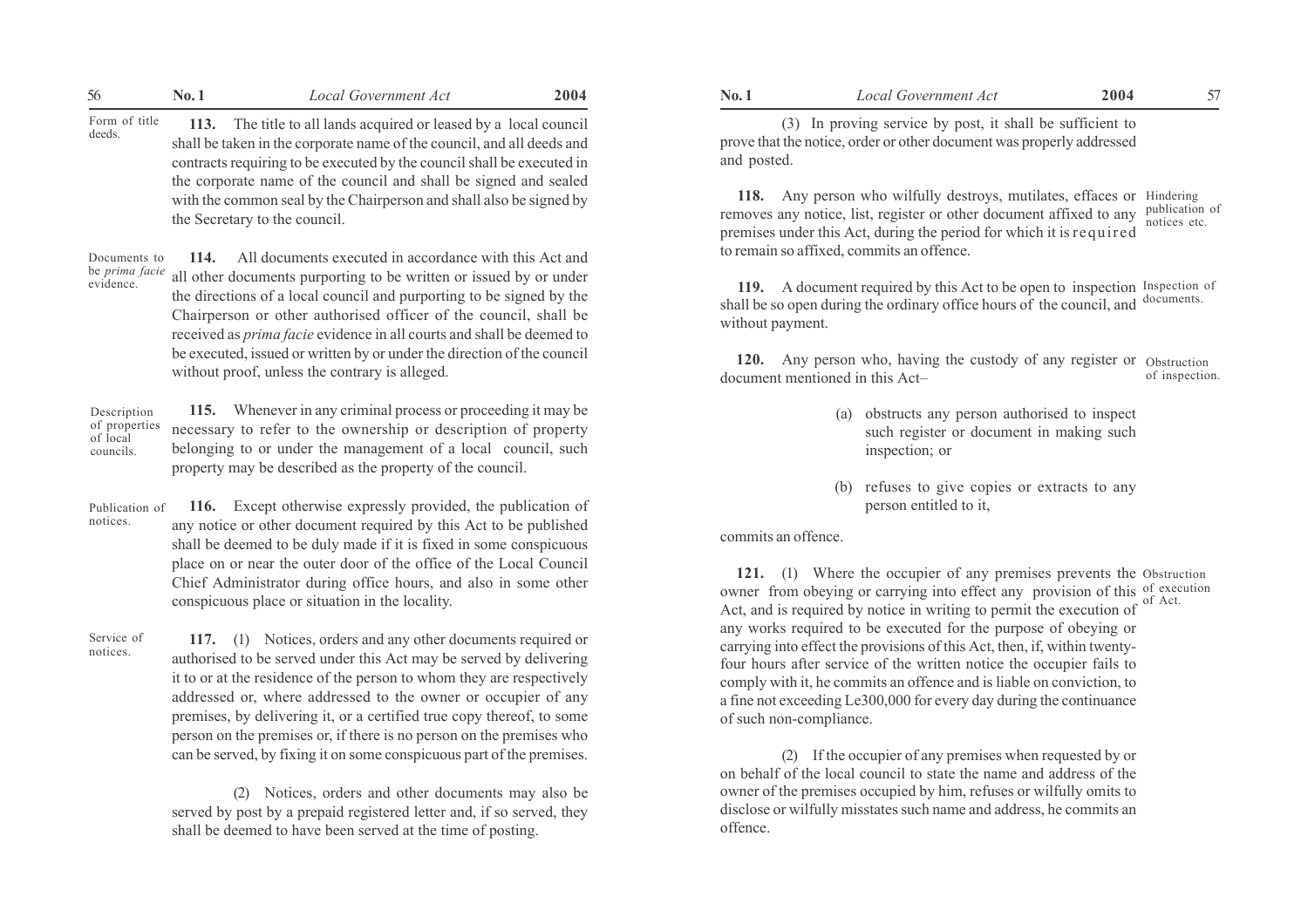| 58                                                                         | <b>No.1</b> | Local Government Act                                                                                                                                                                                                                                                                                                                                                        | 2004 | No.1                               | <b>Local Government Act</b>                                                                                                                                                                                                                                                | 2004 | 59                  |  |  |
|----------------------------------------------------------------------------|-------------|-----------------------------------------------------------------------------------------------------------------------------------------------------------------------------------------------------------------------------------------------------------------------------------------------------------------------------------------------------------------------------|------|------------------------------------|----------------------------------------------------------------------------------------------------------------------------------------------------------------------------------------------------------------------------------------------------------------------------|------|---------------------|--|--|
| Entry on<br>premises for                                                   |             | 122. The officers of a local council and such other persons as<br>shall be duly authorised by the council shall have power to enter or                                                                                                                                                                                                                                      |      | PART XVIII-TRANSITIONAL PROVISIONS |                                                                                                                                                                                                                                                                            |      |                     |  |  |
| purposes of<br>Act.                                                        |             | examine any lands or premises within the locality for any of the<br>purposes of this Act, and the owner or occupier of such lands or<br>premises who refuses, after written notice, to permit such lands or                                                                                                                                                                 |      | 125.<br>(1)                        | A Chairperson shall be elected by a simple majority of First election<br>all councillors from among the elected councillors.                                                                                                                                               |      | ΟĪ<br>chairpersons. |  |  |
|                                                                            | an offence. | premises to be entered upon or examined for such purposes commits                                                                                                                                                                                                                                                                                                           |      | (2)                                | Subsection (1) shall apply only to the first election<br>conducted after the coming into force of this Act.                                                                                                                                                                |      |                     |  |  |
| Protection of<br>Councillors<br>and officers<br>from persona<br>liability. |             | 123. No matter or thing done and no contract entered into by a<br>local council, and no matter or thing done by a member or officer<br>thereof or other person acting under its authorisation if the matter or<br>thing were done or contract were entered into <i>bona fide</i> for the purpose<br>of executing this Act, shall subject any such member or officer thereof |      | 126.                               | The Minister shall, within six months after the coming into Devolution of<br>force of this Act by statutory instrument make regulations specifying functions<br>the first functions that are to be devolved to Local Councils and the<br>program of devolution thereafter. |      |                     |  |  |
|                                                                            |             | or any such person acting under its authorisation personally to any<br>action, liability, claim or demand whatsoever.                                                                                                                                                                                                                                                       |      | 127.<br>(1)                        | The Establishment Secretary shall, for the first year of Assignment<br>the transition period assign to local councils such pubic officers as of staff.                                                                                                                     |      |                     |  |  |

General penalty.

124. (1) Any person who commits an offence under this Act for which no penalty is provided shall, on conviction be liable to a fine not exceeding Le1,000,000 or to a term of imprisonment not exceeding twelve months or to both the fine and imprisonment.

(2) Where an offence under this Act is committed by a body of persons then  $-$ 

- (a) where the body of persons is a body corporate other than a partnership, every member of the governing body of that body corporate and every director, manager or similar officer of that body shall also be guilty of the offence; and
- (b) where the body of persons is a partnership, every partner shall also be guilty of the offence.

(3) No person shall be guilty of an offence by virtue of subsection (1) if he proves that the act in respect of which he is charged was committed by some other person without his consent or connivance and that he exercised all due diligence to prevent the commission of the offence, as he ought to have exercised having regard to all the circumstances.

#### PART XVIII-TRANSITIONAL PROVISIONS

127. (1) The Establishment Secretary shall, for the first year of Assignment the transition period assign to local councils such pubic officers as he thinks fit and for not more than one year, to of staff.

- (a) perform the functions of Local Council Chief Administrators;
- (b) assist the local councils to perform their functions.

(2) Subsection (2) of section 34 shall apply to public officers assigned to local councils under this section.

## PART XIX-REGULATIONS

128. The Minister may, by statutory instrument make such regulations as he may consider necessary for the purpose of carrying into effect the provisions of this Act.

#### PART XX-REPEALS

- 129. (1) The following enactments are hereby repealed-Repeals.
- Parts III and IV of the Local Tax Act. Cap. 63.
- The Rural Areas Act. Cap. 75.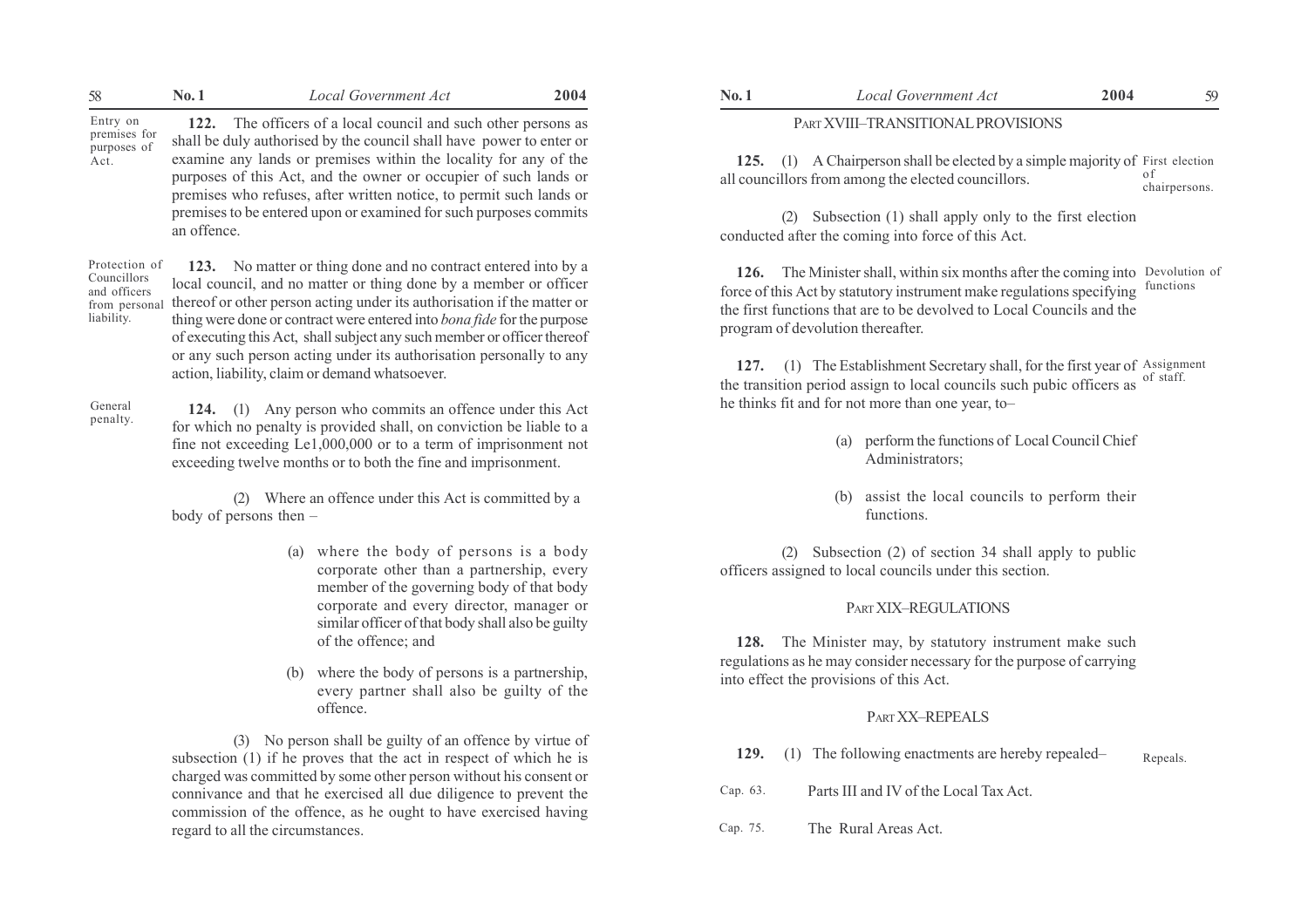| 60                                  | No.1                   | Local Government Act                                                         | 2004 | No.1   | Local Government Act                                          | 2004 | 61          |
|-------------------------------------|------------------------|------------------------------------------------------------------------------|------|--------|---------------------------------------------------------------|------|-------------|
|                                     | Cap. 76.               | The Sherbro Urban District Council Act.                                      |      |        | <b>FIRST SCHEDULE</b>                                         |      | (Section 2) |
|                                     | Cap. 79.               | The District Councils Act.                                                   |      |        | <b>LOCAL COUNCILS</b>                                         |      |             |
|                                     | Cap. 80.               | The Bo Town Council Act.                                                     |      | PART I |                                                               |      |             |
|                                     | Cap. 295.              | The Townships Act.                                                           |      |        |                                                               |      |             |
|                                     | Act. No. 8<br>of 1960. | City Council of Freetown (Validation and Confirmation<br>of Acts) Act, 1960. |      | A.     | There shall be the following localities:-<br><b>Districts</b> |      |             |
|                                     | Act No. 29<br>of 1964. | Local Authorities (Audit) Act, 1964.                                         |      |        | <b>Bo District</b>                                            |      |             |
|                                     | Act No. 50<br>of 1965. | Local Authorities (Miscellaneous Provisions) Act,<br>1965.                   |      |        | Bombali District<br><b>Bonthe District</b>                    |      |             |
| Act No. 4 of<br>1966.<br>Act No. 20 |                        | Local Authorities (Warrants for Rates) Act, 1966.                            |      |        | Kailahun District<br>Kambia District                          |      |             |
| of 1973.                            |                        | Freetown Municipality Act, 1973.                                             |      |        | Kenema District<br>Koinadugu District                         |      |             |
|                                     |                        |                                                                              |      |        |                                                               |      |             |

(2) Notwithstanding the repeal of the enactments in subsection (1), any bye-laws made under the repealed enactments and in force on the commencement of this Act shall, until revoked, remain in force in the relevant locality.

(3) Any arrangement or agreement made by a Committee of Management in the name of any of the local authorities in subsection (1) before the first election of a local council under this Act does not, subject to subsection (4), apply to a local council established under this Act.

(4) A Local Council shall not adopt or implement any arrangement or agreement unless the Inter-Ministerial Committee certifies generally or specifically that the arrangement or agreement is consistent with this Act.

(5) Any Committee of Management established under the repealed enactments shall cease to have administrative, executive or legislative authority over its administrative area, on the day of the assumption of office by Councillors.

| No.1      | Local Government Act                      | 2004 | 61          |
|-----------|-------------------------------------------|------|-------------|
|           | <b>FIRST SCHEDULE</b>                     |      | (Section 2) |
|           | <b>LOCAL COUNCILS</b>                     |      |             |
| PART I    |                                           |      |             |
|           | There shall be the following localities:- |      |             |
| A.        | <b>Districts</b>                          |      |             |
|           | <b>Bo District</b>                        |      |             |
|           | <b>Bombali District</b>                   |      |             |
|           | <b>Bonthe District</b>                    |      |             |
|           | Kailahun District                         |      |             |
|           | Kambia District                           |      |             |
|           | Kenema District                           |      |             |
|           | Koinadugu District                        |      |             |
|           | Kono District                             |      |             |
|           | Moyamba District                          |      |             |
|           | Port Loko District                        |      |             |
|           | Pujehun District                          |      |             |
|           | <b>Tonkolili District</b>                 |      |             |
|           | Western Area Rural District               |      |             |
| <b>B.</b> | <b>Towns</b>                              |      |             |
|           | <b>Bo Town</b>                            |      |             |
|           | <b>Bonthe Town</b>                        |      |             |
|           | Kenema Town                               |      |             |
|           | Koidu/New Sembehun Town                   |      |             |
|           | Makeni Town                               |      |             |

C. Cities

Freetown City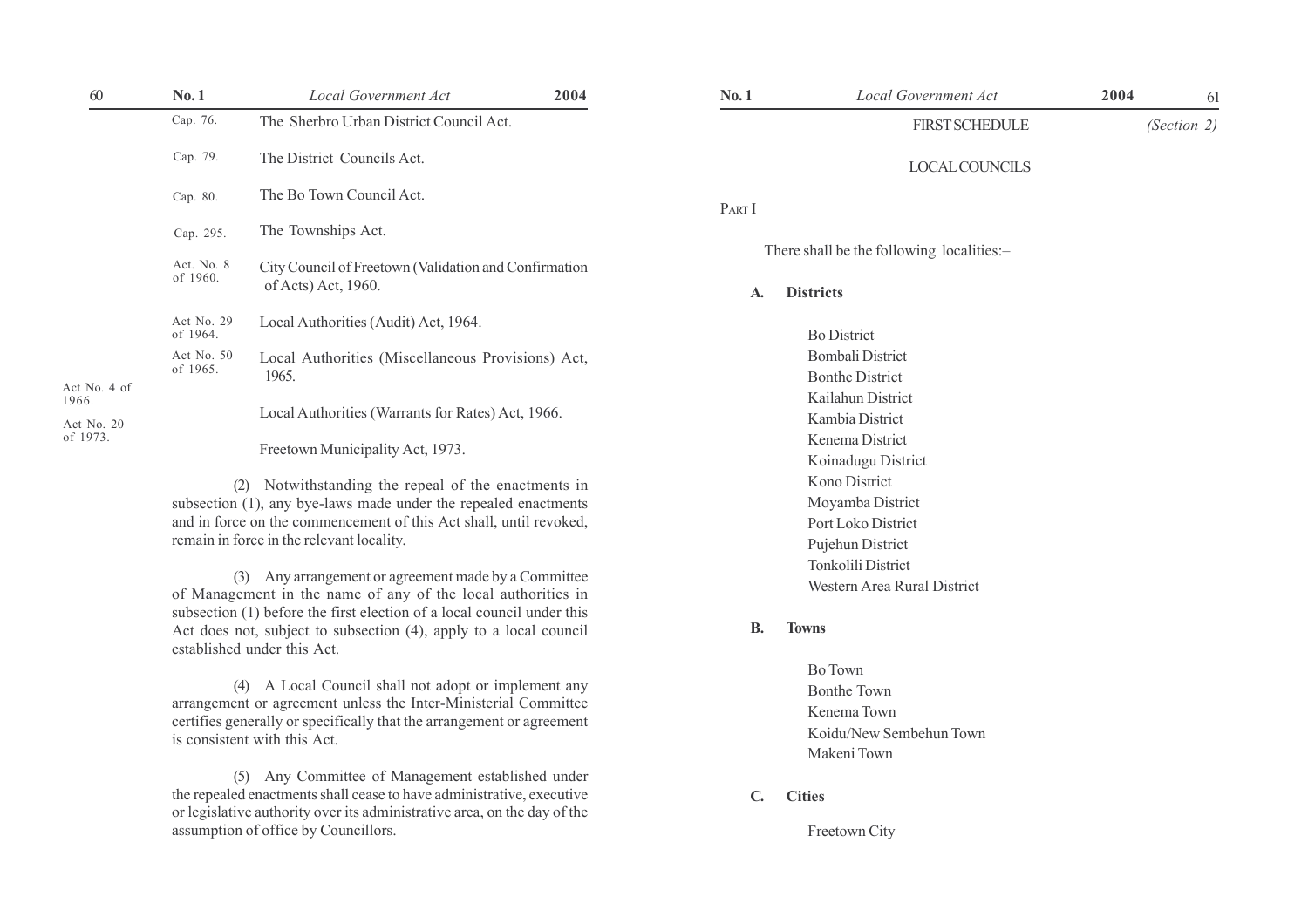PART II

The number of Paramount Chiefs in each local council shall be-

| <b>Bo District Council</b><br>$\sim$ |           | $\ddotsc$ |           | Three |
|--------------------------------------|-----------|-----------|-----------|-------|
| <b>Bombali District Council</b>      | .         |           |           | Two   |
| <b>Bonthe District Council</b>       |           |           |           | Two   |
| Kailahun District Council            |           |           | .         | Three |
| Kambia District Council              | $\ddotsc$ |           |           | Two   |
| Kenema District Council              |           |           | .         | Three |
| Koinadugu District Council           |           |           |           | Two   |
| Kono District Council                |           |           |           | Three |
| Moyamba District Council             | $\ddotsc$ |           |           | Three |
| Port Loko District Council           | $\ddotsc$ |           | .         | Two   |
| Pujehun District Council             |           | $\ddotsc$ | .         | Two   |
| <b>Tonkolili District Council</b>    | $\ddotsc$ |           |           | Two   |
| Western Rural District Council       |           | $\ddotsc$ | $\ddotsc$ | None  |
|                                      |           |           |           |       |
| Bo Town Council                      |           |           | .         | One   |
| <b>Bonthe Town Council</b>           |           |           | .         | None  |
| Kenema Town Council                  |           | .         | .         | One   |
| Koidu/New Sembehun Town Council      |           |           |           | Two   |
| Makeni Town Council                  |           |           | .         | One   |
|                                      |           |           |           |       |
| Freetown City Council                |           | $\ddotsc$ |           | None  |
|                                      |           |           |           |       |

#### SECOND SCHEDULE (Section 8)

#### OATH OF COUNCILLORS

ìI...................................................................................do hereby in the name of

(God/Allah) (swear/solemnly affirm) that I will bear true faith and allegiance to the Republic of Sierra Leone and the................................................................Local Council as by law established , and that I will faithfully and conscientiously discharge my duties as a Councillor. So help me (God/Allah)"

# THIRD SCHEDULE (Section 20)

# FUNCTIONS DEVOLVED TO LOCAL COUNCILS

#### Ministry of Agriculture

Crops Division

Tree and Cash crop nurseries Plantation development and maintenance Seed production/multiplication Produce inspection, grading and licensing Extension Services Input delivery services Forestry Division Sensitisation campaigns on forest conservation Fire prevention and control Village forest nurseries Community forest woodlots National production forests National production forests catchments Central nurseries Livestock Services Animal health Animal production Cattle settlement schemes Settlement of crop/livestock disputes

#### Ministry of Development and Economic Planning

Administration of livestock markets

Local level planning District Recovery Committees to provide short term support to Councils

#### Ministry of Education

District Education Schools Primary to mid-Secondary schools – JSS 111 School Supervisors

#### Ministry of Energy and Power

SALWACO – Water supply: Rural water supply to be run at cost not for profit Community ownership of wells Bulk supply of water except where this function is to be privatised to the District and Town Councils Sanitation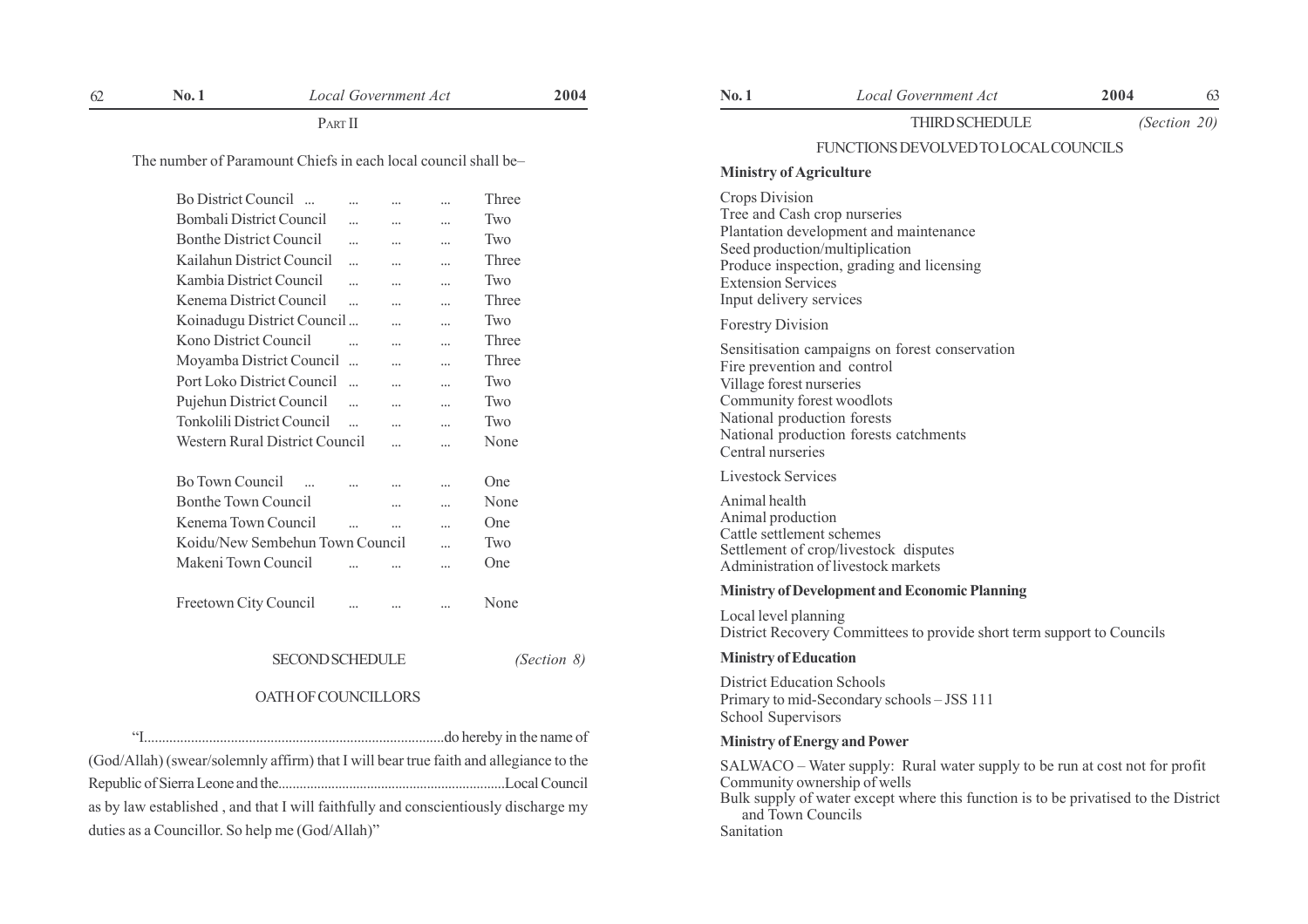# Ministry of Fisheries and Marine Resources

Licensing of small canoes and attendant fishing gear Establishment and management of fishponds and inland lakes

# Ministry of Health

Registration of Births and Death Public Health information and education Primary Health care Secondary Health care Maintenance of non-technical equipment Facilities management Procurement of equipment and medicines

# Ministry of Information and Broadcasting

Information Services Purchase of gazettes and receipts

# Ministry of Internal Affairs

Sensitisation and education on fire prevention Basic non-technical fire-fighting Drug control and prevention programme

# Ministry of Lands, Country Planning and the Environment

Land Surveying Land Registration and Control of illegal sale of land Leasing Government land Strategic local plans Issuance of building permits Sand dues Preparation of land use plans Education and sensitisation on environmental issues

### Ministry of Labour and Social Services

Manpower planning Enterprise development Trust Fund based safety net scheme

# Ministry of Local Government and Community Development

Community Development

## Ministry of Social Welfare, Gender and Children's Affairs

Family case work Probation Disability issues

# 64 No. 1 Local Government Act 2004 10. 1 No. 1 Local Government Act 2004 65

Child welfare Community Based Organisations Gender issues

#### Ministry of Works, Housing, and Technical Maintenance

Maintenance of Council buildings/premises

#### Ministry of Mineral Resources

Establishment and management of Community Development Funds Coordination of mining licences Rehabilitation of mined-out areas

#### Ministry of Tourism and Culture

Local museums Cultural villages Freetown Central Library

#### Ministry of Youth and Sports

Youth affairs Local sports

#### Registrar-General's Department

Celebration and registration of civil marriages Administration of Estates and Gratuities

#### Sierra Leone Roads Authority

Maintenance of primary feeder roads Maintenance of chiefdom roads/tracks

#### FOURTH SCHEDULE (Section 43)

# DEPARTMENTS UNDER LOCAL COUNCILS

Each council shall have the following Departments–

- 1. Administration
- 2. Planning and Development
- 3. Finance
- 4. Internal Audit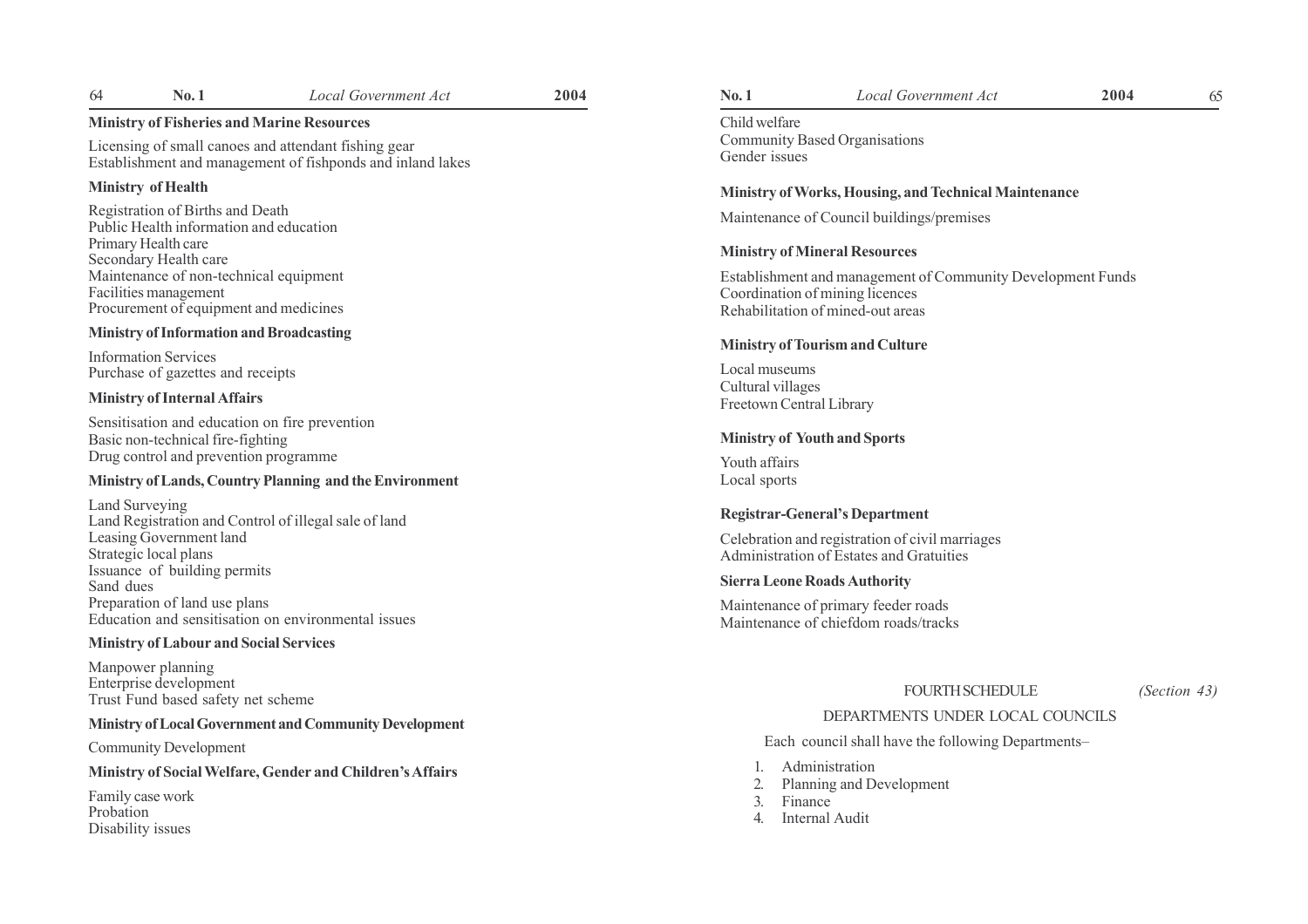FIFTH SCHEDULE (Sections 72, 74, 78, 79)

PART I

# VALUATION LIST

| Name of<br>Street | No. of<br>house<br>or plot<br>of land | Description<br>of premises | Name of<br>Owner | Name of<br>Occupier | Annual<br>rateable<br>value | Remarks |
|-------------------|---------------------------------------|----------------------------|------------------|---------------------|-----------------------------|---------|
|                   |                                       |                            |                  |                     |                             |         |
|                   |                                       |                            |                  |                     |                             |         |
|                   |                                       |                            |                  |                     |                             |         |
|                   |                                       |                            |                  |                     |                             |         |
|                   |                                       |                            |                  |                     |                             |         |
|                   |                                       |                            |                  |                     |                             |         |
|                   |                                       |                            |                  |                     |                             |         |

# PART II

# RATE BOOKS

An assessment for the Rate of Council made by the Council this ......... day  $\ldots$  of  $\ldots$  at the rate of  $\ldots$  Leones.

|                                                            | Arrears<br>due or in<br>if excused | Name of<br>Occupier | Owner | Name of Description<br>of property<br>rated | Name or<br>situation<br>of property<br>rated | Estimated Annual<br>extent | Value | Rate<br>Leone |
|------------------------------------------------------------|------------------------------------|---------------------|-------|---------------------------------------------|----------------------------------------------|----------------------------|-------|---------------|
| 1.<br>2.<br>$\overline{3}$ .<br>4.<br>5.<br>6.<br>7.<br>8. |                                    |                     |       |                                             |                                              |                            |       |               |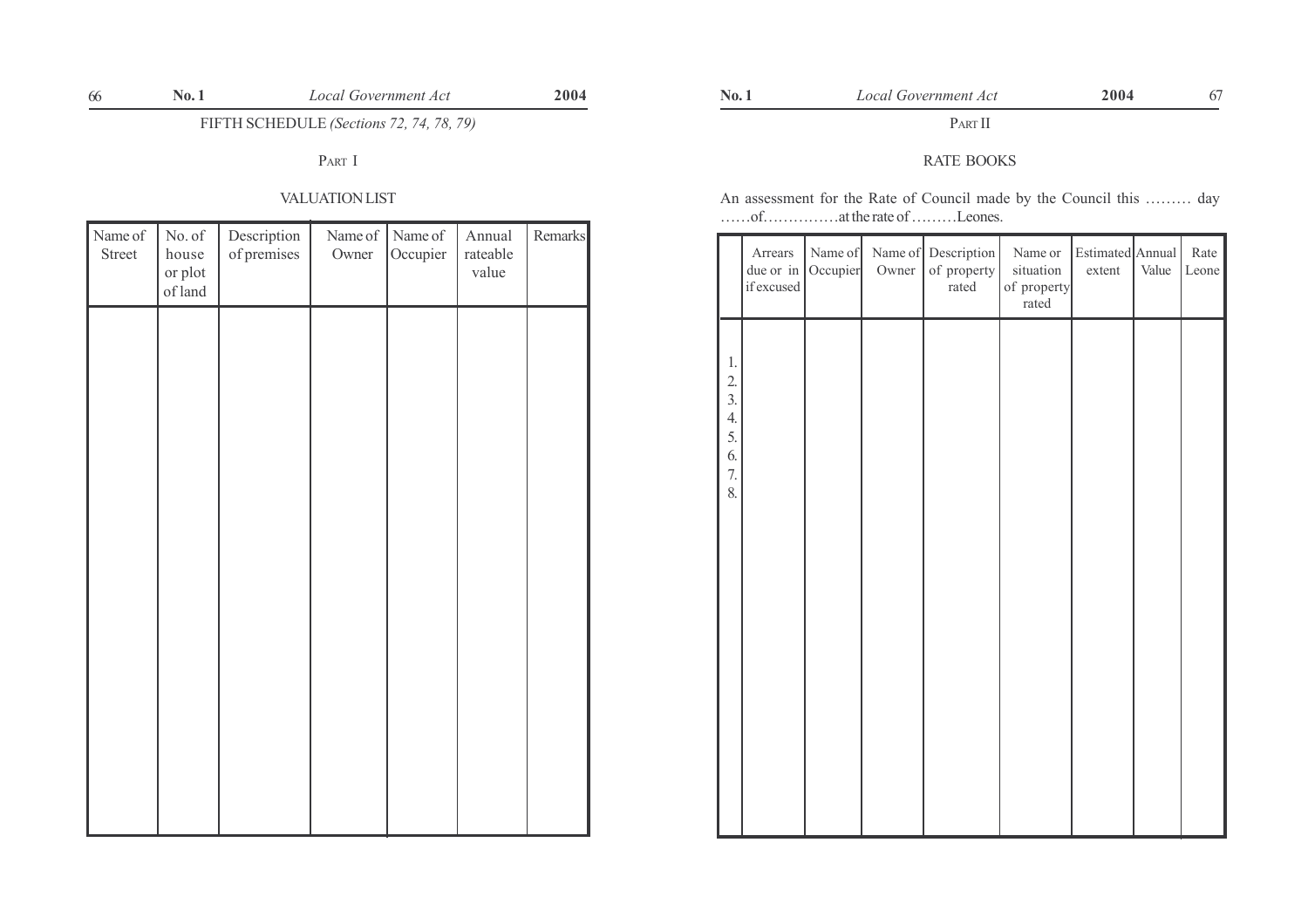| 68      | No.1 | <b>Local Government Act</b>                                                                                                                                                | 2004 | No.1                                                                                                                                                         |     | <b>Local Government Act</b>                                                                                                                                                                              | 2004          | 69   |
|---------|------|----------------------------------------------------------------------------------------------------------------------------------------------------------------------------|------|--------------------------------------------------------------------------------------------------------------------------------------------------------------|-----|----------------------------------------------------------------------------------------------------------------------------------------------------------------------------------------------------------|---------------|------|
|         |      | FORM 1                                                                                                                                                                     |      |                                                                                                                                                              |     | Schedule                                                                                                                                                                                                 |               |      |
|         |      | WARRANT TO LEVY PROPERTY RATE ON GOODS OF DEFAULTING<br><b>OWNERS</b>                                                                                                      |      | Name(s) of defaulter(s)                                                                                                                                      |     |                                                                                                                                                                                                          | Amount due    |      |
|         |      | FORM <sub>1</sub>                                                                                                                                                          |      |                                                                                                                                                              |     | FORM <sub>2</sub>                                                                                                                                                                                        |               |      |
|         |      | WARRANT TO LEVY PROPERTY RATE ON GOODS OF DEFAULTING<br><b>OWNERS</b>                                                                                                      |      |                                                                                                                                                              |     | WARRANT TO LEVY PROPERTY RATE ON GOODS OF OCCUPIERS                                                                                                                                                      |               |      |
|         |      | DISTRICT/TOWN                                                                                                                                                              |      |                                                                                                                                                              |     |                                                                                                                                                                                                          | DISTRICT/TOWN | WARD |
|         |      |                                                                                                                                                                            |      | To:                                                                                                                                                          | The | Bailiff of the Council                                                                                                                                                                                   |               |      |
| To:     | The  | Bailiff of the Council<br>WHEREAS the person(s) named in the Schedule to this warrant was (were)<br>assessed to pay the respective amounts opposite his (their) name(s) in |      | assessed to pay the approved property rate and the owner(s) refused or neglected<br>to pay it;<br>AND WHEREAS a warrant was issued to the bailiff to levy on |     |                                                                                                                                                                                                          |               |      |
| amount. |      | AND WHEREAS the person(s) has (have) refused or neglected to pay the                                                                                                       |      | occupiers of the building $(s)$ ;                                                                                                                            |     | the goods of the owner(s) and he did not find any goods or the value of the goods<br>was insufficient to satisfy the warrant;<br>AND WHEREAS the person(s) named in the Schedule to this warrant are the |               |      |

NOW this warrant is to require you to levy the amounts of the property rate on the goods belonging to the person(s) named in the Schedule and if the amount is not paid within twenty days thereafter, to sell the goods levied or so much of the goods as shall be sufficient to satisfy the amount and after that return this warrant certifying what you have done under it.

Dated this day of 20....

Chairperson

Council

|              |                                          | Schedule                                                                                                                                        |               |
|--------------|------------------------------------------|-------------------------------------------------------------------------------------------------------------------------------------------------|---------------|
|              | Name(s) of defaulter(s)                  |                                                                                                                                                 | Amount due    |
|              |                                          | FORM <sub>2</sub>                                                                                                                               |               |
|              |                                          | WARRANT TO LEVY PROPERTY RATE ON GOODS OF OCCUPIERS                                                                                             |               |
|              |                                          |                                                                                                                                                 |               |
|              |                                          |                                                                                                                                                 | DISTRICT/TOWN |
|              |                                          |                                                                                                                                                 |               |
| $\text{To:}$ | The                                      | Bailiff of the Council                                                                                                                          |               |
| to pay it;   |                                          | assessed to pay the approved property rate and the owner(s) refused or neglected                                                                |               |
|              | was insufficient to satisfy the warrant; | AND WHEREAS a warrant was issued to the bailiff to levy on<br>the goods of the owner(s) and he did not find any goods or the value of the goods |               |
|              | occupiers of the building $(s)$ ;        | AND WHEREAS the person(s) named in the Schedule to this warrant are the                                                                         |               |
|              | Now this warrant is to require you:      |                                                                                                                                                 |               |
| (a)          |                                          | to demand from the occupier(s) payment of the amount set opposite his<br>(their) name(s) in the Schedule; and                                   |               |

(b) to levy the amount on the goods of the occupier(s) and if the amount is not paid within twenty days thereafter, to sell the goods or so much of the goods as shall be sufficient to satisfy the amount and after that

return this warrant certifying what you have done under it.

Dated this day of 20...

Chairperson